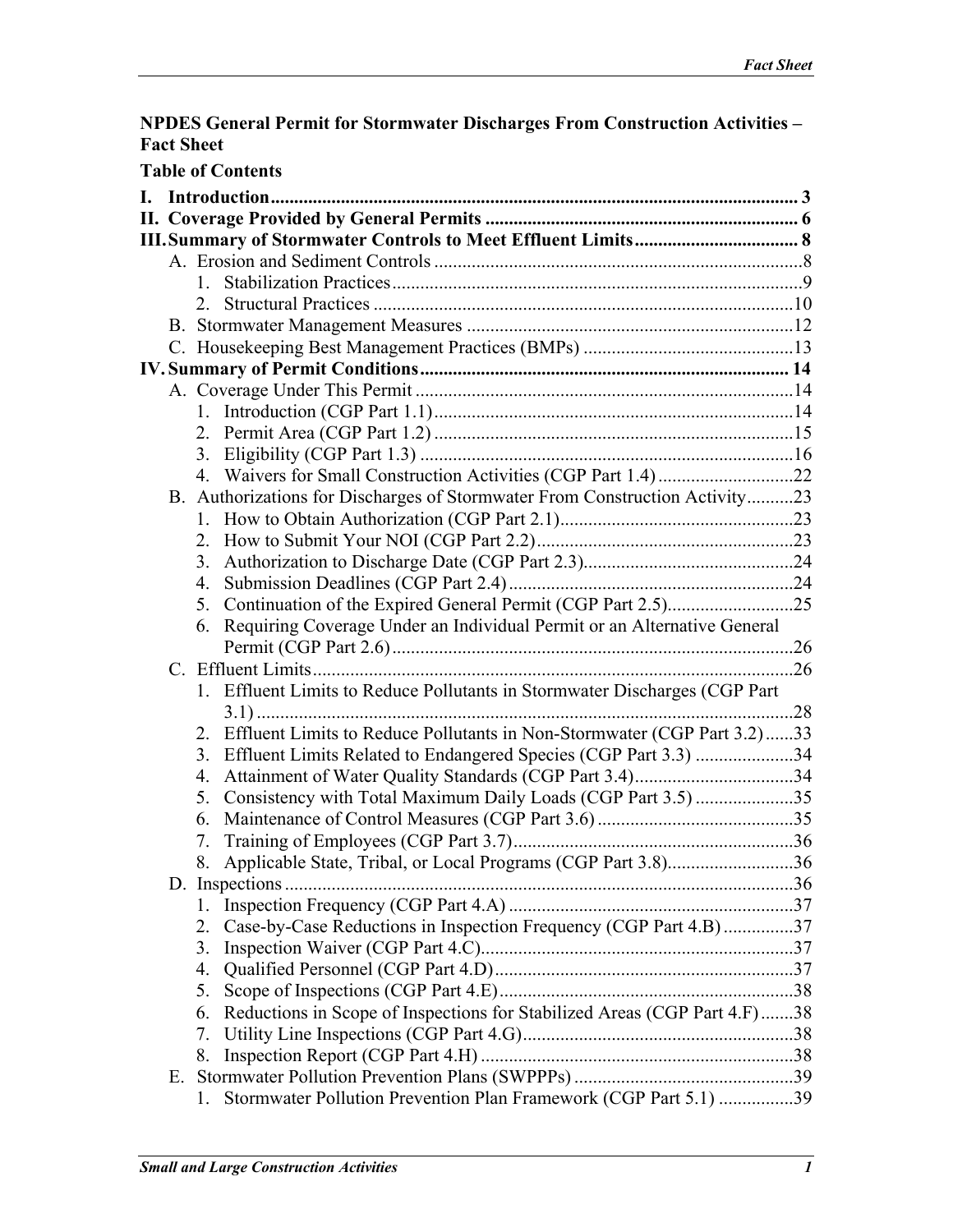|    |              | 2. Pollution Prevention Plan Contents: Site and Activity Description (CGP)        |  |
|----|--------------|-----------------------------------------------------------------------------------|--|
|    |              | 3. Description of Control Measures to Reduce Pollutant Discharges (CGP)           |  |
|    |              |                                                                                   |  |
|    |              | 4.                                                                                |  |
|    |              | 5. Documentation of Permit Eligibility Related to Endangered Species (CGP         |  |
|    |              | 6. Documentation of Permit Eligibility Related to Total Maximum Daily             |  |
|    |              |                                                                                   |  |
|    |              |                                                                                   |  |
|    |              |                                                                                   |  |
|    |              |                                                                                   |  |
|    |              |                                                                                   |  |
|    |              | 11. Signature, Plan Review, and Making Plans Available (CGP Part 5.11)43          |  |
|    |              | 12. Requirements for Different Types of Operators (CGP Part 5.12) 44              |  |
|    |              |                                                                                   |  |
|    |              |                                                                                   |  |
|    |              |                                                                                   |  |
|    |              |                                                                                   |  |
|    |              |                                                                                   |  |
|    | $\mathbf{I}$ |                                                                                   |  |
|    | $J_{\cdot}$  | Permit Conditions Applicable to Specific States, Indian Country or Territories 47 |  |
| V. |              |                                                                                   |  |
|    |              |                                                                                   |  |
|    |              |                                                                                   |  |
|    |              | C. Endangered Species Act Review Procedures (CGP Appendix C) 48                   |  |
|    |              |                                                                                   |  |
|    | E.           |                                                                                   |  |
|    | F            |                                                                                   |  |
|    |              |                                                                                   |  |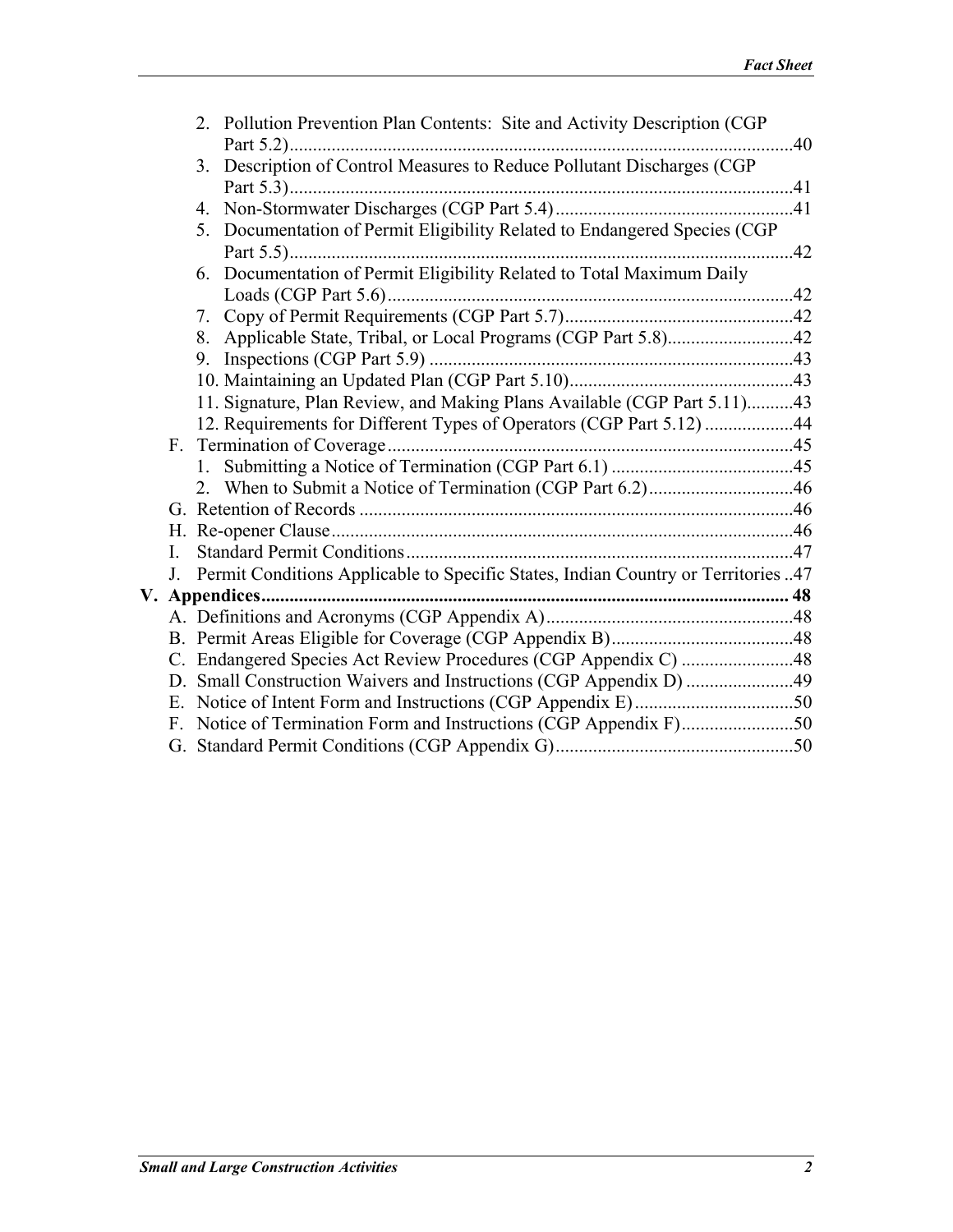### <span id="page-2-0"></span>**I. Introduction**

The United States Environmental Protection Agency (EPA) is reissuing the general permit that authorizes the discharge of pollutants in stormwater discharges associated with construction activity (also known as the "construction general permit" or "CGP"). The CGP, upon reissuance, covers stormwater discharges associated with both small and large construction activity. Small construction activity is added in response to the Phase II Stormwater Regulations promulgated on December 8, 1999 (64 FR 68722). Specifically, the Phase II regulations add permitting requirements for stormwater discharges from construction activities that disturb from one to five acres. Phase I Stormwater Regulations promulgated on November 16, 1990 (55 FR 47990) established permitting requirements for stormwater discharges from construction activities that disturb five acres or more. As used in this permit, "stormwater associated with large construction activity" refers to the disturbance of five or more acres, as well as disturbance of less than five acres of total land area that is a part of a larger common plan of development or sale if the larger common plan will ultimately disturb five acres or more (40 CFR  $\S 122.26(b)(14)(x)$ ). "Stormwater associated with small construction activity," as defined in 40 CFR §122.26(b)(15), refers to the disturbance of equal to or greater than one and less than five acres of land for construction or the disturbance of less than one acre of total land area that is part of a larger common plan of development or sale if the larger common plan will ultimately disturb equal to or greater than one and less than five acres.

Appendix B contains a list of areas eligible for coverage under the CGP. Individual permit numbers exist for each eligible area, as noted in Appendix B. However, the CGP is written as if it was a single permit rather than a number of legally separate and individually numbered general permits it is comprised of. Unless otherwise noted, references to the "permit" or the "CGP" apply to the common language of each of the separate general permits.

This permit replaces the permit issued in 2003 (68 FR 39087, July 1, 2003), including the modification made to that permit in 2004 (69 FR 76743, December 22, 2004). EPA public noticed a draft CGP on May 16, 2008 (73 FR 28454). This final CGP is based on that draft, taking into account comments received. Details of comments received and EPA response to those comments are provided in the administrative record.

The most significant changes from the 2003 CGP include:

- Limited the period of time during which this permit is effective to two years.
- Modified permit to include all areas in the country for which EPA is the permitting authority, except for Region 4 that continues to operate under a Regional-specific permit. This included removal of certain areas for which EPA is no longer the permitting authority (e.g., the States of Maine, including Indian Country in Maine, and Arizona are now authorized to administer the NPDES permitting program). In addition, because certifications required by Section 401 of the Clean Water Act, and for a few states certifications required by the Coastal Zone Management Act, were not received in time, coverage is not yet available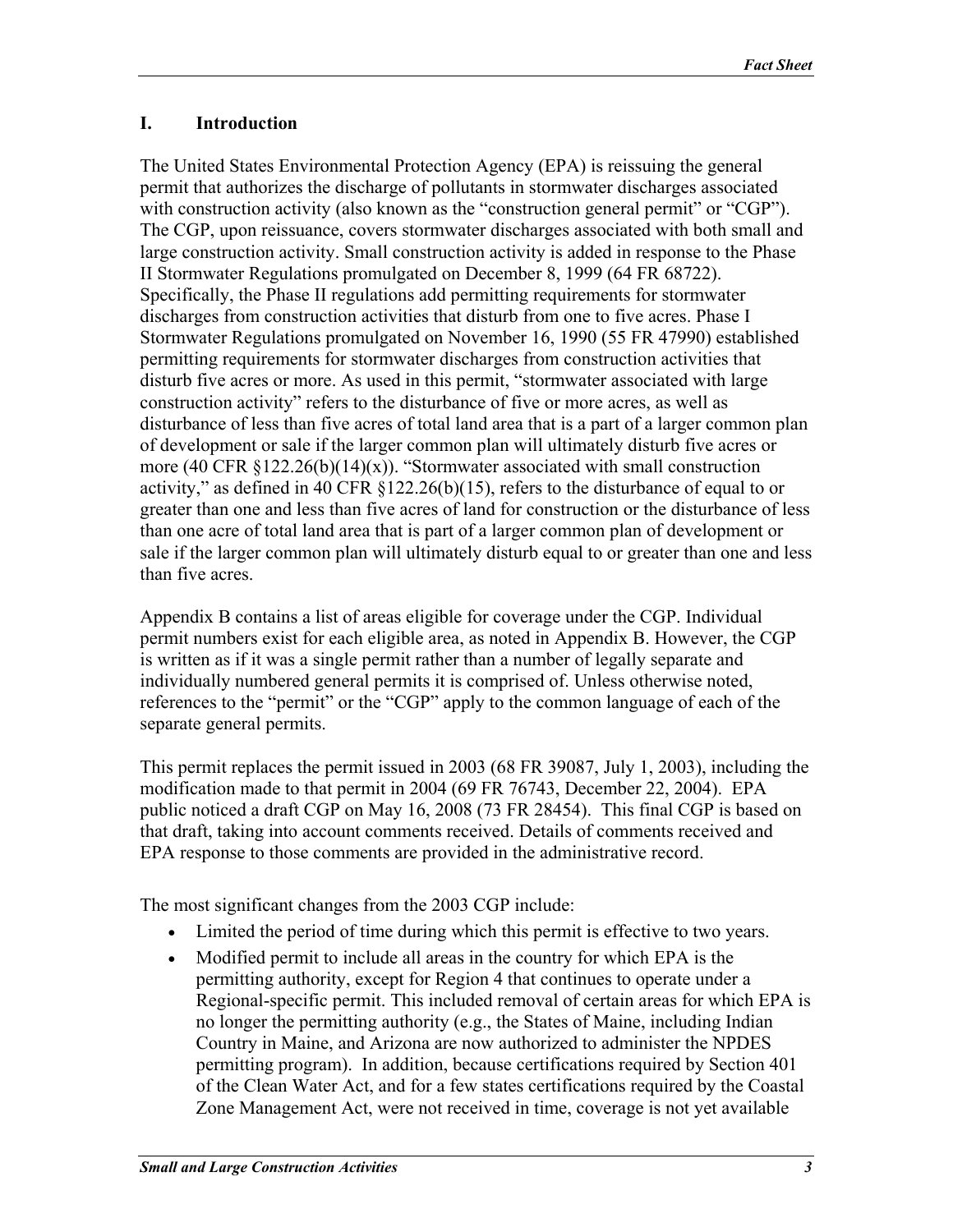for new projects and unpermitted ongoing projects in certain areas. These areas are noted in Appendix B of the permit. EPA will announce the availability of coverage under the CGP for these areas in a separate **Federal Register** notice as soon as possible after the certifications are received.

- Limited eligibility of permit to new projects and to unpermitted ongoing projects.
- Added new options for authorization procedures and NOI submission deadlines to accommodate new seven-day reviews of NOIs by U.S. Fish & Wildlife Service and National Marine Fisheries Service.
- Modified information required on NOI form to require:
	- NOI preparer under Certification Information (if the NOI was prepared by someone other than the certifier)
- Updated NOI submission deadlines to account for ongoing projects.
- Reorganized permit provisions relating to control measures, inspections, and SWPPP documentation requirements to clarify and highlight the differences. Added two new requirements: (1) a requirement to educate employees or subcontractors as necessary so that they understand their role in implementing stormwater controls (Part 3.6), and (2) a requirement to remove sediment from silt fences before the deposit reaches fifty percent of the above-ground fence height.
- Clarified procedure for operator to delineate on the SWPPP areas of the project where no further requirements apply following final stabilization.
- Clarified documentation requirements for ESA eligibility, and added documentation requirements for permit eligibility for waters that have an established TMDL.
- Modified inspection provisions to include option for weekly site inspections and guidelines for inspection of utility line installation, pipeline construction, and other linear construction activities.
- Provided further clarification on stabilization requirements for project areas where construction has temporarily ceased.

The final CGP contains individual permit numbers for the following areas:

Region 1: The State of Massachusetts; New Hampshire; Indian Country in the States of Rhode Island and Connecticut; Federal facilities in Vermont.

Region 2: The Commonwealth of Puerto Rico and Indian Country in the State of New York.

Region 3: The District of Columbia and Federal facilities in the State of Delaware.

Region 5: Indian Country in the States of Michigan, Minnesota, and Wisconsin, except the Sokaogon Chippewa (Mole Lake) Community.

Region 6: The State of New Mexico; Indian Country in the States of Louisiana, Oklahoma, Texas, and New Mexico (except Navajo Reservation Lands [see Region 9]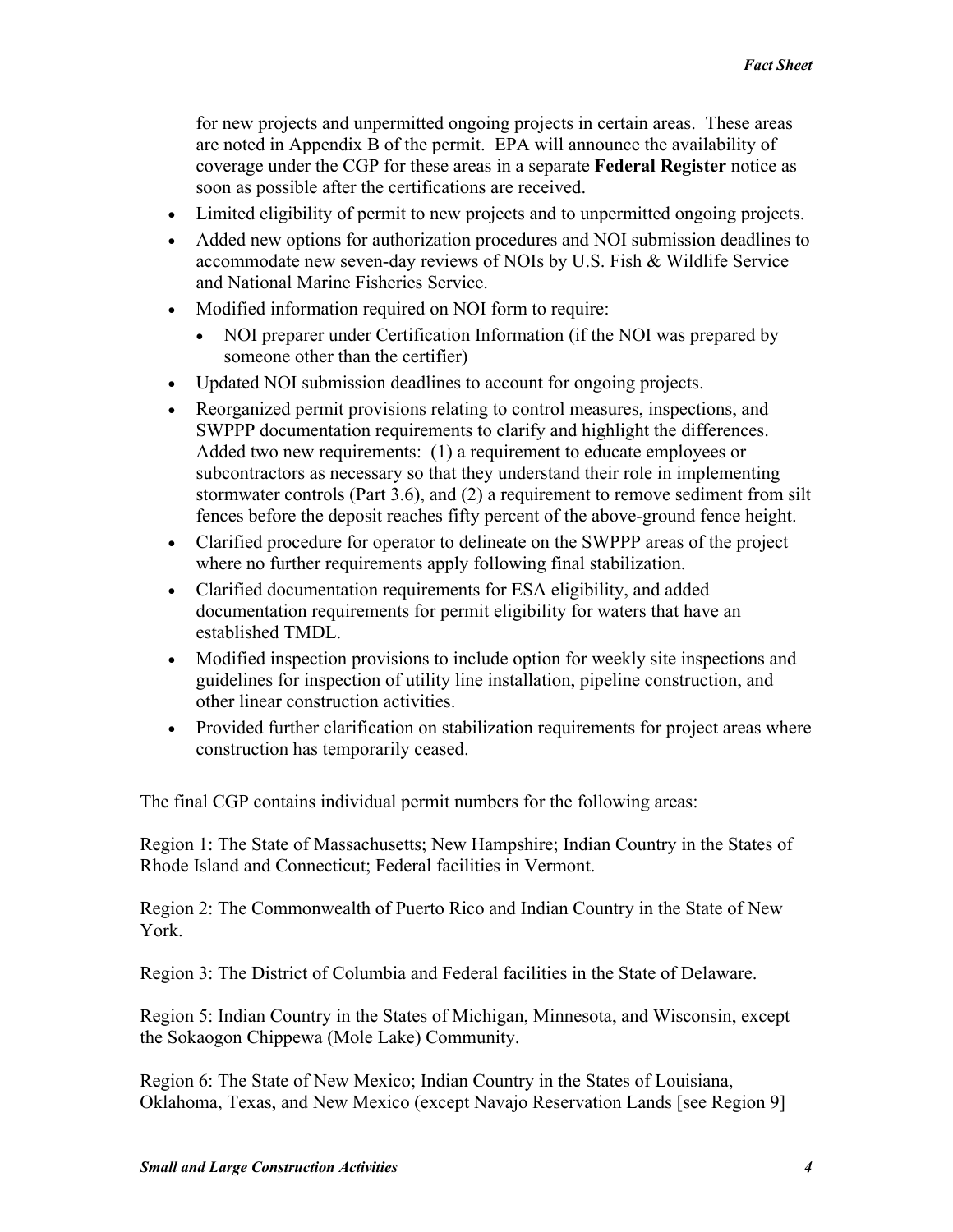and Ute Mountain Reservation Lands [see Region 8]); discharges in the State of Oklahoma that are not under the authority of the Oklahoma Department of Environmental Quality, including activities associated with oil and gas exploration, drilling, operations, and pipelines (includes SIC Groups 13 and 46, and SIC codes 492X and 5171) and point source discharges associated with agricultural production, services, and silviculture Includes SIC Groups 01, 02, 07, 08, and 09), and discharges in the State of Texas that are not under the authority of the Texas Commission on Environmental Quality (formerly the Texas Natural Resource Conservation Commission), including activities associated with the exploration, development, or production of oil or gas or geothermal resources, including transportation of crude oil or natural gas by pipeline.

Region 7: Indian Country in the States of Iowa, Kansas and Nebraska (except Pine Ridge Reservation Lands [see Region 8]).

Region 8: Federal facilities in Colorado; Indian Country in Colorado (as well as the portion of the Ute Mountain Reservation located in New Mexico), Montana, North Dakota (as well as that portion of the Standing Rock Reservation located in South Dakota and excluding the lands within the former boundaries of the Lake Traverse Reservation which is covered under the permit for areas of South Dakota), South Dakota (as well as the portion of the Pine Ridge Reservation located in Nebraska and the portion of the lands within the former boundaries of the Lake Traverse Reservation located in North Dakota and excluding the Standing Rock Reservation which is covered under the permit for areas of North Dakota), Utah (except Goshute and Navajo Reservation lands [see Region 9]) and Wyoming.

Region 9: The Islands of American Samoa and Guam, Johnston Atoll, Midway/Wake Islands and Commonwealth of the Northern Mariana Islands; Indian Country in Arizona (as well as Navajo Reservation lands in New Mexico and Utah), California and Nevada (as well as the Duck Valley Reservation in Idaho, the Fort McDermitt Reservation in Oregon and the Goshute Reservation in Utah).

Region 10: The States of Alaska and Idaho; Indian Country in Alaska and Idaho (except Duck Valley Reservation [see Region 9]), Washington and Oregon (except for Fort McDermitt Reservation [see Region 9]); Federal facilities in Washington.

EPA has noted in Appendix B, where these permit numbers are listed, which permits are not yet available due to the pending receipt of required Section 401 and Coastal Zone Management Act certifications. Where applicable, the affected permits include the following notice: "coverage not yet available". This notice will be removed as soon as EPA issues these permits.

Economic Impacts of the 2008 CGP: EPA has committed to operate in accordance with the Regulatory Flexibility Act (RFA) framework and requirements during the Agency's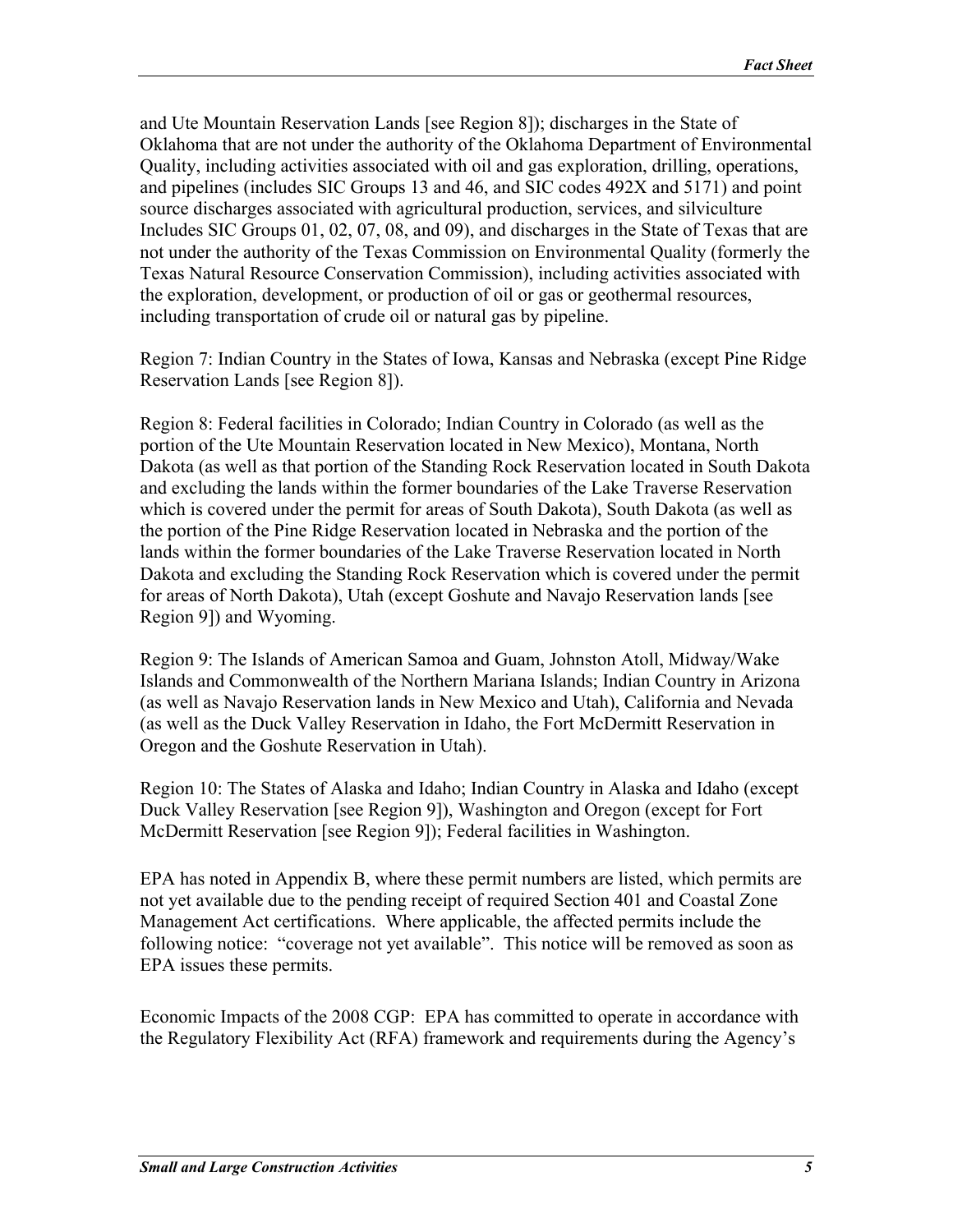<span id="page-5-0"></span>issuance of Clean Water Act general permits.<sup>[1](#page-5-1)</sup> EPA has concluded that the issuance of the 2008 CGP could affect a substantial number of small entities. In the areas where the CGP is effective an estimated 4,000 construction projects per year were authorized under the 2003 CGP, a substantial number of which could be operated by small entities. However, EPA has concluded that the issuance of the 2008 CGP is unlikely to have an adverse economic impact on small entities. The 2008 CGP includes substantially the same requirements as those of the 2003 CGP. EPA intends to include an updated economic screening analysis with the issuance of the next CGP. EPA concludes that this action will not have a significant economic impact on a substantial number of small entities.

#### **II. Coverage Provided by General Permits**

Section 402(p) of the Clean Water Act (CWA) provides that stormwater discharges associated with industrial activity that discharge to waters of the United States must be authorized by an NPDES permit. The term "discharge" when used in the context of the NPDES program means the discharge of pollutants (40 CFR §122.2).

On November 16, 1990, EPA published regulations under the NPDES program that defined one facet of the phrase "stormwater discharges associated with industrial activity" as including discharges from construction activity (including clearing, grading and excavation activities) that result in the disturbance of five or more acres of total land area, including smaller areas that are part of a larger common plan of development or sale  $(40 \text{ CFR } \{122.26(b)(14)(x)\})$ . These are commonly referred to as Phase I construction activities or "large" construction activities.

The regulation entitled "National Pollution Discharge Elimination System - Regulations for Revision of the Water Pollution Control Program Addressing Stormwater Discharges" (64 FR 68722) was published by EPA on December 8, 1999. This regulation, known as Phase II of the stormwater program, expands the existing NPDES stormwater program to address discharges that result in land disturbance of: equal to or greater than one and less than five acres; less than one acre if part of a larger common plan of development or sale that disturbs between one and five acres; and other construction activities designated by EPA based on the potential for contribution to a violation of a water quality standard or for significant contribution of pollutants to waters of the United States (40 CFR §122.26(b)(15)(ii)). However, the Phase II rule allows for the exclusion of certain sources from permit coverage based on a demonstration of the lack of impact on water quality, as well as the inclusion of others based on a higher likelihood of localized adverse impact on water quality. Exclusion from the program is available through waivers to operators of small construction activity who certify for one of the available waivers.

 $\overline{a}$ 

<span id="page-5-1"></span><sup>&</sup>lt;sup>1</sup> For more information, see RFA section of the **Federal Register** notice announcing the availability of today's final permit.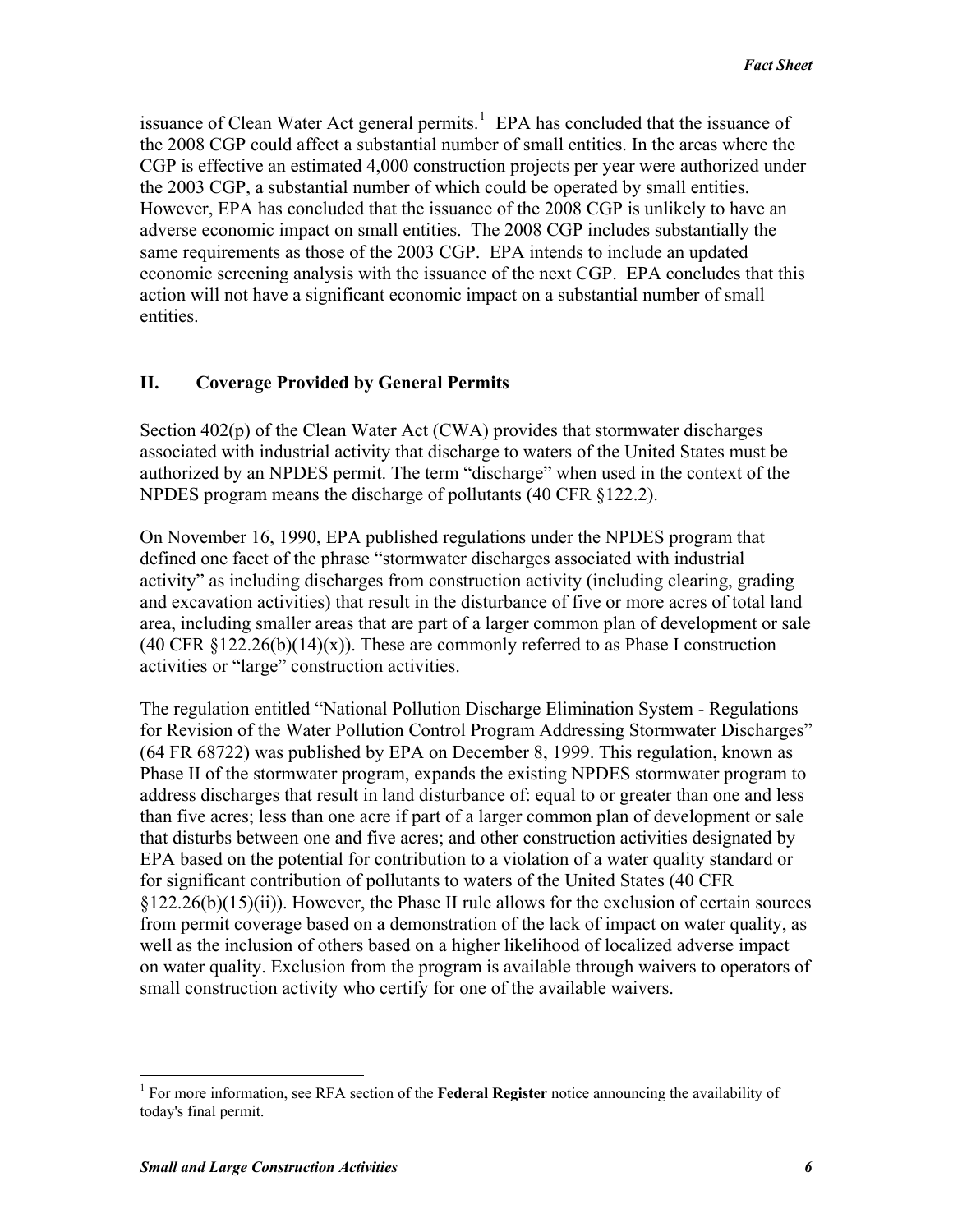All large construction activities, regulated under 40 CFR  $\S 122.26(b)(14)(x)$ , are required to obtain coverage under a stormwater permit including sites disturbing less than five acres that are part of a larger common plan of development or sale that has the potential to disturb five or more acres collectively. A similar permit requirement exists for small construction activities, regulated under 40 CFR  $\S 122.26(b)(15)(i)$ , that disturbs less than one acre but are part of a larger common plan of development or sale having the potential to disturb at least one, but less than five acres collectively. Examples of these would be lots in a subdivision or industrial park.

To help clarify what projects must be addressed as part of a "common plan of development or sale" and what projects can be considered on their own merit, EPA is addressing the issue of non-contiguous construction activities. Where discrete construction projects within a larger common plan of development or sale are located at least 1/4 mile apart and the area between the projects is not being disturbed, each individual project can be treated as a separate plan of development or sale provided any interconnecting road, pipeline or utility project that is part of the same "common plan" is not concurrently being disturbed. For example, oil and gas well pads separated by 1/4 mile could be treated as separate "common plans." However, if the same two well pads and an interconnecting access road were all under construction at the same time, they would generally be considered as part of a single "common plan" for permitting purposes. If a utility company was constructing new trunk lines off an existing transmission line to serve separate residential subdivisions located more than 1/4 mile apart, the two trunk line projects could be considered to be separate projects.

For situations where a common plan of development or sale exists and a single SWPPP is developed for an entire site, the requirements and burdens associated with maintaining permit compliance can be commensurately reduced as portions of the site are stabilized. For example, BMPs may be removed and inspections ceased for a stabilized area, as long as the threat of pollutants in any discharges from the area resulting from construction or construction-related activities no longer exists. It is not necessary to revise the NOI in this situation. Instead, the construction operator must thoroughly document all activities leading up to and including final stabilization, so that an inspector will understand that BMPs and regular inspections are no longer needed in that area.

The NPDES regulations, at 40 CFR §122.44(s) provide for the incorporation of qualifying State, Tribal or local erosion and sediment control program requirements by reference into the CGP for both small and large construction activities. Under that provision, the CGP would require compliance with the qualifying local program rather than with two different sets of requirements (i.e., CGP and the qualifying program). EPA has opted not to include any qualifying State, Tribal or local erosion and sediment control program requirements in the CGP at this time, but may modify the permit at a later date to include approved qualified local programs.

Federal regulations, at 40 Part 125, Subpart M, establish guidelines for issuance of NPDES permits for the discharges into the territorial seas, the contiguous zone, and the oceans. The regulations specify that EPA shall determine whether a discharge will cause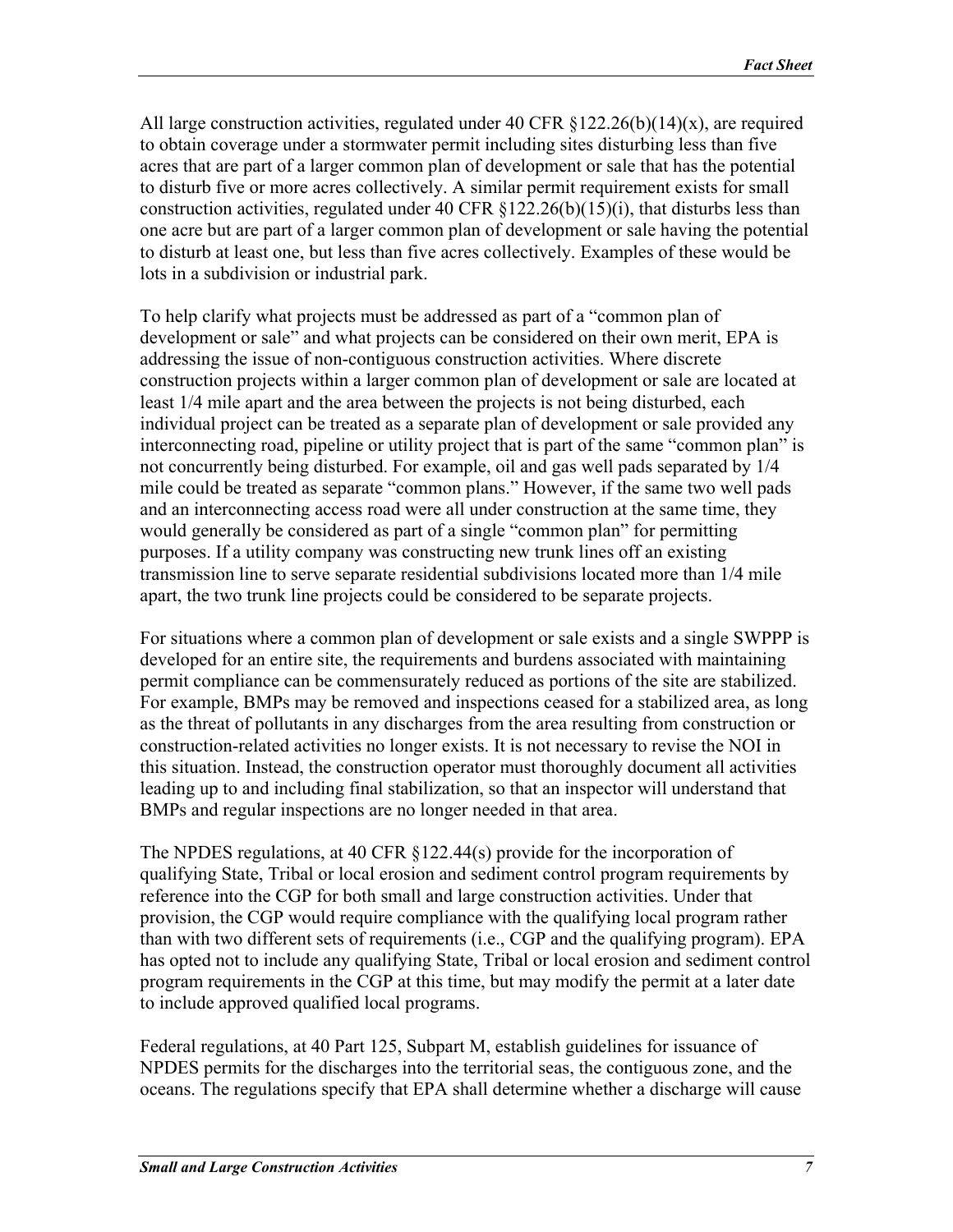<span id="page-7-0"></span>unreasonable degradation of the marine environment based on consideration of a number of factors (see 40 CFR §125.122(a)). EPA has made the determination that the CGP is designed to control discharges such that these discharges that are in compliance with the terms and conditions of this permit will not cause unreasonable degradation of the marine environment. As such, this permit is consistent with provisions specified in 40 CFR  $§125.123(a).$ 

EPA issued the first round of the Phase I construction general permit on two dates: September 9, 1992, for certain States and territories, and September 25, 1992, for the other States and territories where EPA was the Permitting Authority. The Phase I permit was commonly referred to as the Baseline Construction General Permit. The secondround permit (also known as the "national construction general permit"), issued February 17, 1998, was for use in the states, territories and Indian country in EPA Regions 1, 2, 3, 7, 8, 9, and 10 where EPA was the NPDES permitting authority. EPA Region 4 issued its permit on March 31, 1998 (63 FR 15621) that was modified on April 28, 2000 (65 FR 25122). EPA Region 6 issued its permit on July 6, 1998 (63 FR 36490). Today's permit replaces the permit issued in 2003 (68 FR 39087, July 1, 2003), as modified in 2004 (69 FR 76743, December 22, 2004), and reflects changes under Phase II of the stormwater program, and is for use in all states, territories, and Indian country where EPA is the NPDES permitting authority, except in EPA Region 4. Operators of construction projects in EPA Region 4 should continue to seek coverage under the appropriate permit, either the Region 4 CGP, another applicable EPA permit, or a state permit.

## **III. Summary of Stormwater Controls to Meet Effluent Limits**

EPA is providing the following information on controlling pollutants in stormwater discharges to assist permittees in meeting effluent limits and preparing SWPPPs that will document the stormwater controls used to meet those effluent limits. Most stormwater controls for construction activities can be categorized in either of two groups: (1) erosion and sediment controls and (2) stormwater management measures.

Control measures ordinarily address pollutants in stormwater generated from the site during active construction-related work. Stormwater management measures are customarily installed before, and coincident with, completion of construction activities, but primarily result in reductions of pollutants in stormwater discharged from the site after the construction has been completed. Additional measures that should be employed throughout a project include housekeeping BMPs, such as materials management and litter control.

## **A. Erosion and Sediment Controls**

Erosion controls provide the first line of defense in preventing off-site sedimentation and are designed to prevent erosion through protection and preservation of soil. Sediment controls are designed to remove sediment from runoff before the runoff is discharged from the site. Control measures can be further divided into two major classes of controls: stabilization practices and structural practices. Typically, a combination of stabilization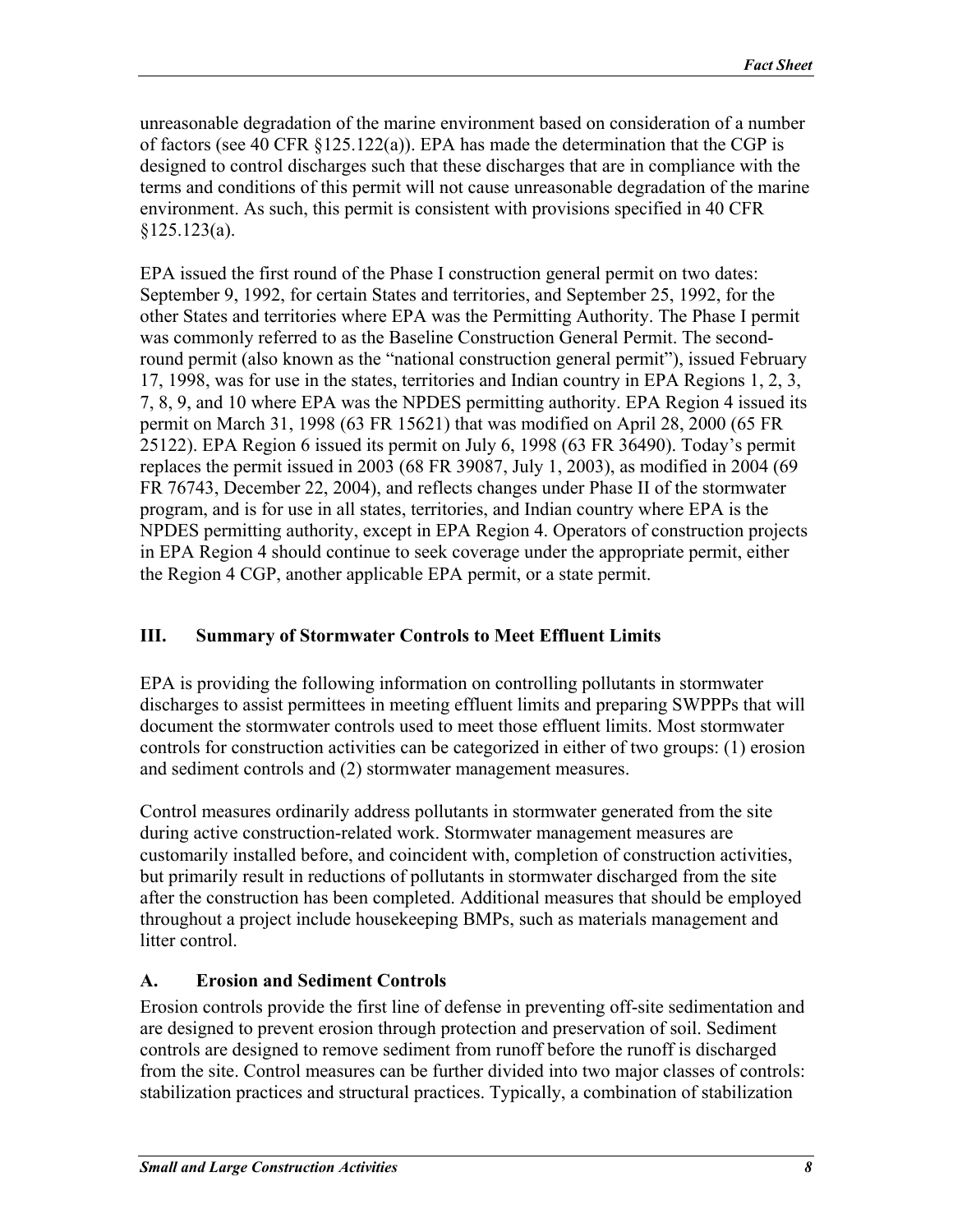<span id="page-8-0"></span>practices and structural practices (as well as stormwater management and housekeeping measures) are necessary throughout the site to provide adequate water quality protection. Major types of erosion and sediment practices are summarized below. A more thorough description of these practices is given in "Stormwater Management for Construction Activities: Developing Pollution Prevention Plans and Best Management Practices," U.S. EPA, 1992 ([www.epa.gov/npdes/pubs/owm0307.pdf\)](http://www.epa.gov/npdes/pubs/owm0307.pdf). Information on erosion and sediment controls can also be found in EPA's Menu of BMPs ([www.epa.gov/npdes/menuofbmps\)](http://www.epa.gov/npdes/menuofbmps). Permittees should also consider the construction of new projects in phases to minimize the amount of bare soil which is exposed at one time and the amount of stabilization or structural controls that would be required.

#### **1. Stabilization Practices**

Stabilization refers to covering or maintaining an existing cover over soil. Vegetative cover includes grass, trees, vines, shrubs, etc. Stabilization measures can also include non-vegetative controls such as geotextiles, riprap or gabions (wire mesh boxes filled with rock). Mulches such as straw or bark can be somewhat effective at stabilization in stand-alone fashion but are most effective when used in conjunction with vegetation.

Stabilization of exposed soil is one of the foremost means to minimize pollutant discharge during construction activities. Stabilization reduces erosion potential by intercepting water so that it infiltrates into the ground instead of running off the surface, and slowing the velocity of runoff, thereby promoting deposition of sediment already being carried. Stabilization provides large reductions in the levels of suspended sediment in discharges and receiving waters. Examples of stabilization measures are summarized below.

- Temporary Seeding. Seeding of temporary vegetation provides stabilization by establishing vegetative cover at areas of the site where earth disturbing activities have temporarily ceased, but will resume later in the construction project. Without temporary stabilization, soil can be exposed to precipitation for an extended period leaving it vulnerable to erosion, even though earth-disturbing activities are not occurring on these areas. Temporary seeding practices have been found to be up to 95 percent effective in reducing erosion.
- Permanent Seeding. Establishing a permanent and sustainable ground cover at a site stabilizes the soil and hence reduces sediment in runoff. Permanent seeding is typically required at most sites for aesthetic reasons.
- Mulching. Mulching is often coupled with permanent and temporary seeding. Where temporary or permanent seeding is not feasible, exposed soil can be stabilized by spreading plant residues or other suitable materials on the soil surface. Although generally not as effective as vegetation, mulching by itself provides a measure of temporary erosion control. Mulching in conjunction with seeding provides erosion protection prior to the onset of plant growth. In addition, mulching protects newly-applied seeds, providing a higher likelihood of

 $\overline{a}$ 

<span id="page-8-1"></span><sup>&</sup>lt;sup>2</sup> Guidelines for Erosion and Sediment Control in California; USDA, Soil Conservation Service, Davis, CA; revised 1985.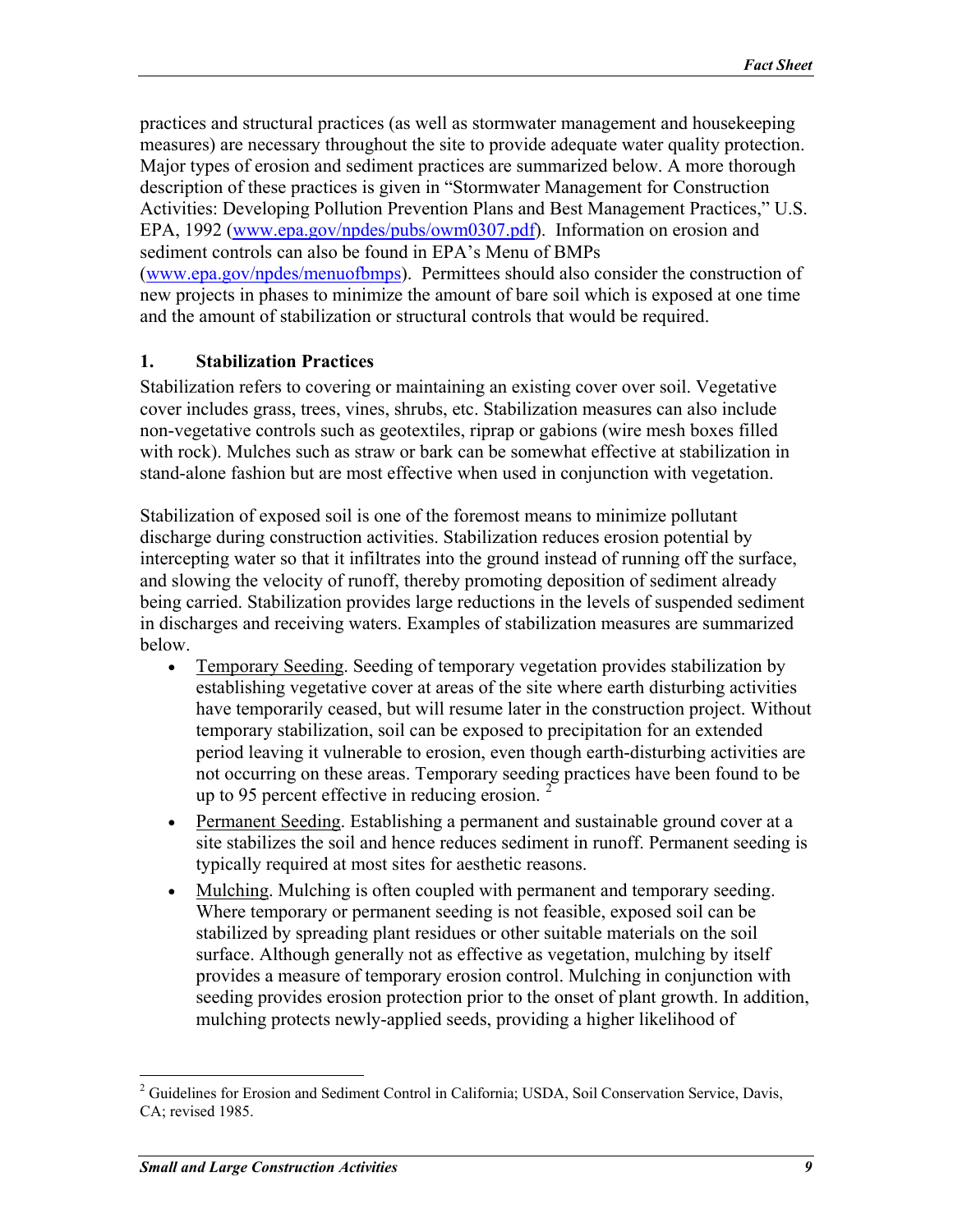<span id="page-9-0"></span>successful vegetation. To maintain its effectiveness, mulch should be anchored to resist wind displacement.

- Sod Stabilization. Sod stabilization involves establishing long-term stand of grass by planting sod on exposed surfaces. When maintained properly, sod can be more than 99 percent effective in reducing erosion, and is the most immediately effective vegetation method available. However, the cost of sod stabilization (relative to other vegetative controls) typically limits its use to situations where a quick vegetative cover is desired (e.g., steep or erodible slopes) and sites which can be maintained with ground equipment. Sod is also sensitive to climate and may require intensive watering and fertilization.<sup>[3](#page-9-1)</sup>
- Vegetative Buffer Strips. Vegetative buffer strips are indigenous or replanted strips of vegetation located at the top and bottom of a slope, outlining property boundaries or adjacent to receiving waters such as streams or wetlands. Vegetative buffer strips can slow runoff at critical locations, decreasing erosion and allowing sedimentation. They can be especially useful for very narrow linear construction projects such as underground utilities or pipelines.
- Preservation of Trees. This practice involves preserving selected trees already onsite prior to development. Mature trees provide extensive canopy and root systems which protect and hold soil in place. Shade trees also keep soil from drying rapidly, decreasing the soil's susceptibility to erosion. Measures taken to protect trees can vary significantly, from simply installing tree armor and fences around the drip line, to more complex measures such as building retaining walls and tree wells. Along with the erosion benefits provided by trees, they can also add to the aesthetics and value of the property.
- Contouring and Protection of Sensitive Areas. Contouring refers to the practice of building in harmony with the natural flow and contour of the land. By minimizing changes in the natural contour of the land, existing drainage patterns are preserved as much as possible, thereby reducing erosion. Minimizing the amount of regrading done will also reduce the amount of soil being disturbed. The preservation of sensitive areas at a site such as steep slopes and wetlands should also be a priority. Disturbance of soil on steep slopes should be avoided due to vulnerability to erosion. Wetlands should be protected because they provide flood protection, pollution mitigation and an essential aquatic habitat.

## **2. Structural Practices**

Structural practices involve the installation of devices to divert, store or limit runoff. Structural practices have several objectives. First, structural practices can be designed to prevent water from flowing onto disturbed areas where erosion may occur. This involves diverting runoff from undisturbed, up-slope areas through use of earth dikes, temporary swales, perimeter dikes or other diversions to stable areas. Another objective of structural practices may be to cause sedimentation before the runoff leaves the site. Methods for removing sediment from runoff include diverting flows to a trapping or storage device or filtering diffuse flows through on-site silt fences. All structural practices require proper

<span id="page-9-1"></span> $\frac{1}{3}$  Ibid.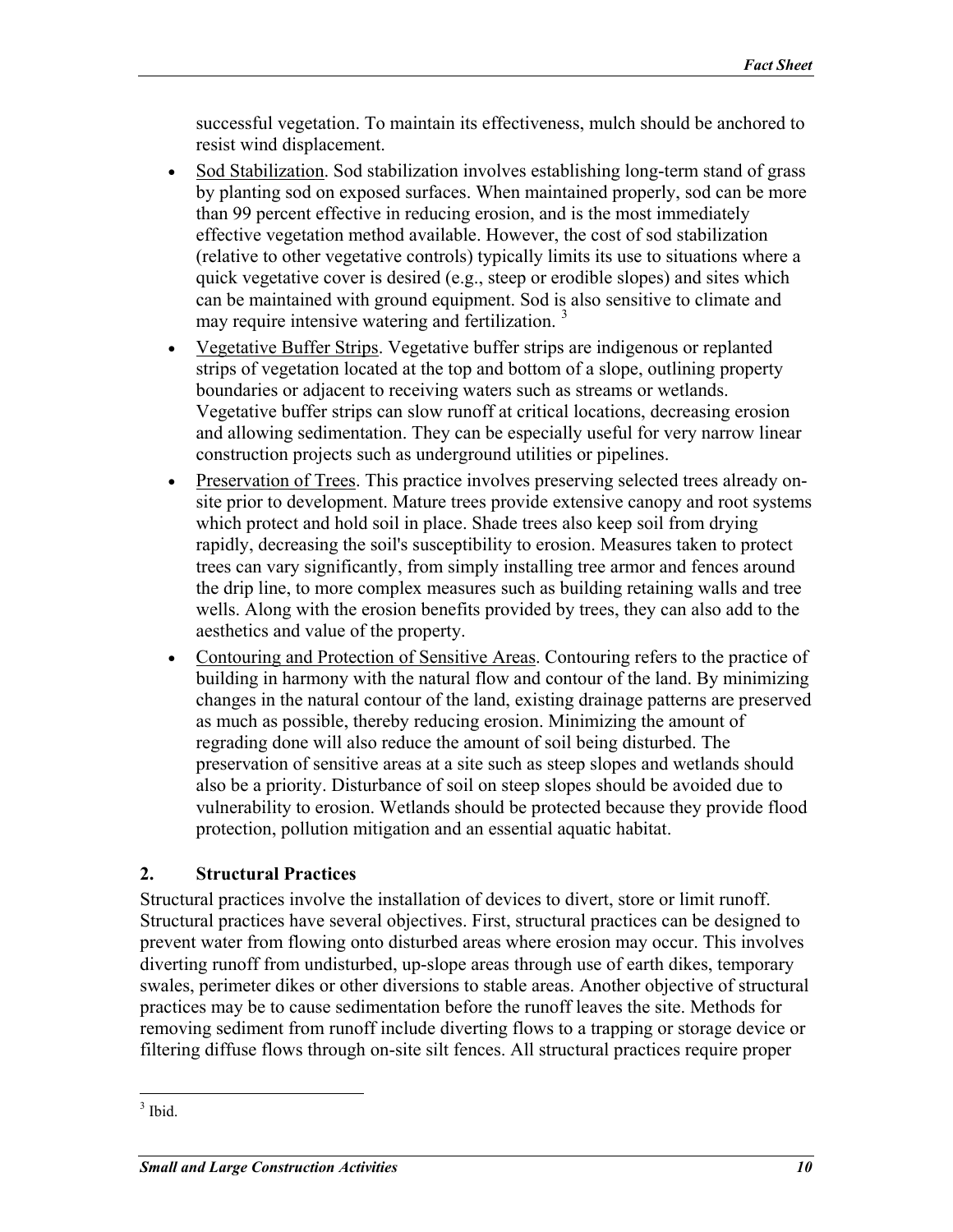maintenance (e.g., removal of collected sediment) to remain functional and should be designed to avoid presenting a safety hazard - especially in areas frequented by children.

- Earth Dikes. Earth dikes are temporary berms or ridges of compacted soil that channel water to a desired location. Earth dikes should be stabilized with vegetation or an equally efficacious method.
- Silt Fences. Silt fences are a barrier of geotextile fabric (filter cloth) used to intercept sediment in sheet flow runoff. They must be firmly anchored and may require additional support, such as reinforcing with wire mesh. Used alone, silt fences are usually inappropriate for flows of concentrated high volume or high velocity. They must be carefully maintained to ensure structural stability and be cleaned of excess sediment.
- Drainage Swales. A drainage swale is a channel lined with grass, riprap, asphalt, concrete or other materials. They are installed to convey runoff without causing erosion.
- Sediment Traps. Sediment traps are installed in drainage pathways, at storm drain inlets or other discharge points from disturbed areas. They are temporary structures designed to reduce water velocity and subsequently allow soil particles to settle.
- Check Dams. Check dams are small temporary dams constructed across a swale or drainage ditch to reduce the velocity of runoff, thereby reducing erosion in the swale or ditch. They should not be used in a permanent stream. More elaborate erosion controls in a flow conduit may be unnecessary if check dams are installed, due to the decrease in energy of the runoff.
- Level Spreaders. Level spreaders are outlets for dikes and flow channels consisting of an excavated depression constructed at zero grade across a slope. Level spreaders convert concentrated runoff into diffuse flow and release it onto areas stabilized by existing vegetation.
- Subsurface Drains. Subsurface drains transport runoff to an area where the water can be managed effectively. Drains can be made of tile, pipe, or tubing.
- Pipe Slope Drains. A pipe slope drain is a temporary runoff conveyance running down a slope to prevent erosion on the face of the slope.
- Temporary Storm Drain Diversions. Temporary storm drain diversions are used to re-direct flow in a storm drain for capturing sediment in a trapping device.
- Storm Drain Inlet Protection. Storm drain inlet protection reduces sediment entering storm drainage systems prior to permanent stabilization of disturbed areas. Examples include a sediment filter or an excavated detention area around a storm drain inlet.
- Rock Outlet Protection. Rock protection placed at the outlet of conduits can reduce the depth and velocity of water so the flow will not cause downstream erosion.
- Other Controls. Examples of other controls include temporary sedimentation basins, sump pits, entrance stabilization, waterway crossings and wind breaks.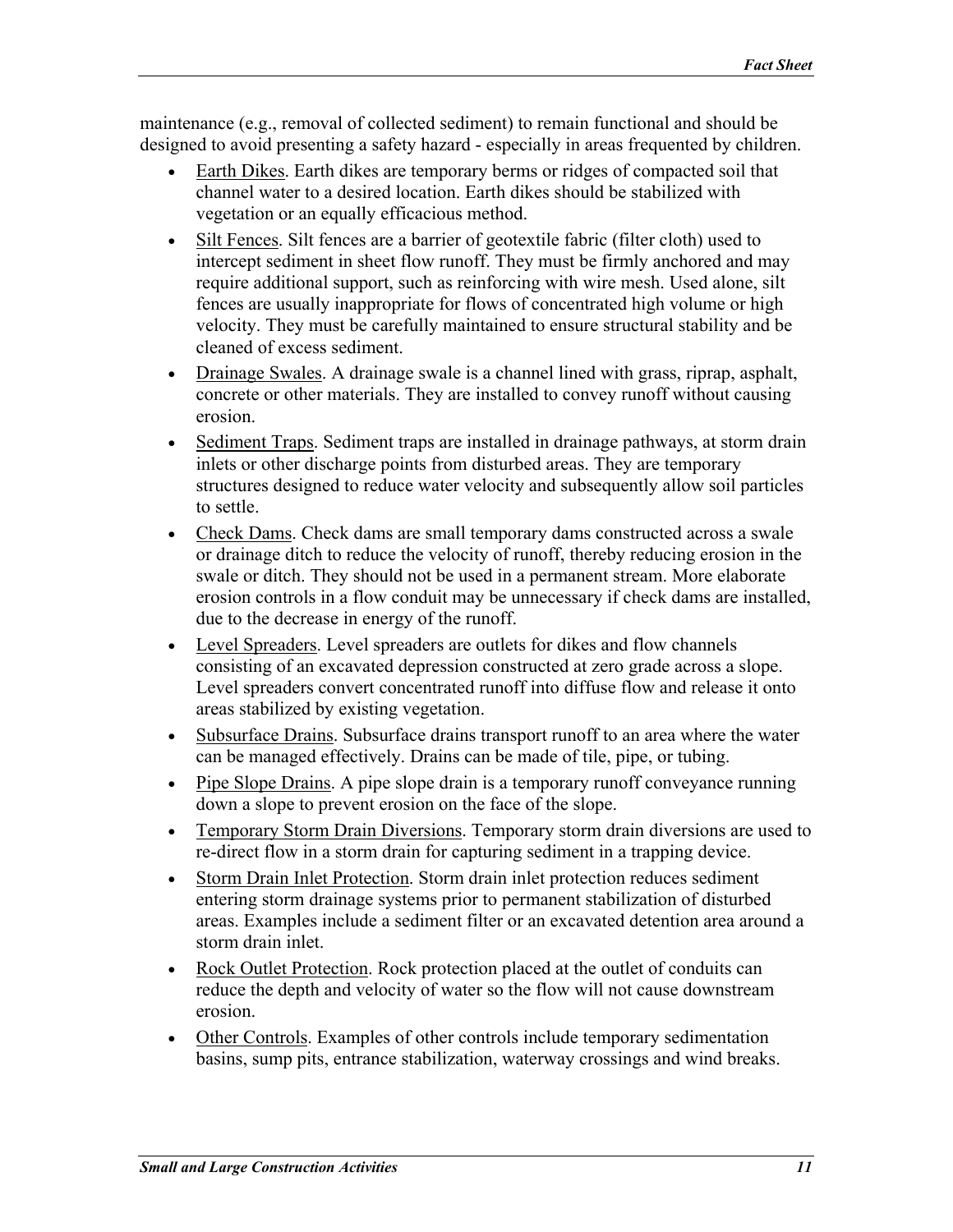### <span id="page-11-0"></span>**B. Stormwater Management Measures**

Stormwater management measures are usually installed before, and coincident with, completion of construction activities. The measures primarily result in reductions of pollutants in stormwater discharged from the site after cessation of construction activities. Stormwater management may also be needed for compliance with flood control requirements (that may be unrelated to NPDES requirements).

Construction frequently causes significant alterations in the characteristics of the affected land. One such change is an increase in the overall imperviousness of the site, which can dramatically affect the site's flow patterns. An increase in runoff may increase the amount of pollutants carried by the runoff. In addition, some activities (e.g., automobile travel on newly-built roads) can result in higher pollutant concentrations in runoff compared to pre-construction levels. Traditional stormwater management controls attempt to limit increases in the amount of runoff and pollution discharged from land impacted by construction.

Stormwater management measures include, but are not limited to, on-site infiltration of runoff, flow attenuation by vegetation or natural depressions, outfall velocity dissipation devices, stormwater retention basins and artificial wetlands, and stormwater detention structures. For many sites, a combination of these controls may be appropriate. A summary of stormwater management controls is provided below. A more complete description of stormwater management controls is found in "Stormwater Management for Construction Activities: Developing Pollution Prevention Plans and Best Management Practices," U.S. EPA, 1992, and "A Current Assessment of Urban Best Management Practices," Metropolitan Washington Council of Governments, March 1992.

On-Site Infiltration. Inducing infiltration, through infiltration trenches or basins, can reduce the volume and pollutant loadings of stormwater discharges from a site. Infiltration measures tend to mitigate impacts to an area's natural hydrologic characteristics. Properly designed and installed infiltration constructs can reduce peak discharges, facilitate recharging of the groundwater, augment low flow conditions in receiving streams, reduce stormwater discharge volumes and pollutant loads, and inhibit downstream erosion.

Infiltration measures are particularly effective in permeable soils and where the water table and bedrock are well below the surface. Infiltration basins can also double as sediment basins during construction. Infiltration trenches can be easily incorporated into less active areas of a development and are appropriate for small sites and in-fill developments. However, trenches may require regular maintenance to prevent clogging, particularly where grass inlets or other sedimentation measures are not used. In some situations, such as low density areas of parking lots, porous pavement can provide for infiltration.

Flow Attenuation by Vegetation or Natural Depressions. Flow attenuation caused by vegetation or natural depressions can facilitate pollutant removal and infiltration and can reduce the erosivity of runoff. Use of vegetative flow attenuation measures can protect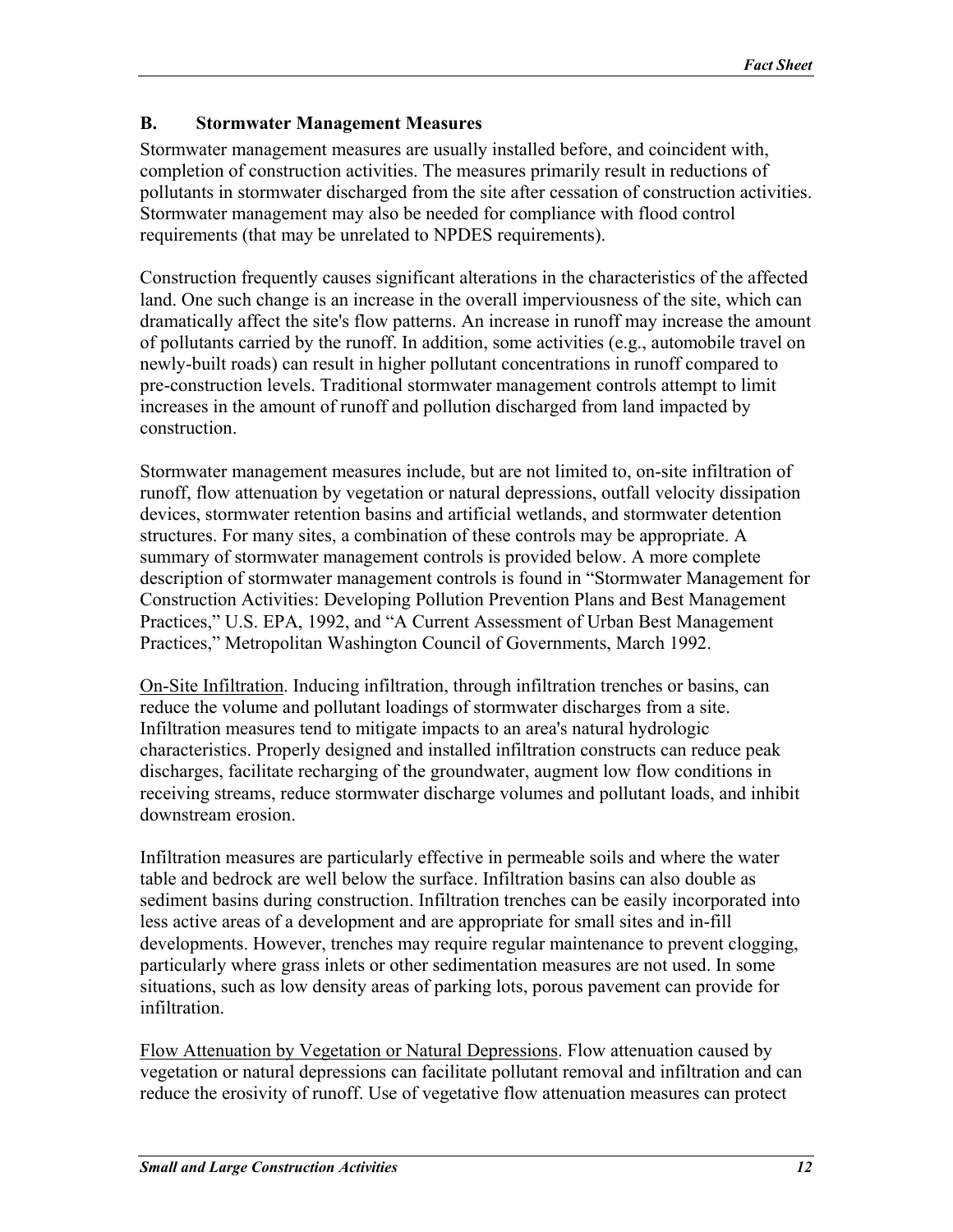<span id="page-12-0"></span>habitats and enhance the appearance of a site. These measures include grass swales and filter strips as well as trees that are either preserved or planted during construction. Given their limited capacity to accept large volumes of runoff (and the concomitant erosivity), vegetative controls should usually be used in combination with other stormwater devices. Incorporating check dams into flow paths can provide additional infiltration and flow attenuation. Grass swales are typically used in areas such as low or medium density residential development and highway medians as an alternative to curb and gutter drainage system. In general, the costs of vegetative controls are less than for other stormwater measures.

Outfall Velocity Dissipation Devices. Outfall velocity dissipation devices include riprap and stone or concrete flow spreaders. They slow the flow of water discharged from a site thereby reducing erosion.

Retention Structures/Artificial Wetlands. Retention structures are ponds and artificial wetlands that are designed to maintain a permanent pool of water. Properly installed and maintained retention structures (also known as wet ponds) and artificial wetlands can achieve a high removal rate of sediment, biochemical oxygen demand (BOD), organic nutrients and metals, and are most cost-effective when used to control runoff from larger, intensively developed site. These constructs rely on settling and biological processes to remove pollutants. Retention ponds and artificial wetlands can also become wildlife habitats, recreation, and landscape amenities, and increase local property values. While the Agency believes artificial wetlands can be one of the most effective long-term stormwater management measures, EPA also recognizes the potential problems to which wetlands may contribute at certain sites. This could be the case at airports where bird populations drawn to wetlands proximate to runways/taxiways may endanger moving aircraft. EPA recommends that structures that maintain continuous habitat for wildlife not be constructed within 10,000 feet of a public-use airport serving turbine-powered aircraft, or within 5,000 feet of a public-use airport serving piston-powered aircraft. EPA, as always, stresses public safety and sound engineering judgment in the implementation of any stormwater measure, control or BMP.

Water Quality Detention Structures. Stormwater detention structures, which include extended detention ponds, control the rate at which water drains after a storm event. Extended detention ponds are usually designed to completely drain in about 24 to 48 hours and to remain dry at other times. They can provide pollutant removal efficiencies similar to those of retention pond. Extended detention systems are typically designed to provide both water quality and water quantity (flood control) benefits.

## **C. Housekeeping Best Management Practices (BMPs)**

Pollutants that could be discharged in stormwater from construction sites because of poor housekeeping include oil, grease, paints, gasoline, concrete truck chute washdown, raw materials used in the manufacture of concrete (sand, aggregate, and cement), solvents, litter, debris and sanitary wastes. Construction site SWPPPs should address the following to prevent the discharge of pollutants:

• Designate and control areas for equipment maintenance and repair;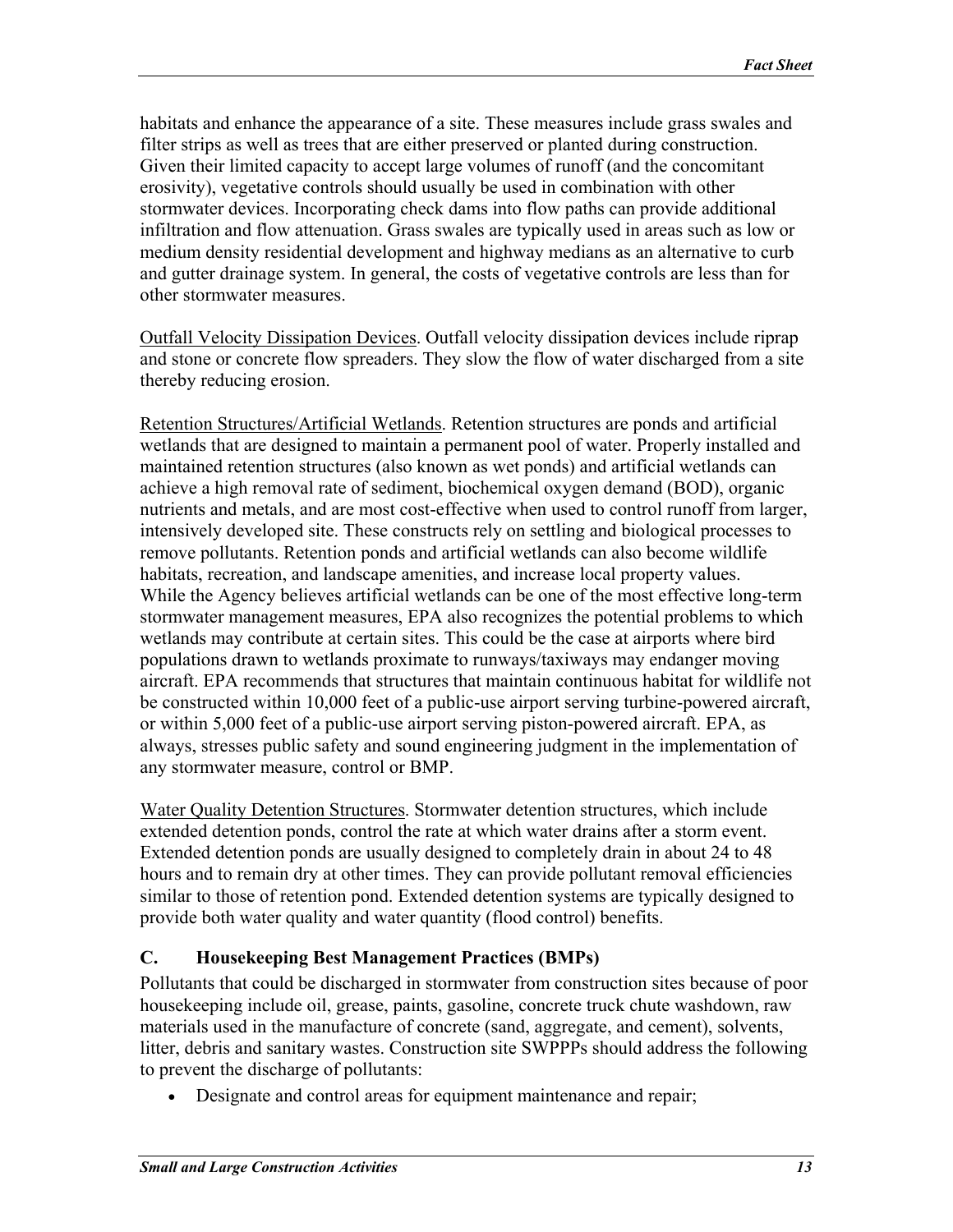- <span id="page-13-0"></span>• Provide waste receptacles at convenient locations and regular collection of wastes;
- Locate equipment wash down areas on site, and provide appropriate control of washwater to prevent unauthorized dry weather discharges and avoid mixing with stormwater;
- Provide protected storage areas for chemicals, paints, solvents, fertilizers, and other potentially toxic materials; and
- Provide adequately maintained sanitary facilities.

## **IV. Summary of Permit Conditions**

This section has been written in an informal style and follows the structure of the CGP, but does not reflect verbatim the actual language used in the permit. It is intended to help the regulated community and members of the public understand the intent and basis of the actual permit language. If any confusion or conflicts exist between this summary and the actual CGP language, the permittee must comply with the CGP as written.

The permit has been reorganized from the 2003 CGP and the proposal to clarify the difference between effluent limits (now in Part 3), inspection requirements (now in Part 4), and SWPPP documentation requirements (now in Part 5). Prior to these changes, it was unclear to at least one commenter what effluent limits applies to construction operators covered by this permit. In the 2003 CGP, the requirements for controlling pollutant discharges were combined with the SWPPP documentation and inspection requirements, making it more difficult to understand EPA's intentions with respect to the permit's performance objectives. These changes do not alter the bottom-line expectations of the permittee. Rather, they more clearly articulate the permit's requirements. For instance, whereas the 2003 CGP indicated in the SWPPP section that "litter, construction debris, and construction chemicals that could be exposed to stormwater must be prevented from becoming a pollutant source in stormwater discharges", this permit rephrases this requirement in Part 3.1.F to require the permittee to "prevent litter, construction debris, and construction chemicals that could be exposed to stormwater from becoming a pollutant source in stormwater discharges." All of these narrative performance-based limits are now included in Part 3 of the permit.

## **A. Coverage Under This Permit**

## **1. Introduction (CGP Part 1.1)**

This Construction General Permit (CGP) authorizes stormwater discharges from large and small construction-related activities that result in a total land disturbance of equal to or greater than one acre, where those discharges enter surface waters of the United States or a Municipal Separate Storm Sewer System (MS4). EPA is also making this permit available, consistent with 40 CFR  $\S$ 122.26(b)(15(ii)), for stormwater discharges from any other construction activity designated by EPA based on the potential for contribution to a violation of a water quality standard or for significant contribution of pollutants to waters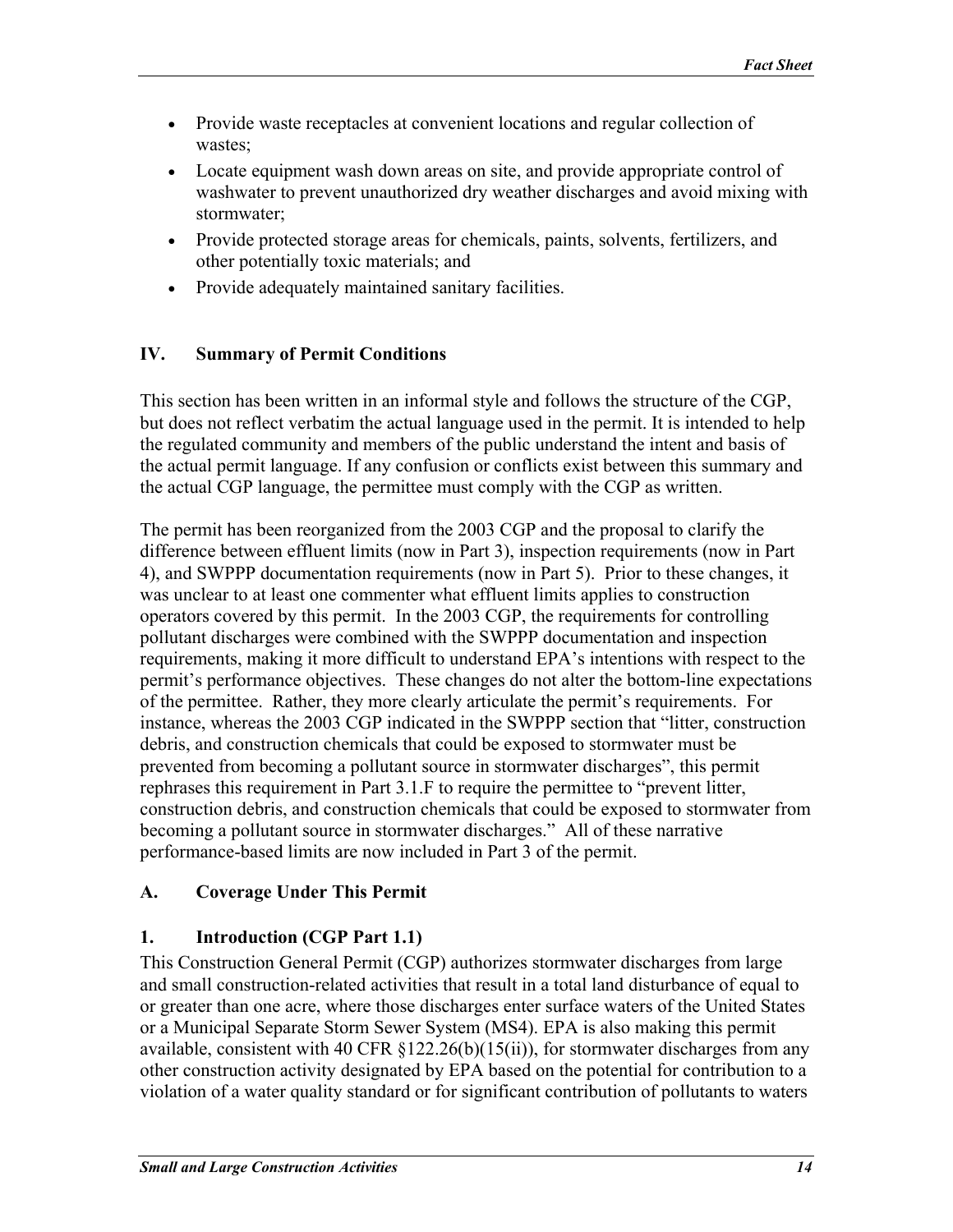<span id="page-14-0"></span>of the United States. Importantly, this permit limits eligibility to dischargers not previously authorized to discharge under the 2003 CGP. These discharges could be from new projects or unpermitted ongoing projects. This permit presents permit language in a more reader-friendly, plain language format. In several places in the CGP, EPA has replaced the terms "operator", "applicant", and "permittee" with the easier-to-understand terms of "you" or "your." As such, once an operator requests coverage under the CGP, the CGP is worded to speak directly to that operator, who is now the permittee.

Similar to the 1998 and 2003 CGPs, the goal of this permit is to reduce or eliminate stormwater pollution from construction activity through implementation of appropriate control measures.

## **2. Permit Area (CGP Part 1.2)**

As noted above, the CGP is actually a compilation of numerous identical permits, each with its own NPDES permit number. Each separate CGP is individually numbered and only makes available coverage to construction activities in the permit's designated area or category (e.g., State, Federal facility within a State, Indian Country, etc.). A list of each of these areas, along with the associated NPDES permit number, is provided in Appendix B of the permit. Each permittee will be assigned a tracking number associated with the appropriate NPDES permit number when his or her Notice of Intent (NOI) is received and processed by EPA.

This permit modifies the area of available coverage from the February 1998 and 2003 CGPs and is now available for all areas, except those within EPA Region 4, for which EPA is the permitting authority. Specifically, this permit includes those activities previously covered by the EPA Region 6 CGP (63 FR 36489, July 6, 1998), adds Indian Country in EPA Region 5, and clarifies those oil and gas related activities in Oklahoma for which EPA remains the permitting authority. This permit excludes those areas that have recently been authorized to administer the NPDES Permitting Program (i.e., the State of Maine and the State of Arizona). EPA will continue to be the permitting authority for Indian Lands in the State of Arizona.

Because certifications required by Section 401 of the Clean Water Act, and for a few states certifications required by the Coastal Zone Management Act, were not received in time, new and unpermitted ongoing construction projects in the following areas are not yet eligible for coverage under this permit:

- The State of New Hampshire;
- Indian country within the State of New York;
- The Commonwealth of Puerto Rico;
- Indian country within the State of Michigan;
- Indian country within the State of Minnesota;
- Indian country within the State of Wisconsin, except the Sokaogon Chippewa (Mole Lake) Community;
- Indian country within the State of Oklahoma;
- Indian country within the State of New Mexico;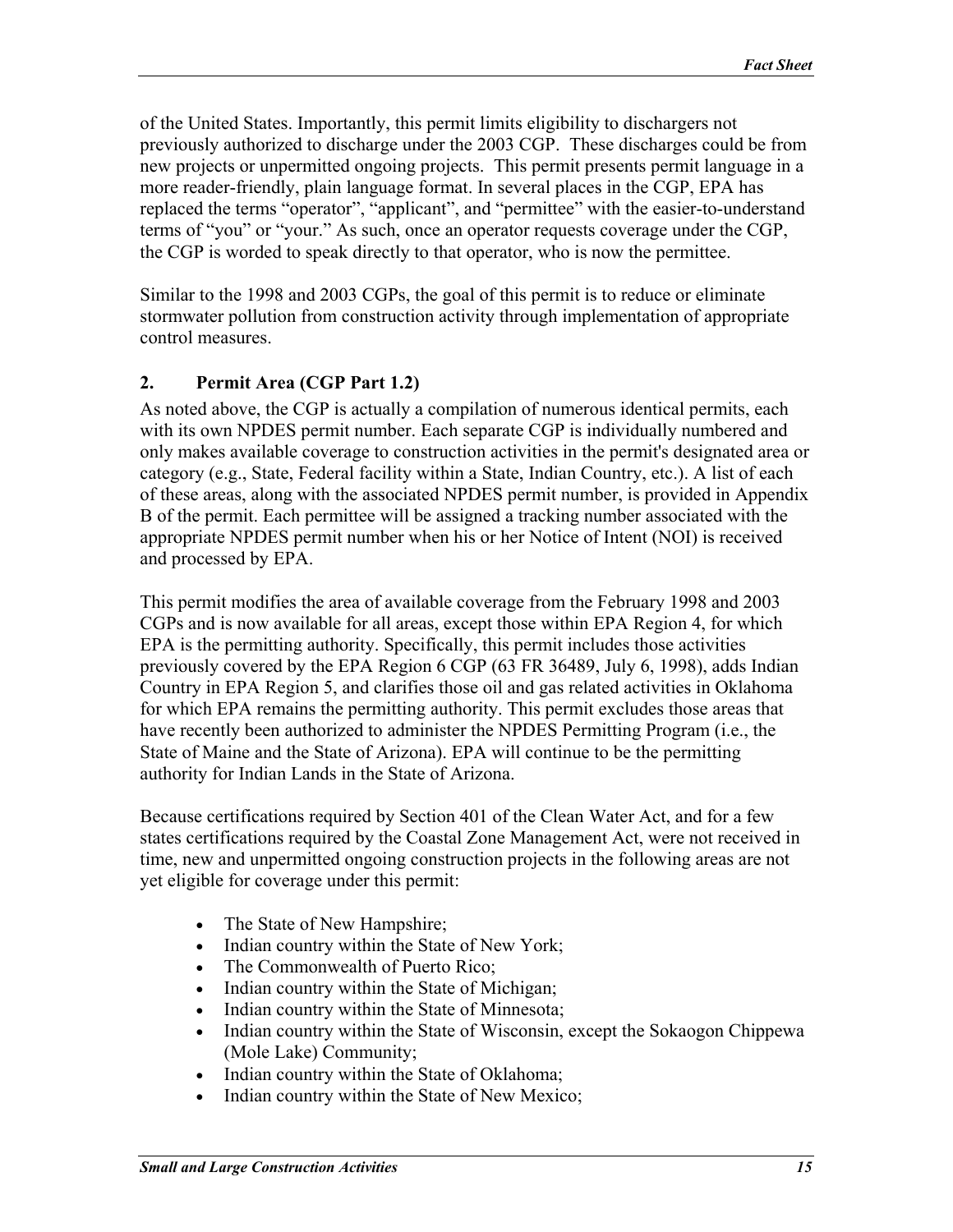- <span id="page-15-0"></span>• Oil and gas, or geothermal energy, operations in Texas;
- Oil and gas operations, or certain point source discharges associated with agriculture and silviculture in Oklahoma;
- Federal Facilities in the State of Colorado, except those located on Indian country;
- Indian country within the State of Colorado, as well as the portion of the Ute Mountain Reservation located in New Mexico; and
- Indian country within the State of Montana.

EPA will announce the availability of coverage under the CGP for these areas in a separate **Federal Register** notice as soon as possible after the certifications are received.

### **3. Eligibility (CGP Part 1.3)**

This section of the permit describes those requirements that are a pre-condition to obtaining coverage under this CGP. Specifically, only construction activities that meet the eligibility conditions in Part 1.3 can be covered by this permit. As such, if an operator is not eligible for coverage under this CGP, but files an NOI requesting coverage, then any discharges are considered to be unpermitted and in violation of the Clean Water Act. However, once eligibility has been attained, if the operator does not comply with the requirements of the CGP, the operator may be in violation of the CGP for otherwise eligible discharges.

*CGP Part 1.3.A Allowable Stormwater Discharges*. This permit authorizes all discharges of stormwater from new or unpermitted ongoing construction activities except those excluded under Limitations on Coverage (Part 1.3.C) in the CGP. Eligibility for coverage under this permit is limited to "new projects" and "unpermitted ongoing projects" as defined in Appendix A. Coverage under the CGP is authorized for:

- Stormwater discharges associated with construction activities from either large or small construction sites (including stormwater discharges from operators disturbing less than one acre that are part of a larger common plan of development or sale that, combined, disturbs one acre or more);
- Stormwater discharges from sites disturbing less than one acre, but designated by EPA as needing coverage under the CGP;
- Stormwater discharges from construction site support activities given that these support activities are directly related to the construction site with NPDES CGP coverage; and
- Any discharge authorized by a different NPDES permit commingled with discharges authorized by this permit.

As noted above, activities that occur on-site in support of construction activity are covered under the CGP. Specifically, the permit authorizes discharges from construction support activities (e.g., concrete or asphalt batch plants, equipment staging yards, material storage areas, etc.) for local project(s) with which an operator is currently involved (e.g., a concrete batch plant providing concrete to several different highway projects in the same county). Authorization of this discharge is contingent upon (1) the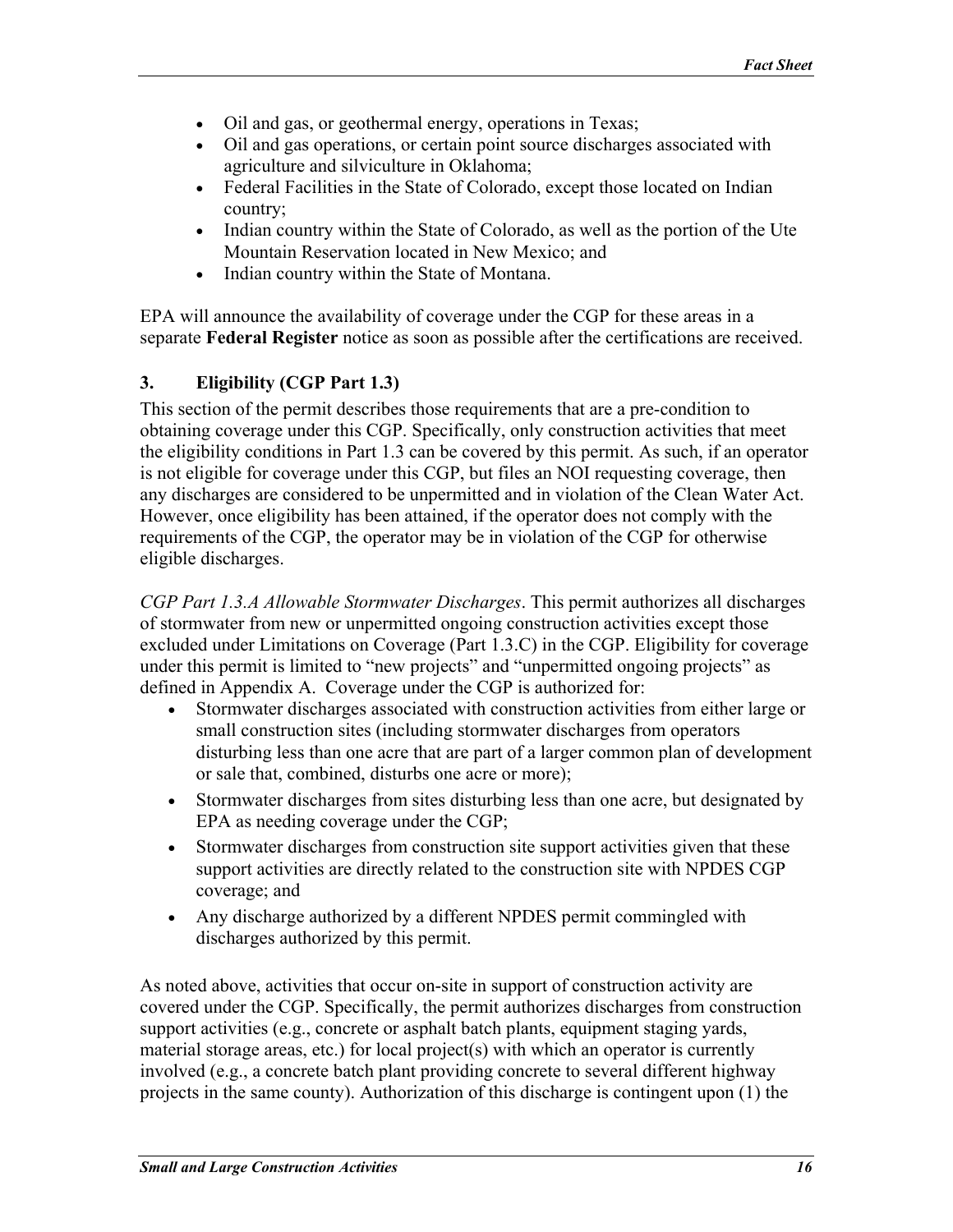support activity not being a commercial operation serving multiple, unrelated construction projects and not operating beyond the completion of the last related construction project it serves; and (2) pollutant discharges from support activity areas are minimized in compliance with Part 3.1.G.

*CGP Part 1.3.B Allowable Non-Stormwater Discharges*. This permit authorizes certain non-stormwater discharges associated with construction activity, provided that the nonstormwater component is in compliance with Part 3.2 of the permit. Allowable nonstormwater discharges include those listed in Part 1.3.B of the CGP.

*CGP Part 1.3.C Limitations on Coverage*. Not all stormwater discharges from construction sites are authorized by this permit. Specifically excluded are:

*CGP Part 1.3.C.1 Post Construction Discharges*. Stormwater discharges originating from a site after construction activities have ceased, the site has achieved final stabilization, and a Notice of Termination has been submitted. If there will be a discharge of stormwater associated with industrial activity, or some other regulated discharge from the completed project (e.g., wastewater from a newly-constructed chemical plant), coverage under another permit(s) must be obtained for those discharges.

*CGP Part 1.3.C.2 Prohibition on Discharges Mixed With Non-Stormwater*. Stormwater discharges that are mixed with non-stormwater sources, other than those identified in and complying with the permit. Non-stormwater discharges that are authorized under a different NPDES permit may be commingled with discharges authorized under this permit.

*CGP Part 1.3.C.3 Discharges Covered by Another Permit*. Stormwater discharges associated with construction activity that are covered under an individual permit or discharges required to be covered under an alternative general permit.

*CGP Part 1.3.C.4 Attainment of Water Quality Standards*. Federal regulations at 40 CFR §122.4(d) provide that no permit may be issued if the "conditions cannot ensure compliance with the applicable water quality requirements." Unlike individual permits that include requirements tailored to site-specific considerations, general permits, while tailored to specific industrial processes or types of discharges (e.g. offshore oil and gas or stormwater), do not contain site-specific requirements that address the water quality conditions of the waters receiving the discharge. Therefore, general permits rely on permittees to certify that they meet the eligibility conditions and implement requirements that will ensure compliance with the conditions of the permit. The permit requirements are intended to ensure that those seeking coverage under this general permit select, install, implement, and maintain control measures at their construction site that will be adequate and sufficient to meet water quality standards for all pollutants of concern.

For the CGP, eligibility provisions do not hinge on the operator making a determination of compliance with applicable water quality standards. Rather, the permit limits operators from obtaining coverage under this permit if EPA makes such a determination. In those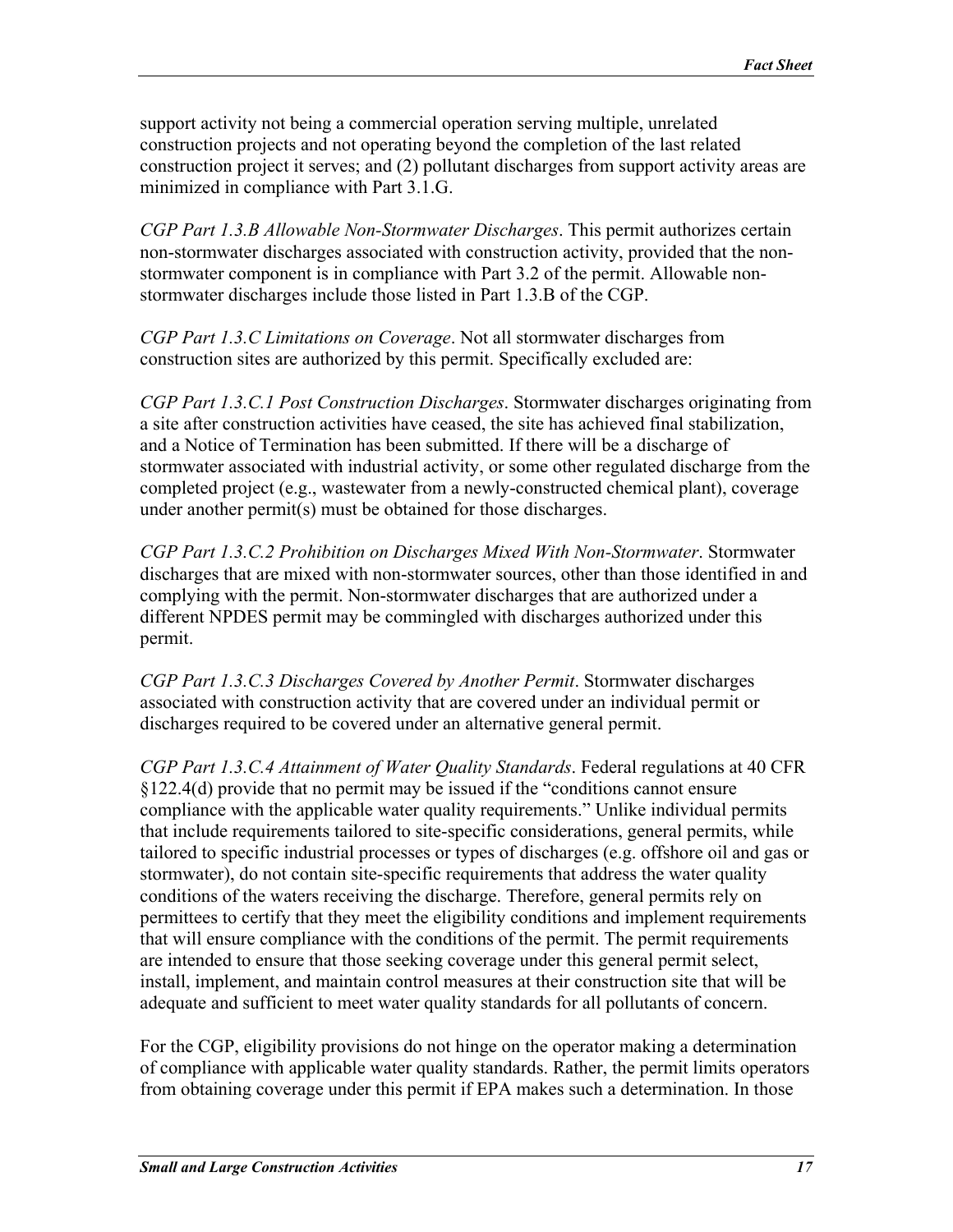instances when EPA does make such a determination, EPA may require the operator to obtain coverage under an individual permit or may allow coverage under the CGP provided that the operator includes appropriate controls and implementation procedures in its SWPPP. As is required in Part 3.4 of the CGP, operators are required to select, install, implement, and maintain control measures that minimize pollutants in the discharge. Except where specifically required by EPA to perform additional measures, these control measures will be considered as stringent as necessary to ensure that discharges do not cause or contribute to an excursion above any applicable state water quality standard. As such, EPA expects that compliance with the terms of the general permit will ensure compliance with water quality standards.

*CGP Part 1.3.C.5 Discharging into Receiving Waters With an EPA Approved or Established Total Maximum Daily Load (TMDL) Analysis*. A Total Maximum Daily Load (TMDL) is a calculation of the maximum amount of a pollutant that a waterbody can receive and still meet water quality standards, and an allocation of that amount to the pollutant's sources. Under current regulations and EPA program guidance (40 CFR §130.2 and §130.7), states establish TMDLs that include wasteload allocations from point sources, and load allocations from non-point sources and natural background conditions. Wasteload allocations are defined as the portion of a receiving water's loading capacity that is allocated to point sources dischargers. TMDLs are established at levels necessary to attain and maintain the applicable narrative and numerical water quality standards with seasonal variations and a margin of safety that take into account any lack of knowledge concerning the relationship between effluent limitations and water quality. TMDLs are developed on a pollutant- and waterbody-specific basis. In some instances, TMDLs may combine multiple pollutants into one set of TMDL documents; however, the specific TMDL wasteload and load allocations are to be pollutant-specific. States are responsible for establishing TMDLs, which EPA approves. In some instances, EPA establishes the TMDLs. Once established or approved by EPA, TMDLs are implemented through water quality management plans and through NDPES permits. NPDES regulations, at 40 CFR  $\S 122.44(d)(1)(vii)(B)$ , require that EPA ensure that NPDES permit limits are consistent with the assumptions and requirements of any available wasteload allocation pursuant to 40 CFR §130.7. Generally, this requires EPA to ensure that NPDES permits incorporate applicable assumptions and requirements detailed in TMDLs approved or established by EPA.

Those seeking coverage under the CGP are responsible for determining whether specific conditions, over and above other requirements of the CGP, have been identified by the TMDL authority as necessary to ensure consistency with the assumptions and requirements of TMDLs approved or established by EPA. There may be documents accompanying the TMDL (e.g., an implementation plan) or other documents that indicate the TMDL writer's intent to allocate a load for an individual discharger or for a class of dischargers. To the extent such documents are available, the operator should consider these materials when determining whether his/her discharge will be consistent with the TMDL. EPA encourages the operator to contact the authority that established the TMDL -- in most cases, the states -- to seek clarification if significant concerns exist over whether its activity will be consistent with a TMDL.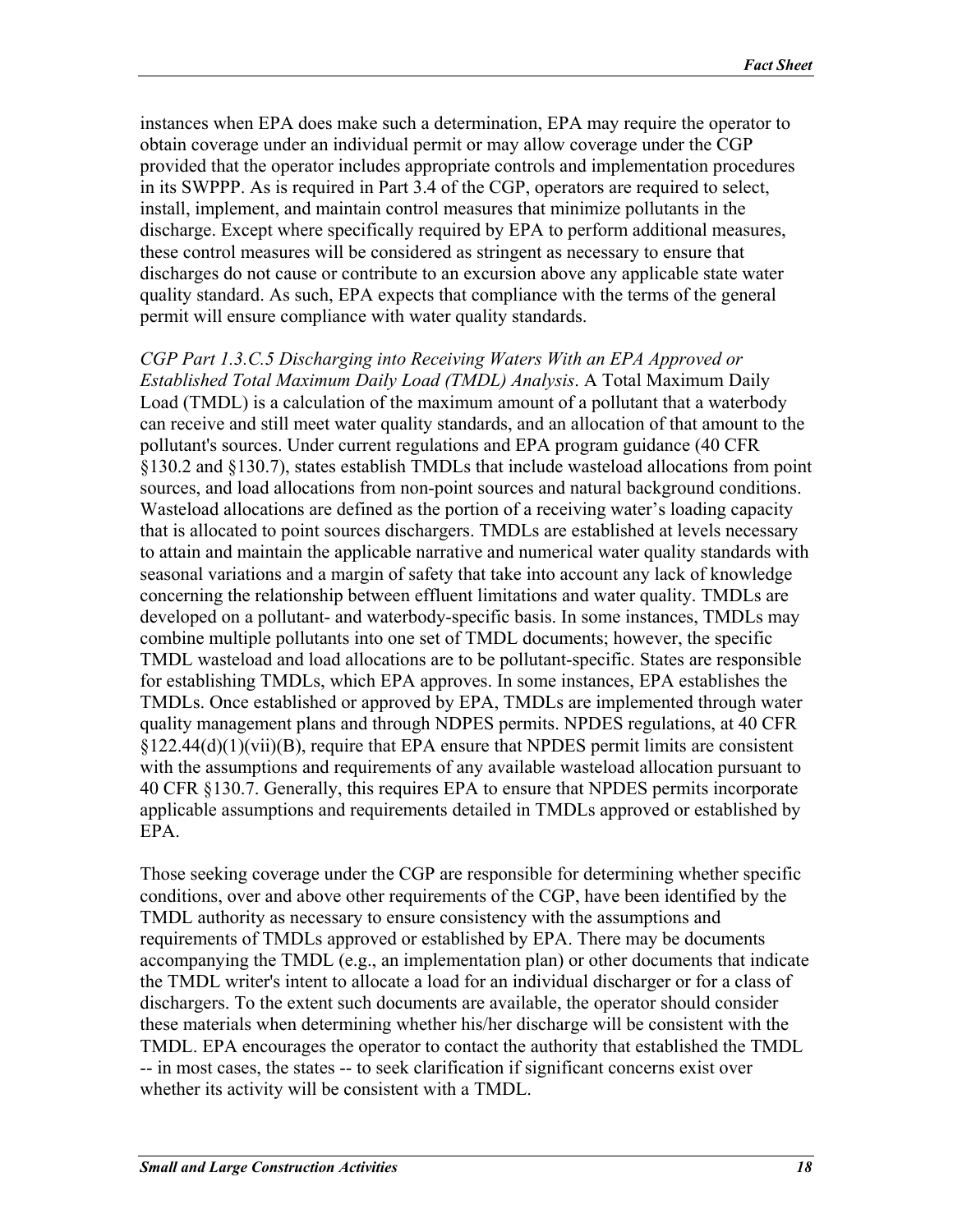Consistent with EPA regulations and guidance, the CGP requires that the operator determine whether an EPA approved or established TMDL exists that specifically addresses its discharge and if so, take necessary actions to be consistent with the assumptions and requirements of that approved TMDL. To make this determination, the operator will need to (1) determine the waterbody into which it discharges, (2) identify if there is an EPA approved or established TMDL for that waterbody, (3) determine if that TMDL includes specific requirements (e.g., wasteload allocation or load allocation) applicable to its construction site, and (4) if so implement necessary steps to comply with them. EPA generally agrees that construction activities should not be delayed because the TMDL authority failed to specify all sources of loading in the TMDL. EPA is not requiring that construction activities be delayed until such time as a TMDL can be revised. EPA has utilized a framework that allows the construction site operator to obtain clarification from the TMDL authority on discharge provisions that would allow authorization under the CGP. EPA established a website at [www.epa.gov/npdes/stormwater/cgp](http://www.epa.gov/npdes/stormwater/cgp) that includes links to state TMDL information and contacts. EPA expects that permittees can access that website and identify either (1) the steps needed to be consistent with the assumptions and requirements of the TMDL or (2) a state or regional contact for making this determination. The operator may access that site or contact their state environmental agency or EPA region directly to make this determination. For construction activity authorized by EPA Region 8, TMDL information and contacts are available at: [www.epa.gov/region08/water/stormwater/index.html](http://www.epa.gov/region08/water/stormwater/index.html). For more information on EPA's National TMDL program, including state and regional contacts, state maps showing impaired waterbodies, and example TMDLs, visit: [www.epa.gov/owow/tmdl/.](http://www.epa.gov/owow/tmdl/)

EPA recognizes that TMDLs vary in the complexity of their assumptions and quantification. In the process of determining whether or not an operator is consistent with the TMDL, the state or regional TMDL contact may request additional information. The TMDL may include details regarding recommended implementation activities that include certain narrative provisions such as implementation of specific BMPs; specified inspection, discharge monitoring or characterization, education, tracking or reporting requirements; or some combination of these or other conditions. In addition, some States may include implementation provisions in their TMDLs, although EPA regulations do not require this, and EPA does not approve or disapprove TMDLs based on these implementation provisions. However, any implementation language included in the TMDL that applies to construction general permit discharges should be considered part of the TMDL for the purposes of determining consistency of the control measures implemented at the site with the TMDL. Further, EPA is clarifying that if the TMDL includes load allocations that the permitting jurisdiction later determines is for a discharge subject to this permit, then the load allocation is considered to be a wasteload allocation, and the construction operator needs to implement control measures that are consistent with any specific requirements implementing this load allocation.

As described in the permit, EPA will begin with the general assumption that where EPA has approved a TMDL that does not include a specific allocation for stormwater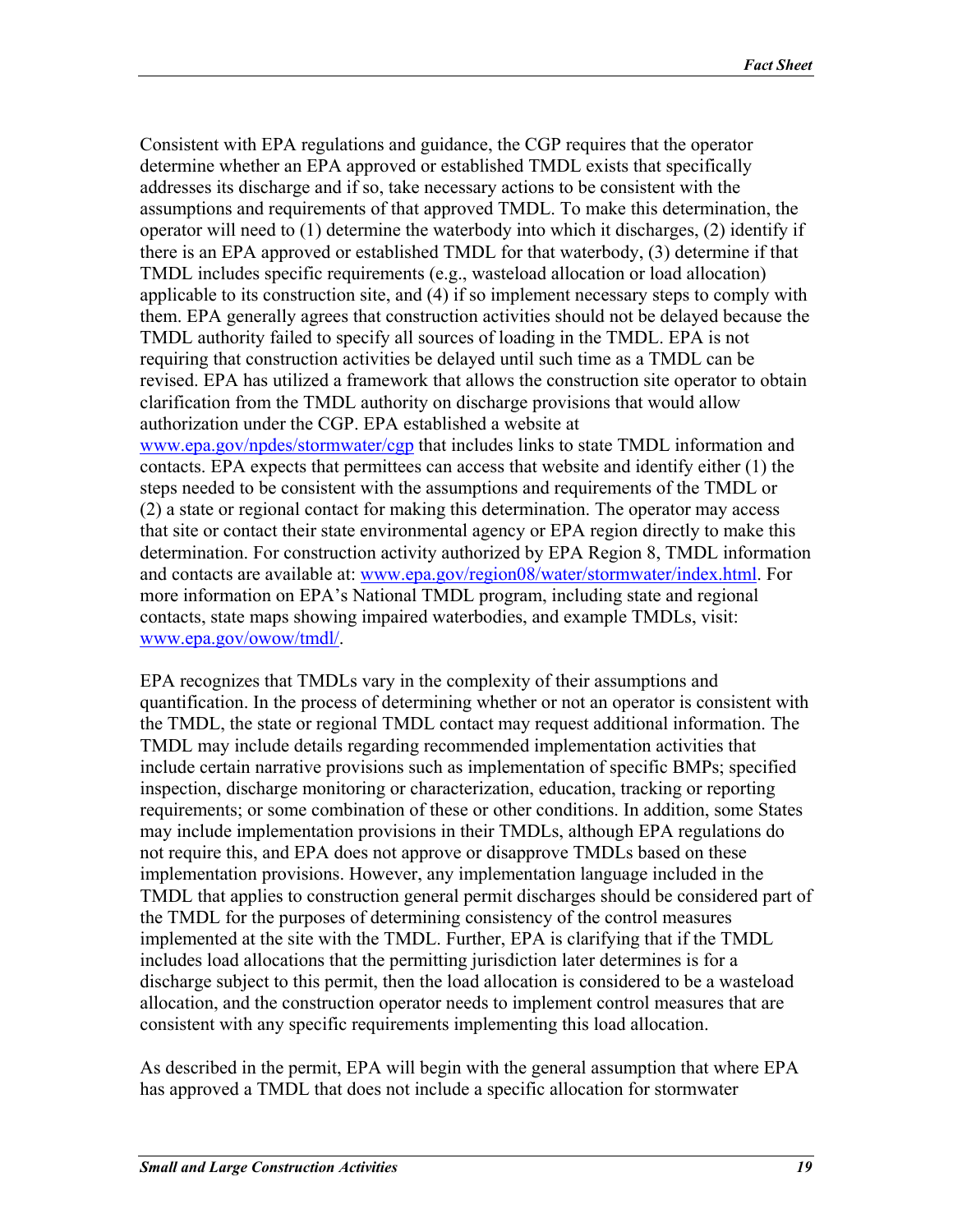discharges, or where the TMDL authority clarifies that it did not include a specific allocation for stormwater or for construction activities, selection, installation, and maintenance of control measures that meet the effluent limits in Part 3 of the permit will be consistent with the assumptions and requirements of such TMDLs. Inferring that the TMDL authority did not intend to make it impossible to permit stormwater discharges in the absence of any discussion on this topic in the TMDL is reasonable because both construction activity and rainfall are so ubiquitous that it is unlikely that a policymaker would make such a significant decision consciously through silence. EPA will generally assume that such discharges were accounted for by the author of the TMDL, even if such discharges are not addressed specifically. Therefore, in the situation where an EPA approved or established TMDL has not specified a wasteload allocation for construction stormwater discharges, but has not specifically excluded these discharges, compliance with the effluent limits in Part 3 of the permit will generally be assumed to be consistent with the approved TMDL. Similarly, where an EPA approved or established TMDL has specified a general wasteload allocation for construction stormwater discharges, but no specific requirements for individual construction sites have been identified, either in the TMDL, a watershed plan, or other similar document, then compliance with the effluent limitations in Part 3 will generally be assumed to be consistent with the approved TMDL. If the EPA approved or established TMDL specifically precludes such discharges, the operator is not eligible for coverage under the CGP. In selecting this approach, EPA is trying to balance the need to include permit conditions consistent with TMDLs with the need to clearly define permittee responsibilities.

*CGP Part 1.3.C.6 Endangered and Threatened Species and Critical Habitat Protection*. Before submitting an NOI, the operator must ensure and document that discharges are not likely to jeopardize the continued existence of any Federally-listed endangered or threatened species or result in the adverse modification or destruction of habitat that is Federally-designated as critical under the Endangered Species Act (ESA). The U. S. Fish and Wildlife Service (FWS) and National Marine Fisheries Service (NMFS) are responsible for administration of the ESA and as such are responsible for maintaining a list of protected species and critical habitat. Once listed as endangered or threatened, a species is afforded the full range of protections available under the ESA, including prohibitions on killing, harming or otherwise taking a species. In certain instances, FWS or NMFS may establish a critical habitat for a threatened or endangered species as a means to further protect those species. Critical habitat includes areas determined to be essential for the conservation of a species and may not necessarily be in an area currently occupied by the species. Some, but not all, listed species have designated critical habitat. Exact locations of such critical habitat are provided in the Services regulations at 50 CFR Parts 17 and 226.

EPA has developed a four-step process (Appendix C) to make this determination. The project "owner" or developer performs the endangered species analysis during the planning stages of a project (i.e., before construction is scheduled to begin). By design, this effort should not have to be repeated by the contractors, homebuilders, utilities, etc., whose involvement in the project will not happen until later. See Appendix C of the permit for the ESA Review Procedures to determine eligibility prior to submittal of the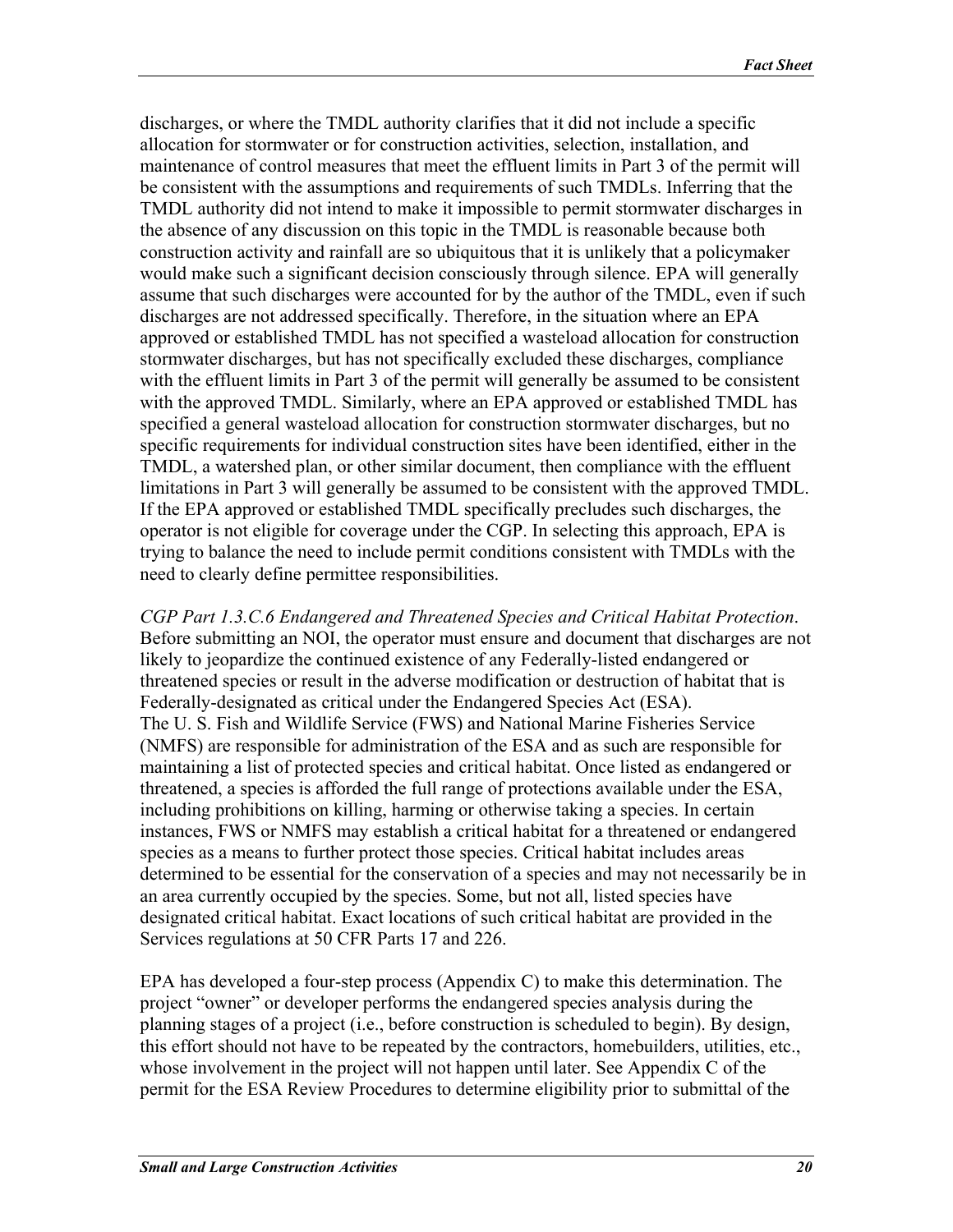NOI. EPA strongly recommends that the operator follow the Appendix C procedures at the earliest possible stage to ensure that measures to protect listed threatened and endangered species and designated critical habitat are incorporated early in the planning process. At a minimum, the operator must document fully the procedures used to determine eligibility prior to submittal of the NOI.

This permit provides for the possibility of multiple permittees at a construction site. Operators should be aware that in many cases they can meet the CGP eligibility requirements by relying on another operator's certification of eligibility as specified in Criterion F under Part 1.3.C.6 of the CGP.

By certifying eligibility under Criterion F of Part 1.3.C.6, the operator agrees to comply with any measures or controls upon which the other operator's certification under Criterion A, B, C, D, or E of Part 1.3.C.6 was based. This situation will typically occur where a developer or primary contractor conducts a comprehensive assessment of effects on listed species and critical habitat for the entire construction project, certifies eligibility under Criterion A, B, C, D, or E and that certification is relied upon by other operators (i.e., contractors) at the site. However, operators that consider relying on another operator's certification should carefully review that certification and any supporting information, and assess whether there is any reason to believe that listed species or designated critical habitat not considered in the prior certification may be present or located in the project area (due, for example, to a new species listing or critical habitat designation). If an operator does not believe that the other operator's certification provides adequate coverage for the operator's stormwater discharges and stormwater discharge-related activities or for the operator's particular project area, the operator must provide its own independent certification under Criterion A, B, C, D, or E.

The project area will vary with the size and structure of the construction activity, the nature and quantity of the stormwater discharges, the stormwater discharge-related activities and the type of receiving water. Given the number of construction activities potentially covered by the CGP, no specific method to determine whether listed species may be located in the project area is required for coverage under the CGP. It is important to note that discussion or formal or informal consultation with FWS and/or NMFS should begin prior to submission of Notice of Intent if the construction operator is unclear about whether he or she can satisfy Appendix C without FWS and/or NMFS input.

The operator also has an independent ESA obligation to ensure that its activities do not result in any prohibited "take" of listed species.  $\frac{4}{3}$  $\frac{4}{3}$  $\frac{4}{3}$  Many of the measures required in the CGP and in these instructions to protect species may also assist operators in ensuring that their construction activities do not result in a prohibited take of species in violation of

 $\overline{a}$ 

<span id="page-20-0"></span><sup>&</sup>lt;sup>4</sup> Section 9 of the ESA prohibits an person from "taking" endangered wildlife (e.g., harassing or harming it). See ESA Sec 9: 16 U.S.C. §1538. The FWS has extended generally that prohibition to threatened wildlife by regulation 50 CFR §17.31. This prohibition applies generally to all entities including private individuals, businesses, and governments. Section  $9(a)(2)$  details the prohibited acts relating to endangered plants, which primarily apply on federal lands or to actions prohibited by State law.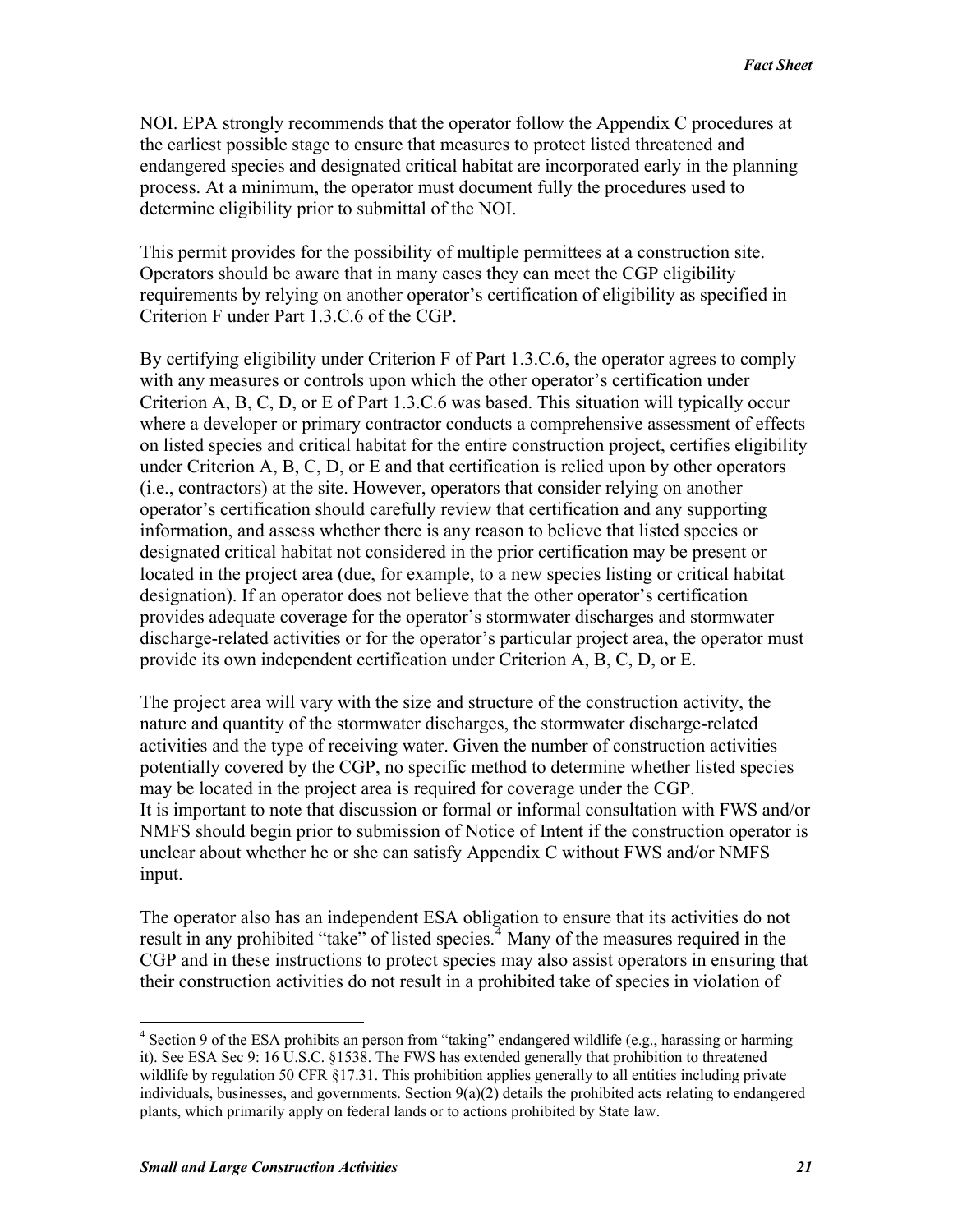<span id="page-21-0"></span>section 9 of the ESA. Operators who plan construction activities in areas that harbor endangered and threatened species are advised to ensure that they are protected from potential takings liability under ESA section 9 by either an ESA section 10 permit or by requesting formal consultation under ESA section 7 (as described in more detail in Step Four of the ESA Review Procedures in Appendix C of the CGP). Operators who seek protection from takings liability should be aware that it is possible that some specific construction activities may be too unrelated to stormwater discharges to be afforded incidental take coverage through an ESA section 7 consultation that is performed to meet the eligibility requirements for CGP coverage. In such instances, operators should apply for an ESA section 10 permit. Where operators are not sure whether to pursue a section 10 permit or a section 7 consultation for takings protection, they should confer with the appropriate FWS or NMFS office.

This permit controls stormwater discharges from small construction activities in addition to continuing to cover large construction activities. As noted earlier, the permit requires the development and implementation of a SWPPP to control pollutants in the discharges. This SWPPP must protect water quality in the affected waters, including designated aquatic life uses in those waters. Since the SWPPPs adequately protect water quality, including aquatic life, EPA has determined that the permit issuance will not adversely affect EFH. As such, in accordance with 50 CFR §600.920, EPA is not consulting with NMFS concerning this action.

*CGP Part 1.3.C.7 Historic Properties*. [Reserved] Operators are reminded that they must comply with applicable state, tribal, and local laws concerning the protection of historic properties and places. EPA is continuing discussions with the Advisory Council on Historic Preservation and may modify the CGP at a later date based on those discussions.

## **4. Waivers for Small Construction Activities (CGP Part 1.4)**

Phase II extends the requirements of the stormwater program from construction sites disturbing five or more acres (large construction) to sites disturbing between one and five acres (small construction), although EPA may also waive small construction sites that do not have adverse water quality impacts. To receive a waiver, the operator of a small construction activity must certify to a low predicted rainfall erosivity or lack of water quality impacts. See Part V.B. of the fact sheet for more information on waivers.

An operator can qualify for the rainfall erosivity waiver when, for the period of construction activity, the value of the rainfall erosivity factor (R-Factor) is less than 5. If the construction activity extends past the dates specified in the waiver certification, the operator must recalculate the waiver using the original start date and a new ending date. If the R-Factor is still under 5, a new waiver certification form must be submitted. If the recalculated R-Factor is greater than 5, an NOI must be submitted prior to the end of the waiver period for the operator to be covered by the permit. Details of procedures for determining eligibility for the rainfall erosivity waiver are provided in Appendix D.

A determination that stormwater controls are not necessary may also be based on a total maximum daily load (TMDL) approved or established by EPA that addresses the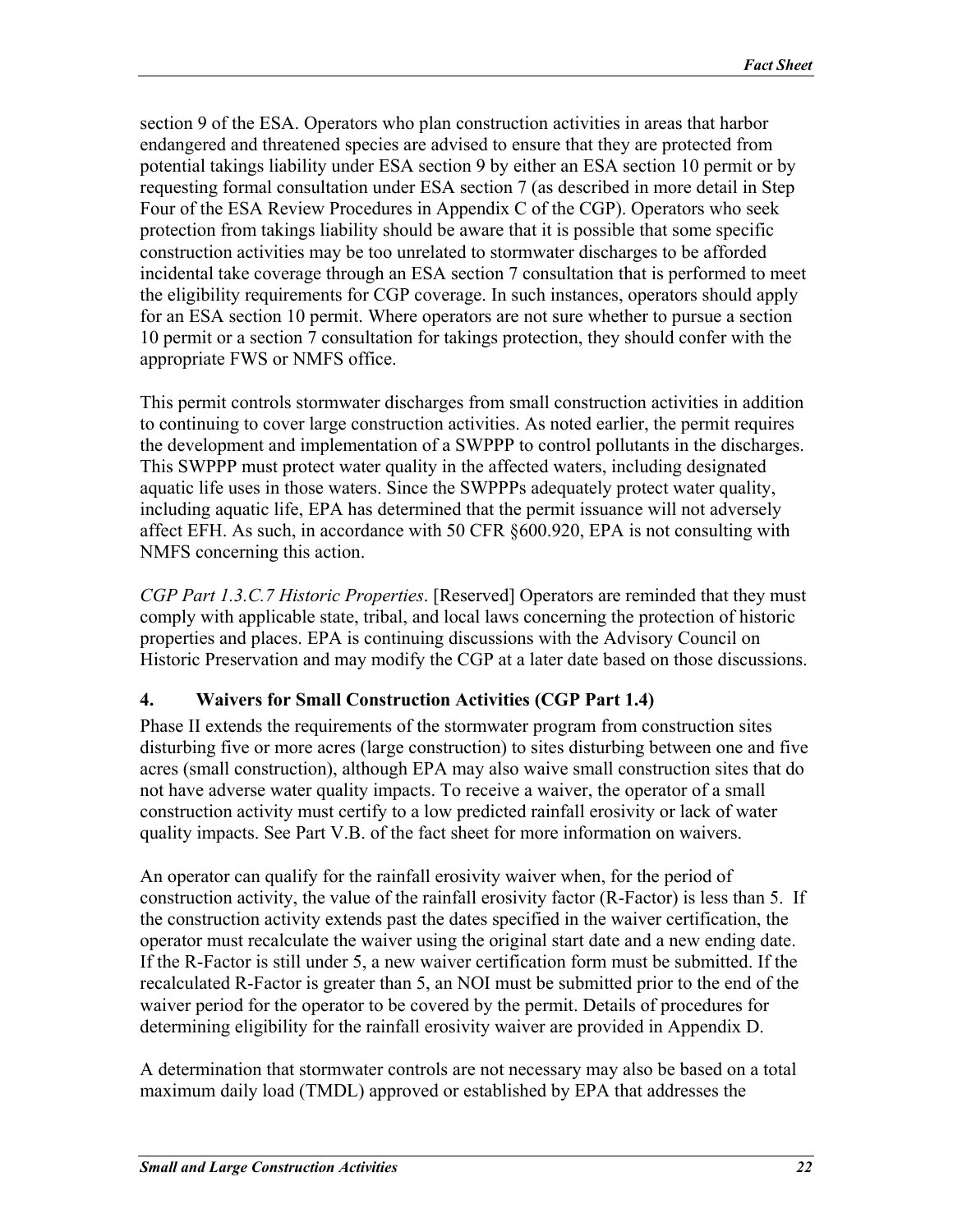<span id="page-22-0"></span>pollutant(s) of concern or, for non-impaired waters that do not require TMDLs, an equivalent analysis that determines allocations for small construction sites for the pollutant(s) of concern or that determines that such allocations are not needed to protect water quality based on consideration of existing in-stream concentrations, expected growth in pollutant contributions from all sources, and a margin of safety. The operator must certify that the construction activity and the drainage area are addressed by the TMDL or equivalent analysis. Details of procedures for determining eligibility for these waivers are provided in Appendix D.

### **B. Authorizations for Discharges of Stormwater From Construction Activity**

### **1. How to Obtain Authorization (CGP Part 2.1)**

Operators of construction sites greater than one acre, or those designated by EPA, are required to submit Notices of Intent (NOI) to obtain permit coverage (40 CFR §122.28(b)(2)). Submission of a complete and accurate NOI eliminates the need to apply for an individual permit for a regulated discharge, unless EPA specifically notifies the discharger that an individual permit application must be submitted.

Each entity considered an operator of a new or unpermitted ongoing construction activity, must submit an NOI. EPA encourages such operators to file NOIs using the Agency's electronic NOI ("eNOI") system, available at [http://www.epa.gov/npdes/stormwater/cgp.](http://www.epa.gov/npdes/stormwater/cgp) The definition of "operator" and the existing regulatory definitions of "owner or operator" and "facility or activity" have been included in the permit.

EPA believes there exist situations where a utility company installing service lines meets the definition of operator and must get permit coverage, although most of the time a utility would be considered a "subcontractor" (i.e., non-permittee). If a utility company is constructing a project for itself (e.g., main transmission line, transformer station) it must obtain permit coverage. Otherwise, as a non-permittee working at a construction site, EPA encourages utility companies (as it does any subcontractor) to abide by the site's SWPPP provisions and minimize its impacts on stormwater controls.

### **2. How to Submit Your NOI (CGP Part 2.2)**

The permit requires operators to either use EPA's electronic NOI system (accessible at [www.epa.gov/npdes/eNOI](http://www.epa.gov/npdes/eNOI) or use a paper form (included in Appendix E) and then submit that paper form to the NOI processing center.

EPA emphasizes that submitting an NOI via EPA's electronic filing system will be the easiest and quickest way to obtain permit coverage because the system will automatically process the information, disallow incomplete submissions, and flag certain entries as possibly incorrect. Shortly after transmission of an eNOI to EPA, the database can be accessed to verify receipt and posting of information. The 7-day NOI review period will typically begin the day a complete eNOI is transmitted.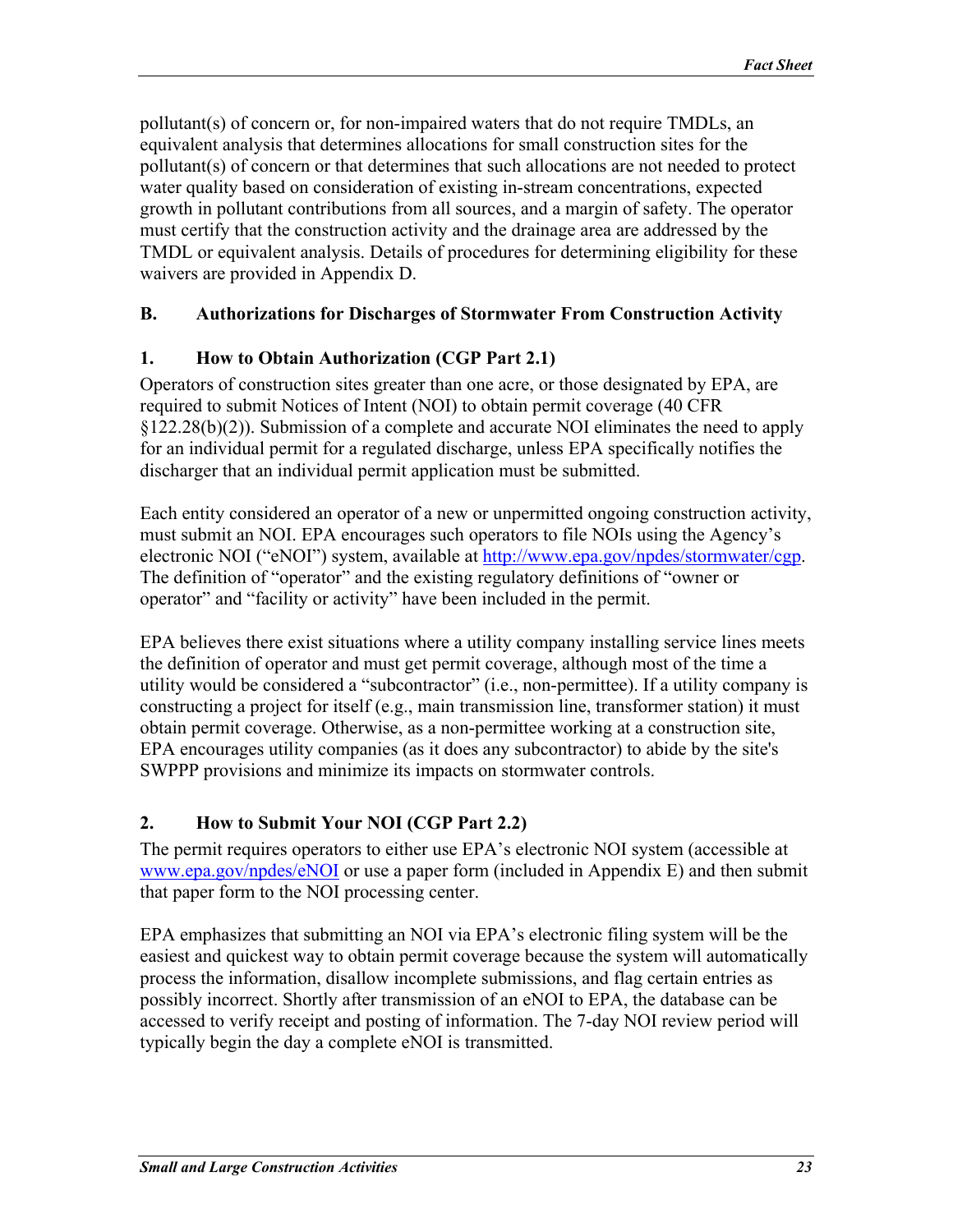### <span id="page-23-0"></span>**3. Authorization to Discharge Date (CGP Part 2.3)**

This permit is considered to be issued on the date it is noticed in the Federal Register and will be effective for two years from that date, ending at midnight on the anniversary of publication. Operators are authorized to discharge stormwater from construction activities under the terms and conditions of this permit seven days after acknowledgment of receipt that your complete NOI is posted on EPA's NPDES website [http://www.epa.gov/npdes/enoi.](http://www.epa.gov/npdes/enoi) The 7-day waiting period provides EPA, FWS and NMFS an opportunity to evaluate NOIs, and possibly delay authorization, for potential

permit eligibility concerns (see Part 1.3), as part of a commitment to increase oversight of dischargers.

During the 7-day NOI review period following NOI posting in the NOI database, EPA may notify the NOI submitter that additional action must be taken before discharge authorization is obtained, based on concerns regarding eligibility as described in Part 1.3. All notifications of delays will be posted on the website by the seventh day, and will be followed by a mailed notification. For non-eNOI submissions, EPA will attempt to contact the NOI submitter directly with information about delays as soon as possible (telephone, fax, email), in addition to the database posting, but it is the submitter's responsibility to ensure that authorization has been granted.

Actions to be taken depend on the nature of the eligibility concerns (e.g. water quality, impaired receiving waters, endangered species). Additional actions may include a request to review the SWPPP, endangered species documentation or other information; the need for consultation with FWS or NMFS; a requirement to make revisions to the SWPPP; or having to submit an application for an individual permit as per Part 2.6. For sake of expediency in obtaining coverage, any requests should be complied with as soon as possible. When so notified that additional actions must be taken, discharges are not authorized until notified of such by EPA.

### **4. Submission Deadlines (CGP Part 2.4)**

a. Operators of new projects (i.e., construction activity commenced after the effective date of this permit) must submit an NOI form at least seven days prior to commencement of construction activities. The 7-day waiting period provides EPA, FWS and NMFS with the opportunity to scrutinize NOIs for potential permit eligibility concerns, as part of these Agencies' commitment to increase oversight of dischargers. Operators are still responsible for submitting complete and accurate NOIs (including eligibility of permit coverage) and are not authorized if the NOI is incomplete or inaccurate. An informal review of existing state NPDES construction general permits found that a large number of states do have a delay established in the NOI review process. This leads EPA to believe that construction activities can, in fact, operate successfully under a regulatory review process that will delay permit coverage by a period of seven days or more.

During the 7-day NOI review period following posting in the NOI database, EPA may notify an applicant that some additional action must be taken before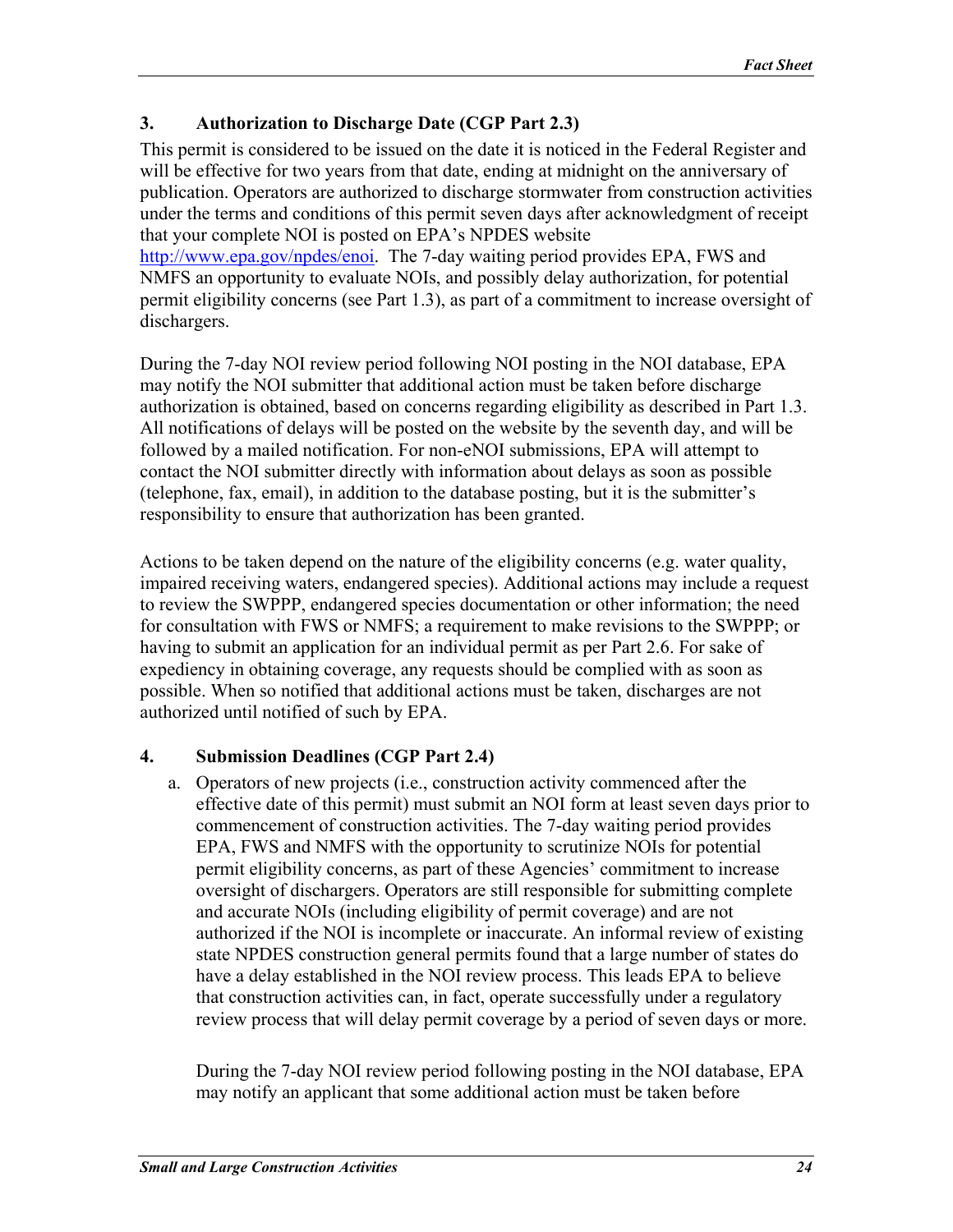<span id="page-24-0"></span>discharge authorization is obtained, based on eligibility concerns. Actions to be taken depend on the nature of the concerns (e.g. water quality, impaired receiving waters, endangered species, historic property). Additional actions may include a request to review an applicant's SWPPP, endangered species documentation or other information; the need for individual consultation with FWS or NMFS; making revisions to the SWPPP; or having to submit an application for an individual permit as per Part 2.6. For the sake of expediency in obtaining coverage, the applicant should comply with any request as soon as possible. When notified that authorization to discharge will be delayed, an applicant cannot discharge until given explicit notice by EPA that the delay has been lifted.

- b. Operators of permitted ongoing projects, who received authorization under the 2003 CGP, are not eligible for coverage under the 2008 CGP. Such operators will be automatically continued under the 2003 CGP until the expiration of this permit and the issuance of a new CGP, or the termination of coverage by you under the 2003 CGP, whichever is earlier.
- c. EPA is requiring operators of unpermitted ongoing projects (those existing projects that previously did not receive authorization to discharge under the 2003 CGP) to submit an NOI within 90 days of the issuance date of this permit.

In any of the above situations, permit coverage may be delayed past the 7-day waiting period upon notification as per Part 2.3.

d. If an NOI is submitted after construction activity has begun, the operator is authorized for discharges consistent with the authorization to discharge and submission deadlines detailed in Parts 2.3 and 2.4 of the CGP but in no cases less than seven days after submission of a complete and accurate NOI to EPA. The Agency may seek enforcement action for any unpermitted discharges or permit non-compliance that occurs between the time construction begins and discharge authorization.

### **5. Continuation of the Expired General Permit (CGP Part 2.5)**

The permit specifies procedures for continued coverage under a general permit if the permit expires prior to a replacement permit being issued. In short, the expired permit would remain in full force and effect in accordance with the Administrative Procedures Act. Any permittee granted coverage prior to the permit's expiration date will automatically remain covered by the continued permit until the earliest of:

- The permit being reissued or replaced;
- The permittee terminating coverage by submitting a Notice of Termination;
- Issuance of an individual permit for the permittee's discharges; or
- A formal decision by EPA not to reissue the general permit, at which time the permittee must seek coverage under an alternative general permit or an individual permit.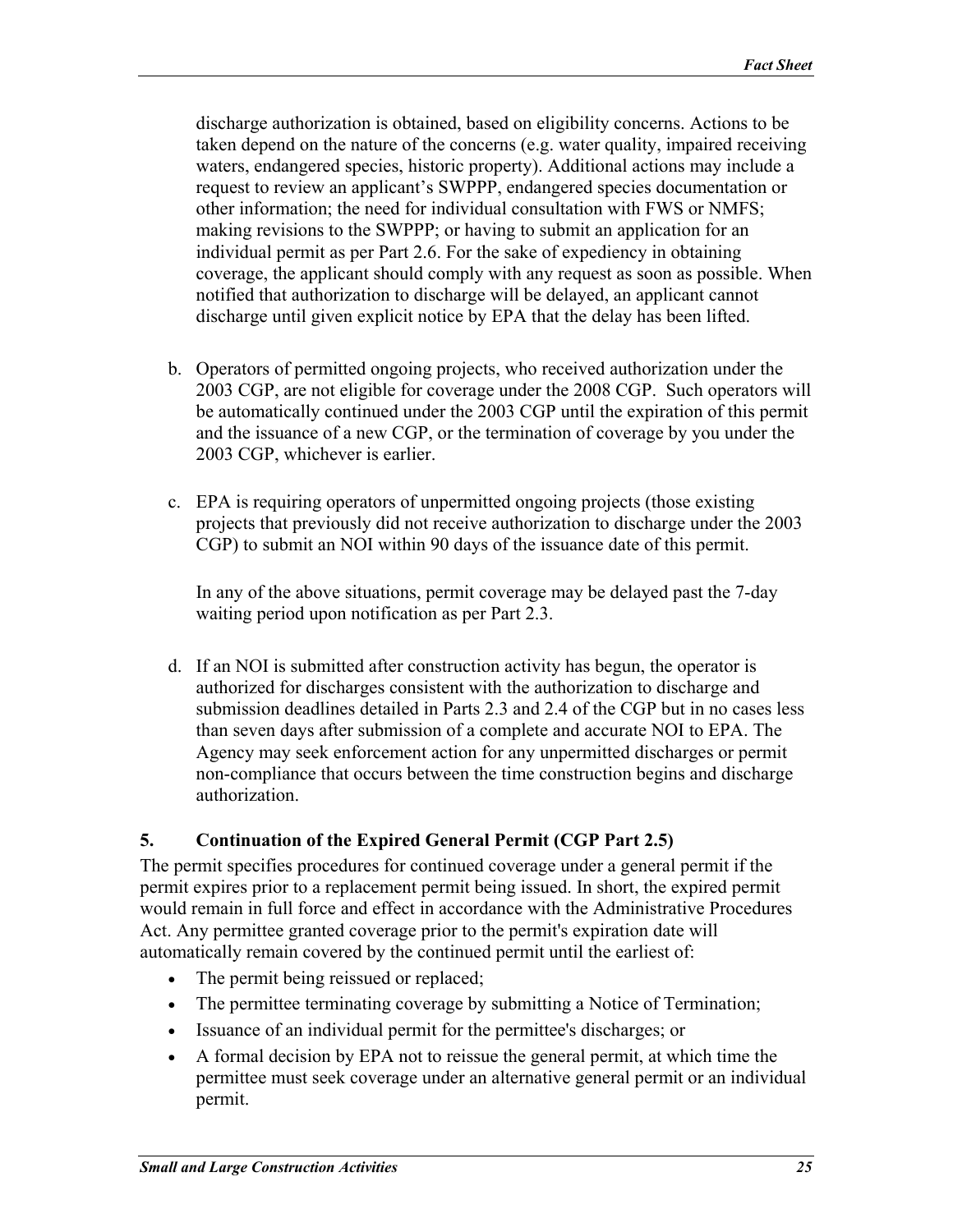<span id="page-25-0"></span>However, should the permit expire prior to a replacement permit being issued, the existing permit will only cover those operators that submitted a complete and accurate NOI and met all the eligibility requirements prior to the expiration date of the permit. New construction projects requiring permit coverage after the expiration date of this permit are not eligible for coverage until a replacement permit is issued.

#### **6. Requiring Coverage Under an Individual Permit or an Alternative General Permit (CGP Part 2.6)**

Based upon a number of different situations (e.g., applicable numeric effluent limitations resulting from a TMDL, or a determination that the operator has the potential to cause or contribute to a water quality standard excursion), EPA may determine that coverage under an individual permit is necessary. If a permittee is currently discharging under this general permit and EPA determines that individual coverage is required, written notification of this required change in permit coverage, including reasoning for this decision, an application form, and a deadline for filing the application, will be provided to the permittee by EPA.

Additionally, any permittee may apply for an individual permit rather than apply for coverage under this general permit. An individual application must be submitted for coverage under such a permit with reasoning supporting the request. If such reasoning is considered adequate by EPA, the request will be granted and an individual permit issued. If an individual permit is issued to the permittee currently covered under this general permit, or coverage under an alternative general permit is obtained, coverage under the general permit is terminated on the effective date of the new permit. Alternatively, if a permittee, currently covered under the general permit, seeks coverage under an individual or alternative NPDES permit and is denied, coverage under the general permit is terminated on the date of such denial, unless otherwise specified by EPA.

### **C. Effluent Limits**

1

#### Background to the Use of Non-Numeric Effluent Limits

This permit contains non-numeric effluent limitations that correspond to required levels of technology-based and water quality-based control for discharges under the CWA. Where EPA has not yet issued an effluent limitation guideline, as is the case for the construction industry, EPA determines the appropriate technology-based level of control based on best professional judgment. CWA section  $402(a)(1)$ ; 40 CFR § 125.6. The CWA authorizes EPA to use non-numeric, or "narrative," effluent limits in NPDES permits.<sup>[5](#page-25-1)</sup> Control measures may be used as effluent limitations under EPA regulations.

<span id="page-25-1"></span><sup>5</sup> *Natural Res. Def. Council, Inc. v. EPA, 673 F.2d 400, 403 (D.C. Cir. 1982)* (noting that "*section 502(11)* defines 'effluent limitation' as '*any* restriction' on the amounts of pollutants discharged, not just a numerical restriction"; holding that section  $509(b)(1)(E)$  of CWA authorizing courts of appeals to review promulgation of "any effluent limitation or other limitation" did not confine the court's review to the EPA's establishment of numerical limitations on pollutant discharges, but instead authorized review of other limitations under the definition) (emphasis added). Natural Res. Def. Council, Inc. v. EPA, 673 F.2d 400, 403 (D.C.Cir.1982) noting that "section 502(11) [of the CWA] defines 'effluent limitation' as '*any* restriction' on the amounts of pollutants discharged, not just a numerical restriction."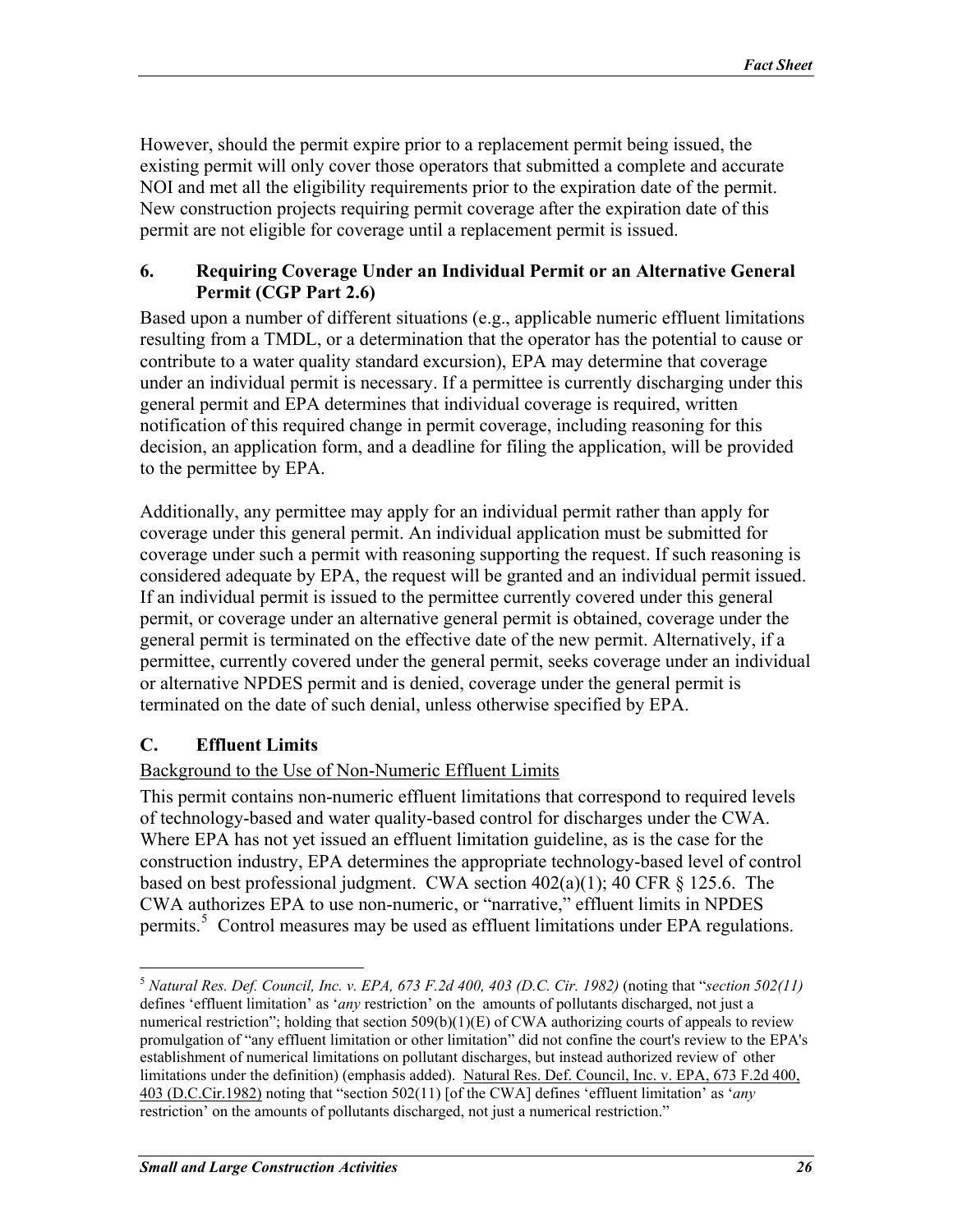40 C.F.R. §122.44(k). The 2008 CGP, like previous CGPs, includes non-numeric effluent limits, including BMPs.

#### Use of Control Measures to Meet Effluent Limits

EPA generally does not mandate the specific control measures operators must select, design and implement to meet non-numeric effluent limitations. It is up to the operator to determine what must be done to meet the applicable effluent limits. Control measures can be actions (including processes, procedures, schedules of activities, prohibitions on practices and other management practices), or structural or installed devices to prevent or reduce water pollution. They can be just about anything that "does the job" of preventing deleterious substances from entering the environment, and of meeting applicable limits. In this permit, construction site operators are required to select, design, implement and maintain site-specific control measures to meet these limits. The permit along with this fact sheet provide examples of control measures, but construction sites operators must tailor these to their sites as well as improve upon them as necessary to meet permit limits. The examples emphasize prevention over treatment.

#### Definition of the Term "Minimize"

The 2003 CGP did not include a definition of the term "minimize." However, that permit used the term frequently, in addition to the terms "eliminate or reduce" and "prevent." The permit also used phrases such as "where practicable" and "to the extent feasible," without providing a consistent definition of those terms. In response to comments, EPA determined that it was beneficial to use these terms consistently, especially where the Agency intended that these words be used inter-changeably, moreover to reflect the applicable levels of control – "BPT," "BAT" and "BCT." The first level of control, "best practicable control technology currently available," or "BPT" applies to all pollutants. CWA section  $304(b)(1)(B)$ ; 33 U.S.C. § 1314(b)(1)(B). BPT represents the initial stage of pollutant discharge reduction, designed to bring all sources in an industrial category up to the level of the average of the best source in that category. See *EPA v. National Crushed Stone Ass'n*, 449 U.S. 64, 75-76 (1980). In the second level of control, all point sources are required to meet effluent limitations based on "best conventional pollutant control technology," or "BCT" CWA section  $304(b)(4)(B)$ ; 33 U.S.C. § 1314(b)(4)(B) or "best available technology economically achievable," or "BAT" CWA section  $301(b)(2)(A)$ ; 33 U.S.C. § 1311(b)(2)(A), depending on the types of pollutants discharged. BCT applies to conventional pollutants, listed at 40 C.F.R. § 401.16 (biological oxygen demand (BOD), pH, fecal coliform, and oil and grease). BAT applies to toxic and non-conventional pollutants.

Consistent with the control level requirements of the CWA, in this final permit EPA is clarifying that the term "minimize" means to reduce and/or eliminate to the extent achievable using control measures (including best management practices) that are technologically available and economically achievable and practicable in light of best industry practice. Therefore, wherever this term is used in Part 3, the permittee now has a consistent definition for what EPA intends by this requirement.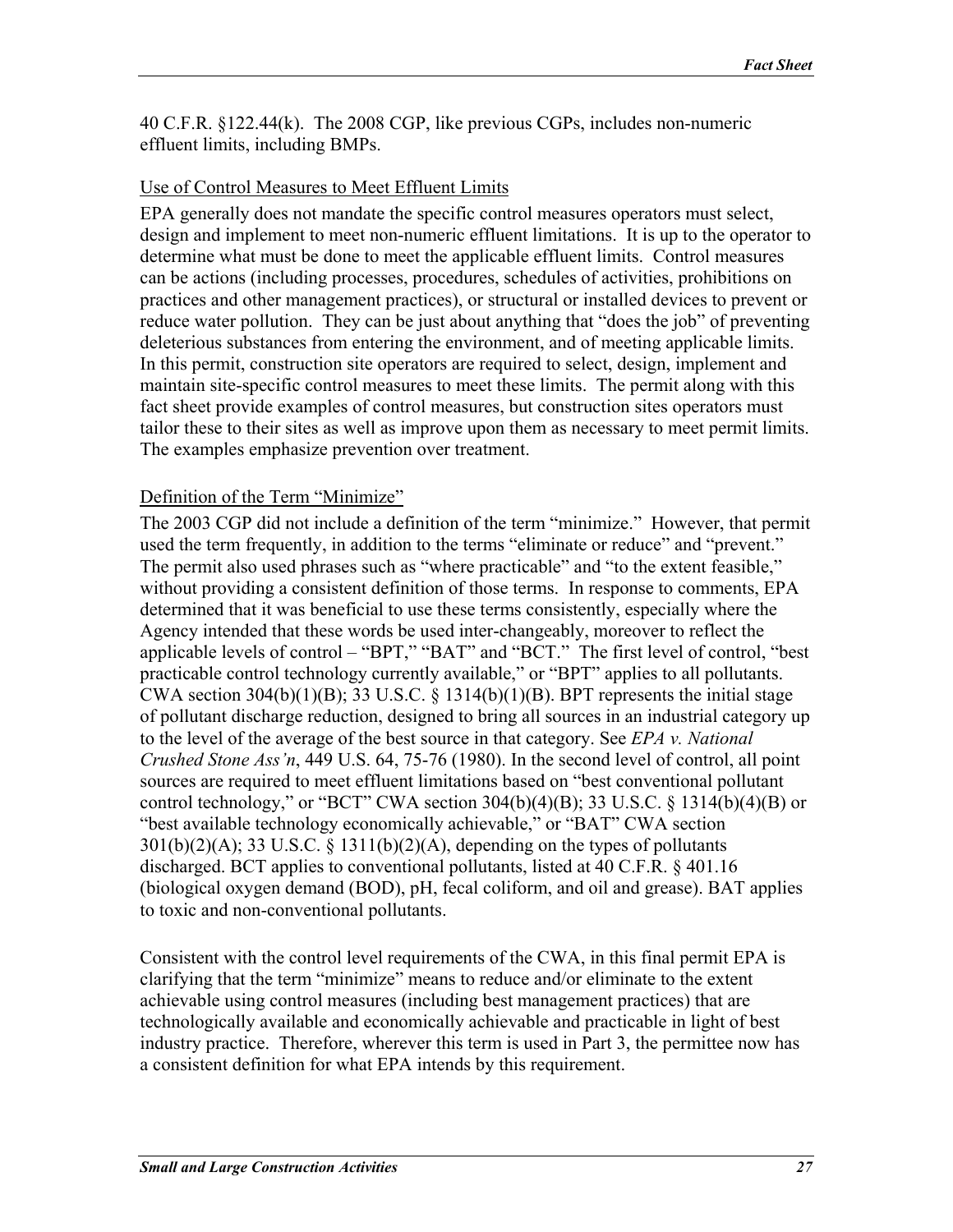### <span id="page-27-0"></span>Installation of Control Measures to Meet Effluent Limits

The construction operator is required to select, install, and maintain control measures (e.g., Best Management Practices ("BMPs"), controls, practices, etc.) for each major construction activity, identified in the project description of the SWPPP, in order to meet the Part 3 effluent limits. All control measures must be properly selected, installed, and maintained in accordance with any relevant manufacturer specifications and good engineering practices. You must implement the erosion and sediment controls from commencement of construction activity until final stabilization is complete. These requirements were moved to this section from Parts 3.4.A and 3.13.A of the 2003 CGP and proposed permit.

#### **1. Effluent Limits to Reduce Pollutants in Stormwater Discharges (CGP Part 3.1)**

All construction operators are requirement to implement control measures to minimize pollutants in stormwater discharges. This requirement is modified from the proposed SWPPP provision that required operators to "include a description of all pollution control measures (i.e., BMPs) that will be implemented as part of the construction activity to control pollutants in stormwater discharges." See proposed Part 3.4.A. Inherent in this proposed requirement (which was also included in the 2003 CGP) is that operators implement control measures to "minimize" discharges of pollutants from construction sites.

# **CGP Part 3.1.A - Sediment Controls**

Construction operators are required to implement certain sediment controls based on the amount of land being disturbed by the project. These controls were proposed as Part 3.13.E as SWPPP requirements, but have been moved to the effluent limits section to emphasize that these are performance-based effluent limitations of the permit, not to be confused with documentation requirements. The requirements are as follows:

1. Sediment Basins: For common drainage locations that serve an area with 10 or more acres disturbed at one time, a temporary (or permanent) sediment basin that provides storage for a calculated volume of runoff from the drainage area from a 2-year, 24-hour storm, or equivalent control measures, must be provided where attainable until final stabilization of the site. Where no such calculation has been performed, a temporary (or permanent) sediment basin providing 3,600 cubic feet of storage per acre drained, or equivalent control measures, must be provided where attainable until final stabilization of the site. When computing the number of acres draining into a common location, it is not necessary to include flows from offsite areas and flows from on-site areas that are either undisturbed or have undergone final stabilization where such flows are diverted around both the disturbed area and the sediment basin. In determining whether installing a sediment basin is attainable, the operator may consider factors such as site soils, slope, available area on-site, etc. In any event, the operator must consider public safety, especially as it relates to children, as a design factor for the sediment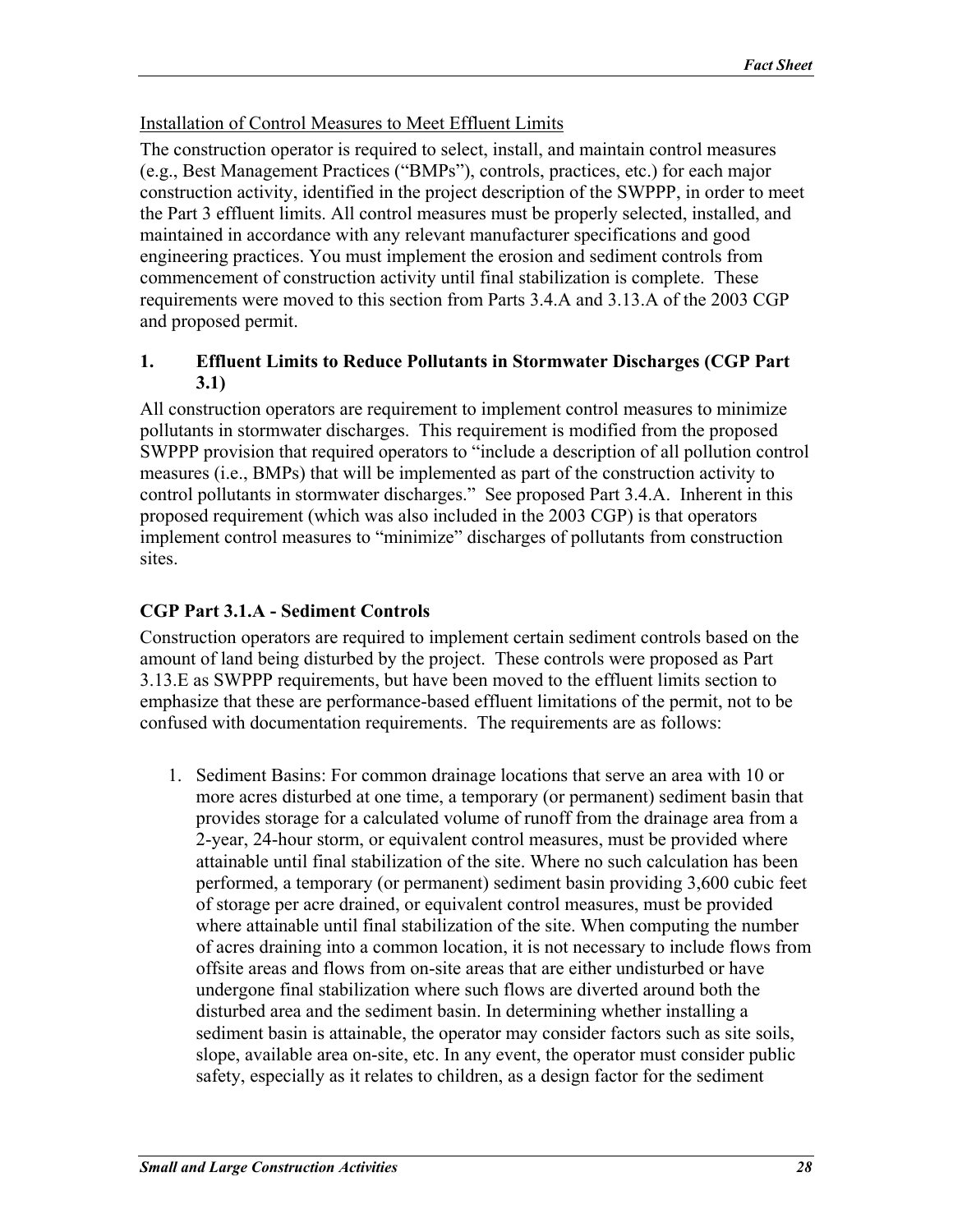basin, and alternative sediment controls must be used where site limitations would preclude a safe design.

- 2. For drainage locations which serve 10 or more disturbed acres at one time and where a temporary sediment basin or equivalent controls is not attainable, smaller sediment basins and/or sediment traps should be used. At a minimum, silt fences, vegetative buffer strips, or equivalent sediment controls are required for all down slope boundaries (and for those side slope boundaries deemed appropriate as dictated by individual site conditions).
- 3. For drainage locations serving less than 10 acres, smaller sediment basins and/or sediment traps should be used. At a minimum, silt fences, vegetative buffer strips, or equivalent sediment controls are required for all down slope boundaries (and for those side slope boundaries deemed appropriate as dictated by individual site conditions) of the construction area unless a sediment basin providing storage for a calculated volume of runoff from a 2-year, 24-hour storm or 3,600 cubic feet of storage per acre drained is provided.

### **CGP Part 3.1.B - Off-Site Sediment Tracking and Dust Control**

Construction operators are required to minimize vehicular tracking of soil off-site to paved surfaces and the generation of dust. Dust and dirt-tracking can be minimized by measures such as providing gravel or paving at entrance/ exit drive paths, parking areas and unpaved transit ways on the site carrying significant amounts of traffic; providing entrance wash racks or stations for trucks; and performing street sweeping. This provision was moved from language proposed as Part 3.4.G. The proposed provision (also included in the 2003 CGP) required operators to include a description in the SWPPP of measures to minimize tracking of sediment. Inherent to describing measures to minimize sediment tracking is the implementation of measures to accomplish the same objective. The requirement in Part 3.1.B regarding the removal of sediment that escapes the site was originally in Part 3.13.B of the proposed permit; the language used in the final permit is identical to the proposal.

### **CGP Part 3.1.C - Runoff Management**

Construction operators are required to minimize runoff and the discharge of pollutants from exposed areas of the site. Structural controls may be necessary because vegetative controls cannot be employed where soil is continually disturbed and because of the lag time before vegetation becomes effective. Options for such controls include silt fences, earth dikes, drainage swales, check dams, subsurface drains, pipe slope drains, level spreaders, storm drain inlet protection, rock outlet protection, sediment traps, reinforced soil retaining systems, gabions and temporary or permanent sediment basins. Placement of structural controls in flood plains should be avoided. Language in the final provision was originally found in the proposed permit at Part 3.4.D. EPA considers this change to be non-substantive in nature given that inherent in describing measures to minimize runoff from exposed areas is the implementation of control measures to accomplish the same objective. The language in Part 3.1.C was modified slightly to emphasize that the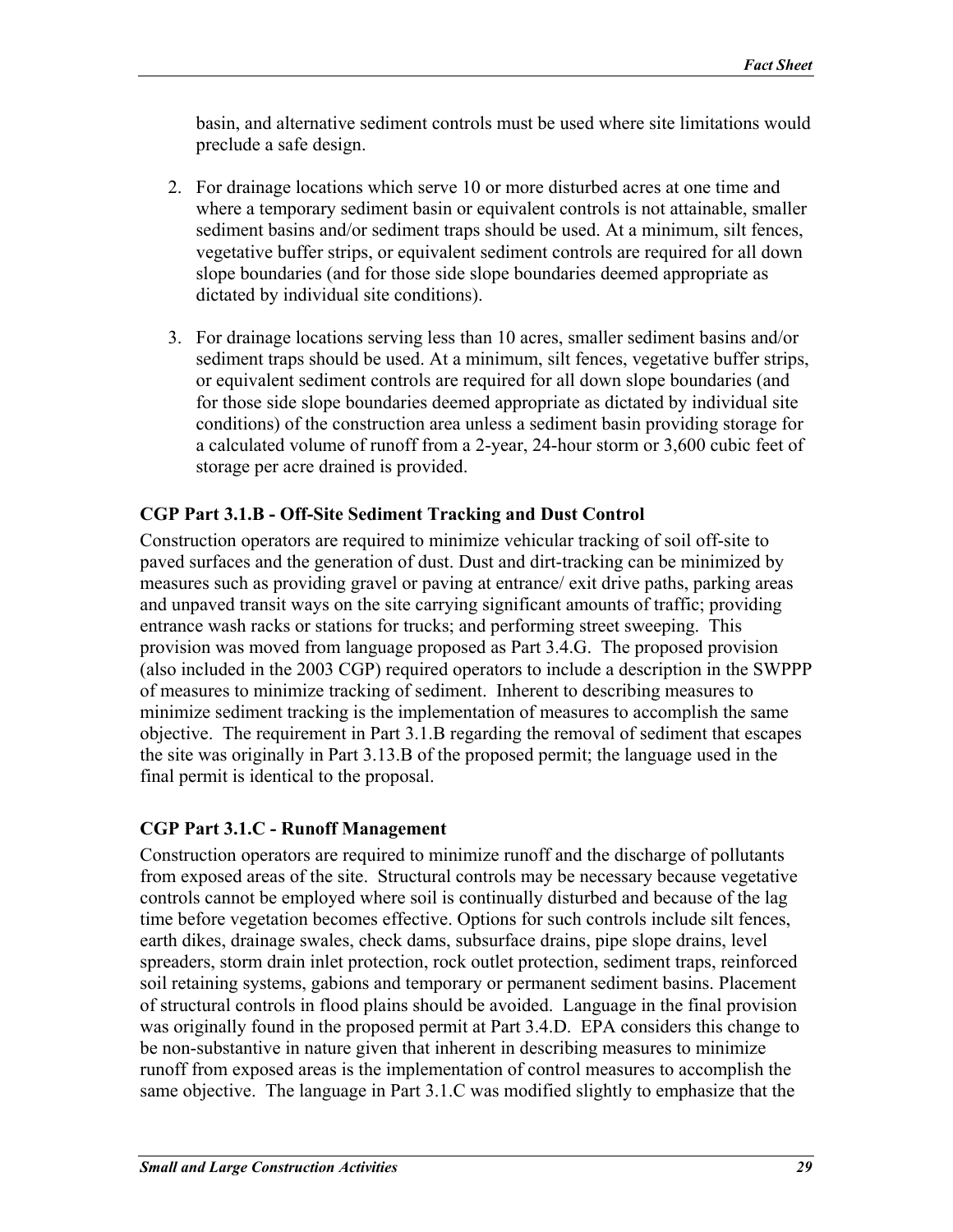placement of structural practices in floodplains must be avoided "to the degree technologically and economically practicable and achievable" consistent with the definition of "minimize".

### **CGP Part 3.1.D - Erosive Velocity Control**

Land development can significantly increase stormwater runoff volume and peak velocity if appropriate stormwater management measures are not implemented. In addition, postdevelopment stormwater discharges will typically contain higher levels of pollutants, including total suspended solids (TSS), heavy metals, nutrients and high oxygen-demand components.

The evaluation of whether the pollutant loadings and the hydrologic conditions (the volume of discharge) of flows exceed pre-development levels can be based on hydrologic models that consider conditions such as the natural vegetation endemic to the area.

Increased discharge velocities can greatly accelerate erosion near the outlet of structural measures. To mitigate these effects, velocity dissipation devices should be placed at discharge points and along the length of a runoff conveyance, as necessary, to provide a non-erosive flow. Velocity dissipation devices help protect a water body's natural, preconstruction physical and biological uses and characteristics (e.g., hydrologic conditions such as the hydro period and hydrodynamics).

The language in Part 3.1.D was moved from Part 3.13.F of the proposed permit. No significant changes were made to the proposed language.

### **CGP Part 3.1.E - Post-Construction Stormwater Management**

Construction operators are required to comply with applicable federal, state, tribal, or local requirements regarding the design and installation of post-construction stormwater controls. This requirement was proposed as Part 3.4.E and had required operators to include a description in the SWPPP of any post-construction stormwater management measures. The modified requirement in the final permit simply emphasizes the requirement to comply with any such federal, state, tribal, or local post-construction requirements. The requirement to describe such control measures is still found in Part 5.3 of the final permit.

This permit addresses only the installation of these measures; not the ongoing operation and maintenance of them after cessation of construction activities and final stabilization. Permittees are responsible only for the installation and maintenance of stormwater management measures until final stabilization of the site. When selecting stormwater management measures, the operator should consider the amount of required maintenance and whether there will be adequate resources for maintaining them over the longer term. Some discharges of pollutants from post-construction stormwater management structures may need to be authorized under an NPDES permit (e.g., the construction project was an industrial facility in a sector covered by the NPDES multi-sector general permit). The owner/operator of such discharges may ask EPA if this requirement applies to them.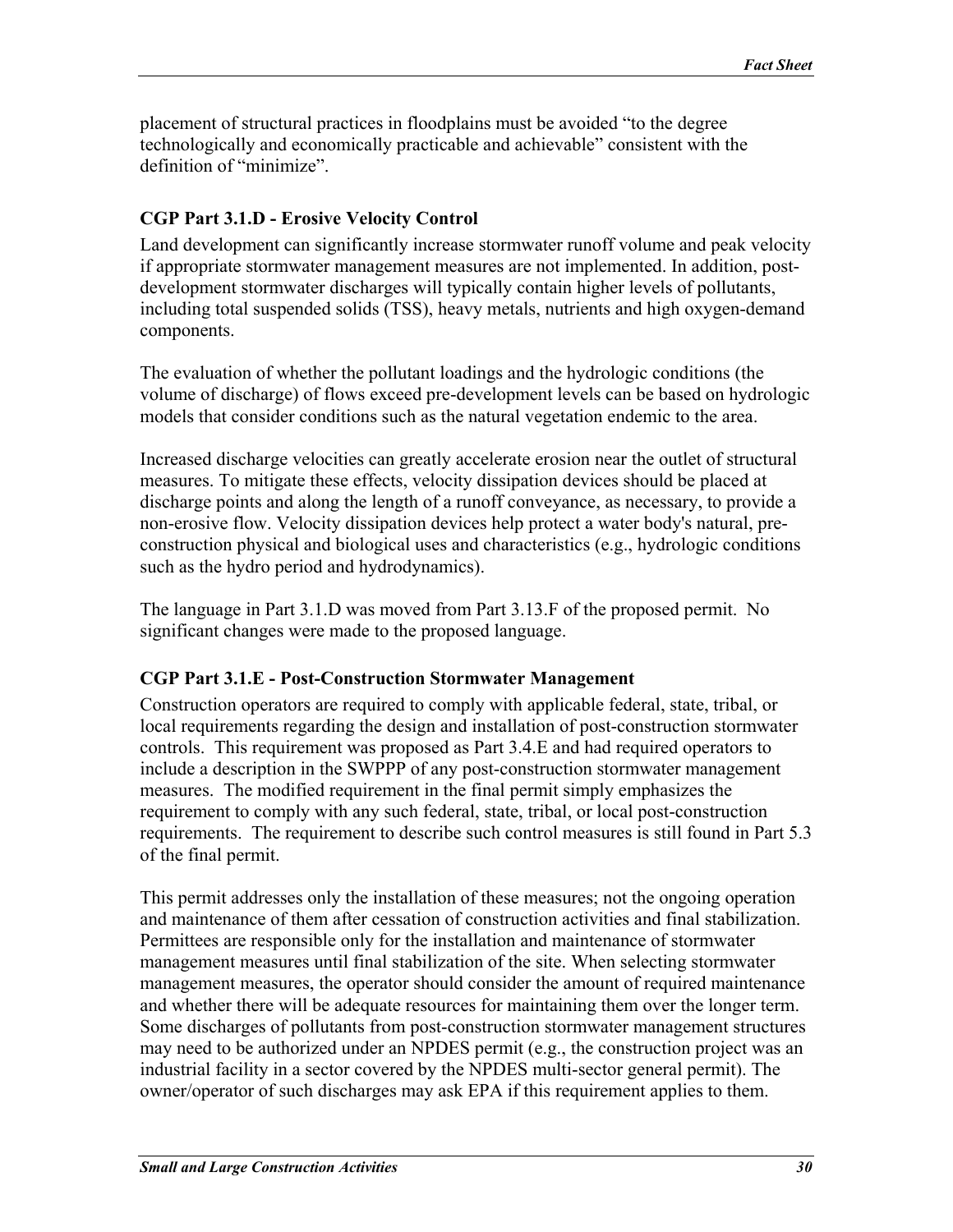Stormwater management measures installed during the construction process can control the volume and velocity of runoff, as well as reduce the quantity of pollutants discharged post-construction. Reductions in peak discharge velocity and volume can reduce pollutant loads as well as diminish physical impacts such as stream bank erosion and stream bed scour. Stormwater management measures that mitigate changes to pre-development runoff characteristics assist in protecting and maintaining the physical and biological characteristics of receiving streams and wetlands.

Structural measures should be installed on upland areas to the extent feasible. The installation of such measures may be subject to section 404 of the CWA if they will be located in wetlands or other waters of the United States.

Options for stormwater management measures include:

- On-site infiltration of precipitation;
- Flow attenuation by use of open vegetated swales and natural depressions;
- Stormwater retention/detention structures (including wet ponds); and
- Sequential systems using multiple methods.

The SWPPP should include an explanation of the technical basis used to select postconstruction control measures, where flows exceed pre-development levels. This explanation should address how a number of factors were evaluated, including the pollutant removal efficiencies of the measures, costs of the measures, site-specific factors that will affect the utility of the measures, whether the measure is economically achievable at a particular site and any other relevant factors.

Stormwater control measures should be designed in accordance with any requirements established by the appropriate local, state, or tribal authority. EPA also strongly encourages operators to use low impact development or green infrastructure practices that promote infiltration and reduce stormwater volumes after development. Additional information on green infrastructure practices can be found at [www.epa.gov/npdes/greeninfrastructure.](http://www.epa.gov/npdes/greeninfrastructure)

The pollutant removal efficiencies of various stormwater management measures can be estimated from a number of sources, including "Stormwater Management for Construction Activities: Developing Pollution Prevention Plans and Best Management Practices," U.S. EPA, 1992, and "A Current Assessment of Urban Best Management Practices" prepared for U.S. EPA by Metropolitan Washington Council of Governments, March 1992. Additional information on BMPs is available from EPA in an on-line document entitled, "National Menu of Best Management Practices for Stormwater Phase II" and found on the Internet at [www.epa.gov/npdes/menuofbmps/menu.htm,](http://www.epa.gov/npdes/menuofbmps/menu.htm) EPA's Urban Stormwater BMP Performance Tool [\(www.epa.gov/npdes/urbanbmp](http://www.epa.gov/npdes/urbanbmp)), and from an on-line database entitled, "National Stormwater Best Management Practices (BMP) Database" sponsored by EPA and the American Society of Civil Engineers (ASCE) and available on the Internet at [www.bmpdatabase.org.](http://www.bmpdatabase.org/)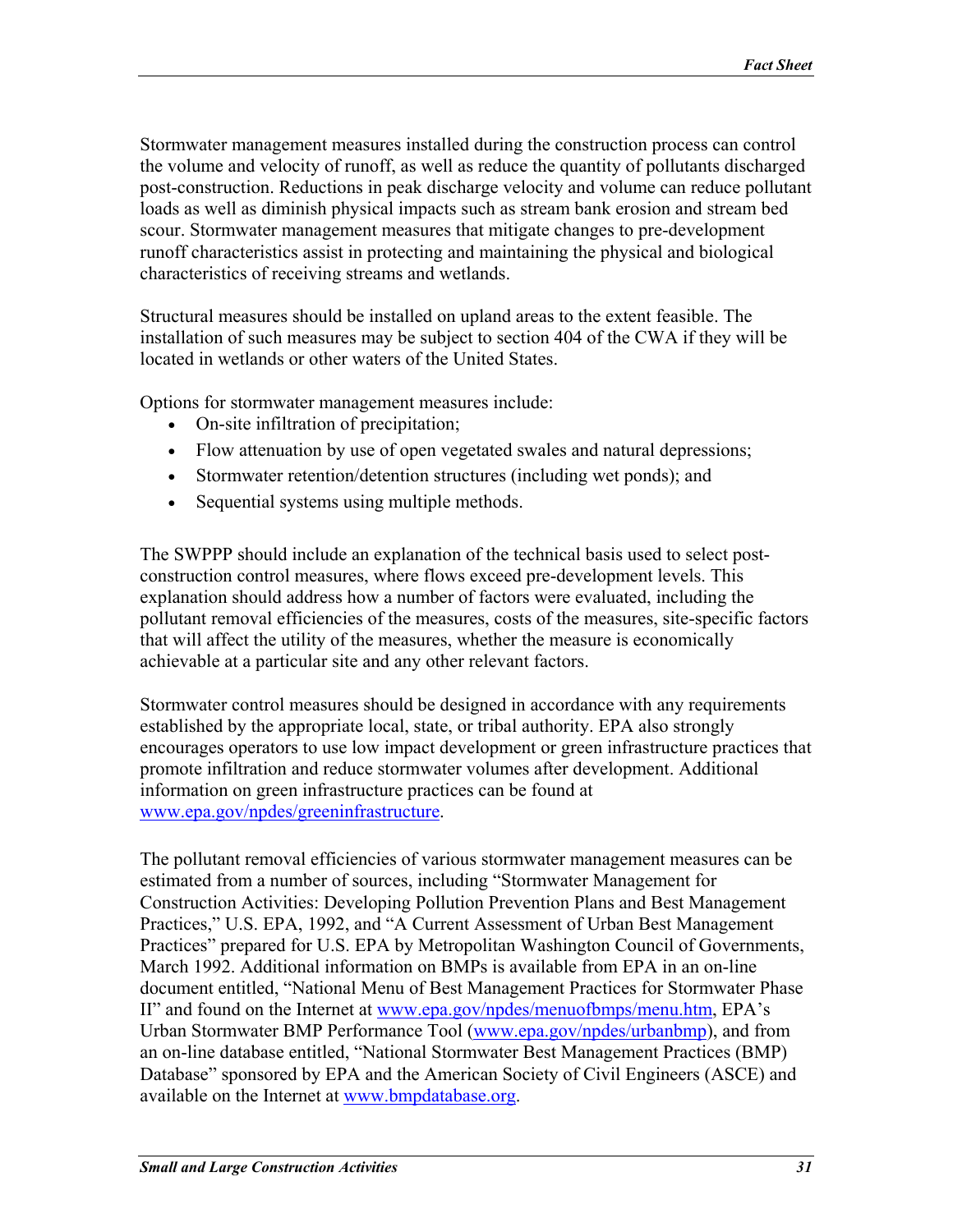In selecting stormwater management measures, the permittee should consider the impacts of each method on other water resources, such as ground water. Although SWPPPs focus primarily on stormwater management of construction activity flow, EPA encourages sites to avoid creating groundwater pollution problems. For example, if the water table is high in an area or soils are especially porous, an infiltration pond may contaminate the groundwater unless special preventive measures are taken. In fact, certain stormwater control practices may meet EPA's definition of underground injection, triggering responsibilities under the Safe Drinking Water Act, as codified in 40 CFR Parts 144-146. Stormwater controls, such as wet ponds, should also be designed to have minimal safety risks, especially to children.

### **CGP Part 3.1.F - Construction and Waste Materials**

Construction operators are required to prevent the discharge of solid materials to waters of the U.S. (except where authorized by a Section 404 CWA permit), to minimize exposure of construction and waste materials to stormwater and the occurrence of spills, and to prevent litter, construction debris, and construction chemicals that could be exposed to stormwater from becoming a pollutant source in stormwater discharges. This language was moved from Parts 3.4.F, 3.4.H, and 3.13.C. The changes made were nonsubstantial, and were intended to clarify EPA's intent that not only are operators required to describe control measures that minimize discharges, but also that operators are required to achieve such objectives. In response to a comment, EPA included some examples of what the Agency means by "construction chemicals." The examples provided include diesel fuel, hydraulic fluids, and other petroleum products.

### **CGP Part 3.1.G - Non-Construction Wastes**

Construction operators are required to minimize pollutant discharges from areas other than construction. This requirement was proposed as Part 3.4.J. The meaning was unchanged other than to clarify what was always EPA's intent that not only is the operator required to describe sources of non-construction pollutants and control measuresto be implemented, but also that the operator is required to implement such control measures.

## **CGP Part 3.1.H – Erosion Control and Stabilization**

The permit requires operators to stabilize disturbed portions of the site, and to initiate such measures within required timeframes. The language in Part 3.1.H was moved from Parts 3.4.B and 3.13.D. No substantive changes that alter the operator's bottom-line requirements were made other than to emphasize what was always EPA's intent that not only must operators describe stabilization measures, but that also they must be implemented.

Stabilization practices are critical to preventing erosion. The permittee must ensure that existing vegetation is preserved wherever possible and that disturbed portions of the site are stabilized as quickly as practicable. Stabilization practices include seeding of temporary vegetation, seeding of permanent vegetation, mulching, geotextiles, sod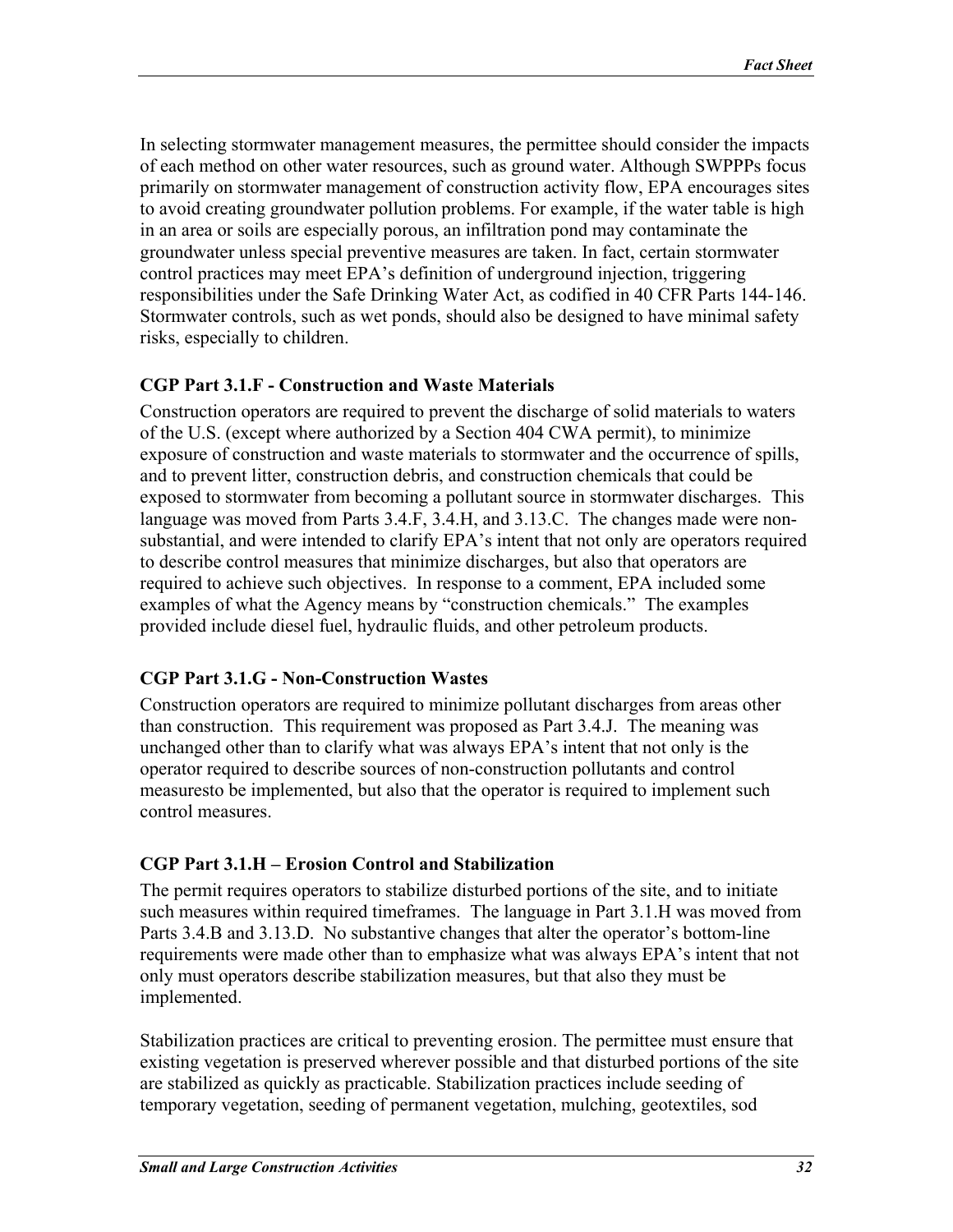<span id="page-32-0"></span>stabilization, vegetative buffer strips, preservation of trees and mature vegetative buffer strips, and other appropriate measures. Temporary stabilization can be the single most important factor in reducing erosion at construction sites.

Stabilization also involves preserving and protecting selected trees on the site prior to development. Mature trees have extensive canopy and root systems, which help to hold soil in place. Shade trees also keep soil from drying rapidly and becoming susceptible to erosion. Measures taken to protect trees can vary significantly, from simple ones such as installing tree armoring and fencing around the drip line, to more complex measures such as building retaining walls and tree wells.

It is imperative that stabilization be employed as soon as practicable in critical areas. The CGP requires that, except in three situations, stabilization measures must be instituted on disturbed areas as soon as practicable, but no more than 14 days after construction activity has temporarily or permanently ceased on any portion of the site. The three exceptions to this requirement are the following:

- When construction activities will resume on a portion of the site within 14 days from suspension of previous construction activities;
- When the initiation of stabilization measures is precluded by snow cover or frozen ground, in which case they must be initiated as soon as practicable; and
- In arid areas (areas with an average annual rainfall of 0 to 10 inches), semi-arid areas (10 to 20 inches) and areas experiencing droughts; where the initiation of perennial vegetative stabilization measures is precluded by seasonal arid conditions. In this instance, stabilization measures must be initiated as soon as practicable.

## **CGP Part 3.1.I - Spills / Releases in Excess of Reportable Quantities**

Construction operators are not authorized to discharge hazardous substances or oil resulting from on-site spills. Permittees are subject to federal reporting requirements of 40 CFR Part 110, Part 117, and Part 302 relating to spills or other releases of oils or hazardous substances. The construction site must have the capacity to control, contain, and remove such spills if they are to occur. Spills in excess of reportable quantities must still be reported. Also Section 311 of the CWA and certain provisions of Sections 301 and 402 of the CWA are also applicable. These requirements were proposed as Parts 4.3 and 4.4, and have been combined into one provision in the final permit. No substantive changes that alter the permittee's bottom line requirements were made in reorganizing these provisions.

### **2. Effluent Limits to Reduce Pollutants in Non-Stormwater (CGP Part 3.2)**

Construction operators are required to minimize any non-stormwater discharges authorized by this permit. This provision was proposed as Part 3.5. No substantive changes were made that alter the permittee's bottom line requirements in moving the provision to Part 3.2 in the final permit.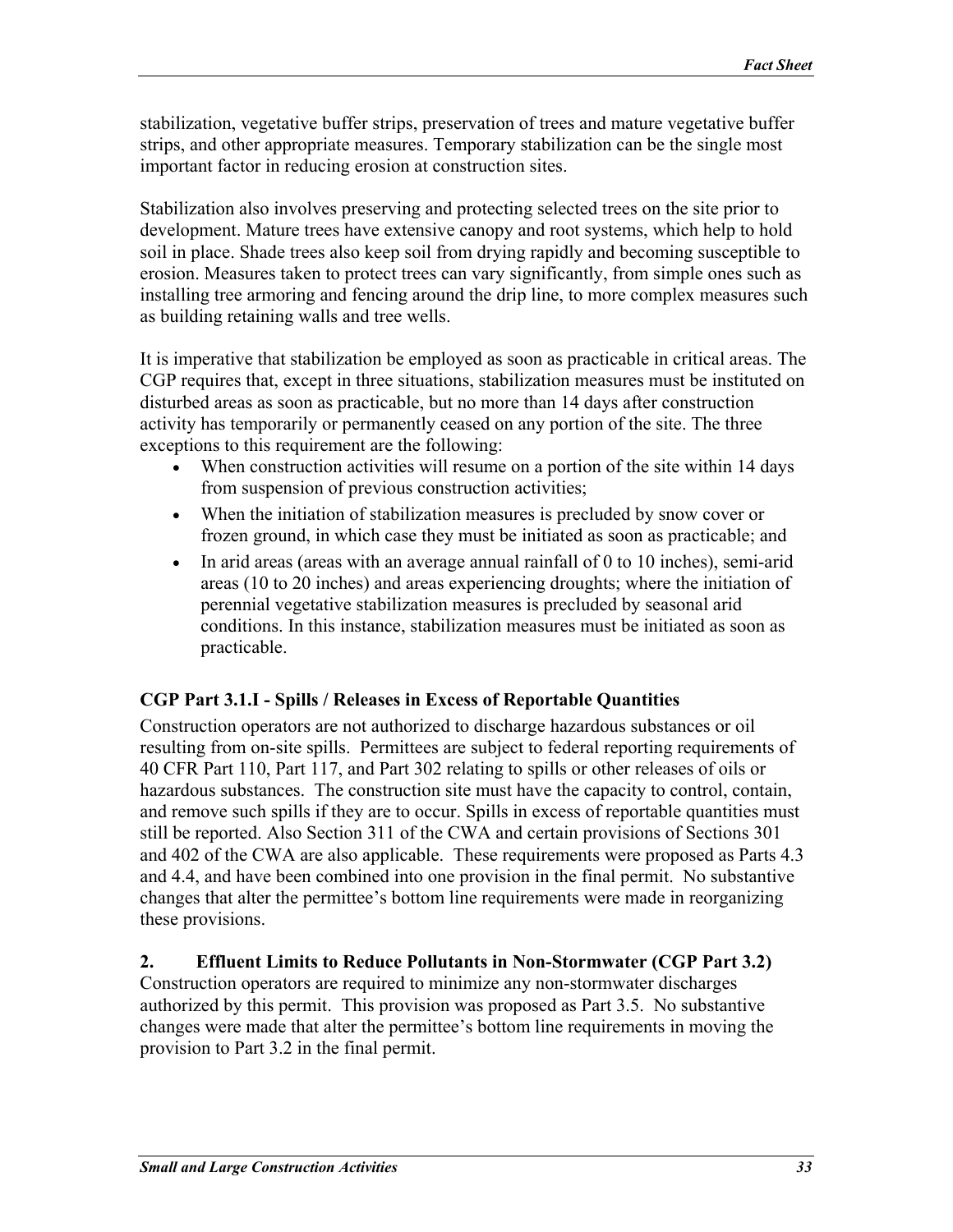### <span id="page-33-0"></span>**3. Effluent Limits Related to Endangered Species (CGP Part 3.3)**

Construction operators are required to protect federally-listed endangered or threatened species, or federally designated critical habitat to maintain eligibility under Part 1.3.C.6. This provision was derived from the proposed SWPPP requirement (Part 3.7.A) to document the rationale supporting eligibility relating to endangered species protection. The final provision simply clarifies that permittees are required, where applicable, to continue to protect species and/or critical habitat during permit coverage in order to maintain their eligibility under Part 1.3.C.6. This provision does not apply to those dischargers that certify under Part 1.3.C.6.A that there are no listed species or designated critical habitat in their project areas.

## **4. Attainment of Water Quality Standards (CGP Part 3.4)**

NPDES regulations at 40 CFR §122.44(d) state that permits must contain conditions to achieve water quality standards. When EPA determines a discharge will cause or contribute to an excursion above WQS, including failure to protect and maintain existing designated uses of receiving waters, EPA will require the operator to take one of three actions:

- Modify control measures to address the identified water quality concerns;
- Submit to EPA valid and verifiable data and information that are representative of ambient conditions and indicate that the receiving water is attaining WQS; or
- Cease discharges from construction activity and apply for an individual permit.

If additional control measures are required, EPA expects the operator to vigilantly and ingood-faith follow and document the process for BMP selection, installation, implementation and maintenance, and cooperate to eliminate the identified problem within a time frame stipulated by EPA.

EPA does not typically review information and data about specific discharges prior to authorization under the CGP. Instead, a general permittee determines whether its discharges are eligible for authorization under the general permit and, if so, certifies to that determination and implements control measures to achieve the effluent limits in Part 3. The permit language is included to ensure that those seeking coverage under this general permit select, install, implement, and maintain control measures at their construction site that will be adequate and sufficient to meet water quality standards for all pollutants of concern. Based on EPA's 1996 Interim Permitting Approach for Water Quality-Based Effluent Limitations in Stormwater Permits (EPA 833-D-96-001), EPA has determined that BMPs, when properly selected, installed, implemented, and maintained do provide effluent quality that can meet WQS. However, because proper selection, installation, implementation, and maintenance are so critical to the success of BMP effectiveness, simply "installing BMPs" at a construction site will often not provide adequate water quality protection. Therefore, the CGP requires operators to select, install, implement, and maintain BMPs that minimize pollutants in the discharge. Unless notified otherwise by EPA, compliance with this permit requirement will be assumed to be as stringent as necessary to ensure that discharges do not cause or contribute to an excursion above any applicable water quality standard.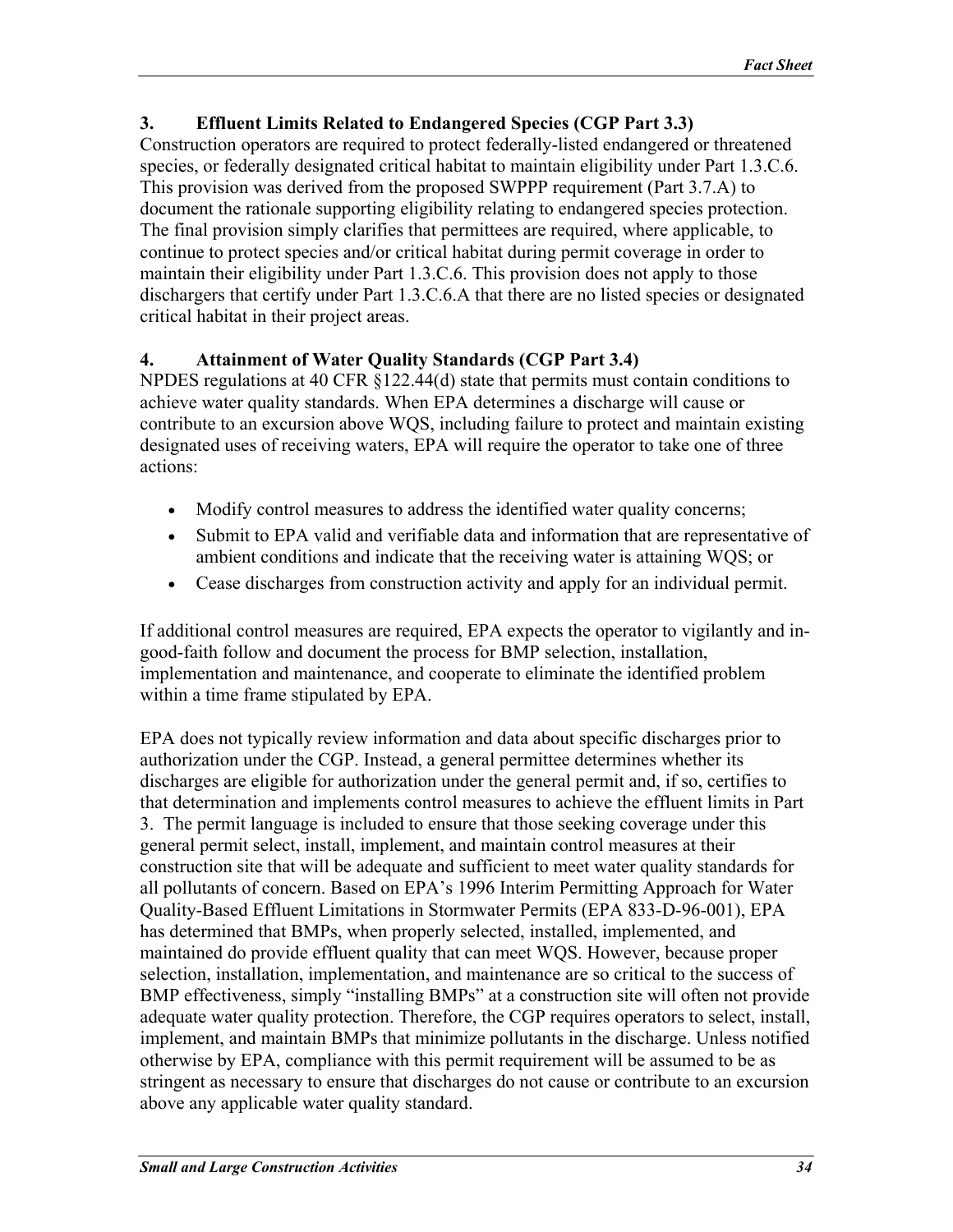<span id="page-34-0"></span>The language in Part 3.4 was moved from the proposed SWPPP section. No substantive changes that would affect the permittee's bottom line requirements were made in relocating this language to Part 3.

### **5. Consistency with Total Maximum Daily Loads (CGP Part 3.5)**

Part 1.3.C.5 of the CGP requires that operators determine if discharges from the site are consistent with the assumptions and requirements of applicable EPA established or approved TMDLs for the receiving water into which they discharge. To make such a determination, operators can access EPA's NPDES website at [www.epa.gov/npdes/stormwater/cgp](http://www.epa.gov/npdes/stormwater/cgp) or contact the state environmental agency directly. Part 3.5 of the permit requires the permittee to implement control measures necessary to be consistent with the assumptions and requirements of such TMDL. In certain instances, the TMDL may specifically identify each discharger contributing (or that will be contributing) pollutants to the receiving stream and the controls that are necessary for each discharger to meet the established waste load allocation. More likely for construction activities, the TMDL will identify a category of dischargers (e.g., construction activity or new development) and will identify the types of controls necessary to meet the cumulative waste load allocation for the group of dischargers. If the TMDL specifically identifies measures or controls, the operator must implement these. If specific measures or controls are not required in the TMDL, the operator should continue to achieve the effluent limits in Part 3. If necessary, EPA may notify the operator that additional requirements are necessary to be consistent with the assumptions and requirements of the TMDL, or that an individual permit is required. Operators should access EPA's website at [www.epa.gov/npdes/stormwater/cgp](http://www.epa.gov/npdes/stormwater/cgp) to find CGP-specific TMDL information for all states and EPA regions covered by the CGP. This approach should identify any BMPs and/or other controls that ensure those discharges will be consistent with the provisions of the EPA approved or established TMDL.

The language in Part 3.5 was proposed at 3.14. EPA modified the language to emphasize the importance of implementing control measures required to be consistent with the assumptions and requirements of the TMDL, where applicable. This was not a substantive change from the proposal that altered the bottom line requirements of the operator. EPA considers it to be inherent in a requirement to document measures taken to ensure that the discharge is consistent with the assumptions and requirements of a TMDL that such measures actually be implemented.

### **6. Maintenance of Control Measures (CGP Part 3.6)**

Erosion and sediment controls can become ineffective if they are damaged or not properly maintained. The permit requires all erosion and sediment control to be maintained in effective operating condition. If site inspections identify control measures that are not operating effectively, maintenance must be performed before the next storm event whenever practicable. If maintenance before the next storm event is impracticable, maintenance must be completed as soon as practicable. The permit also requires that the operator remove sediment from sediment traps or sedimentation ponds when design capacity of that device has been reduced by 50 percent or more. In addition, construction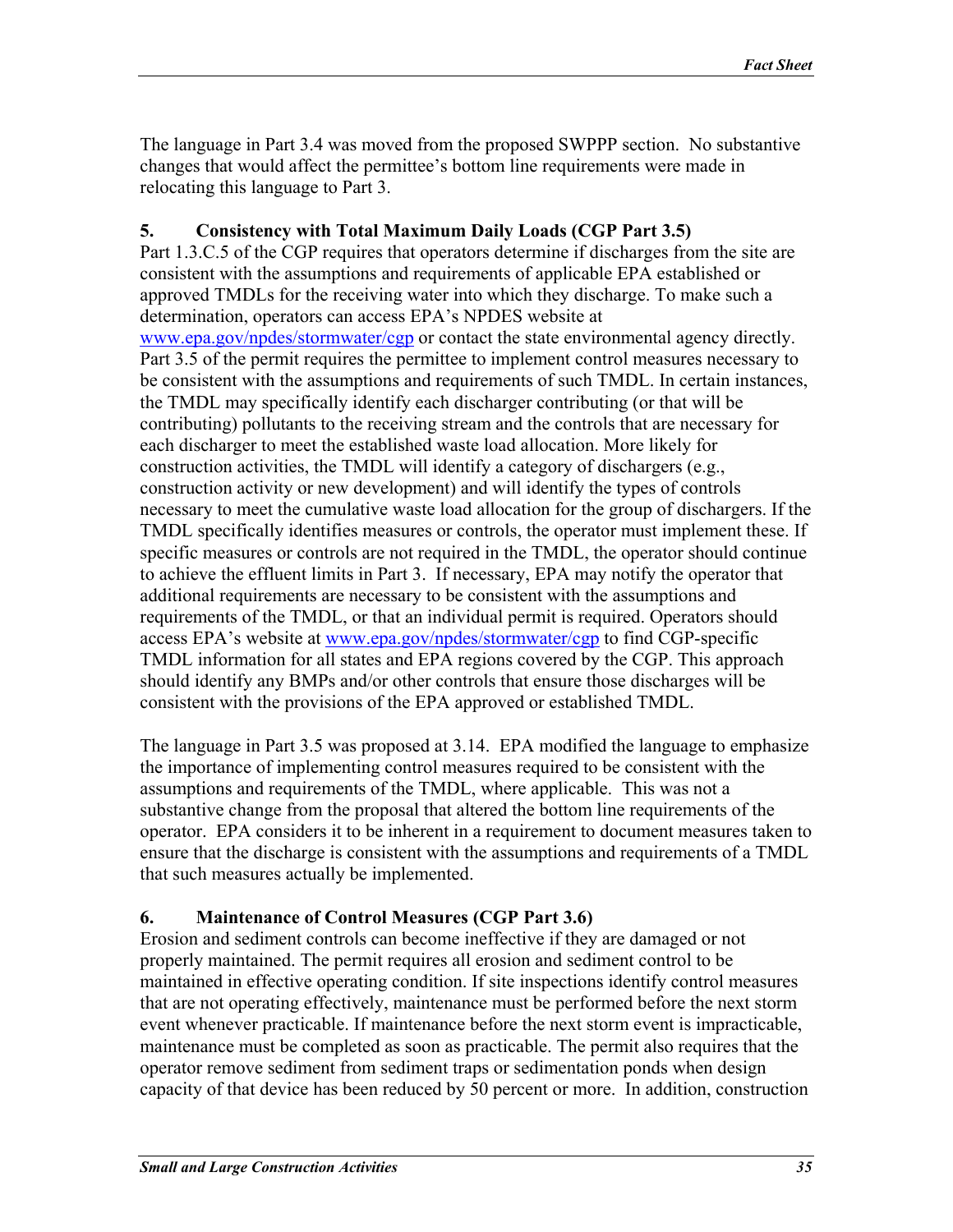<span id="page-35-0"></span>operators are required to remove trapped sediment from a silt fence before the deposit reaches 50 percent of the above-ground fence height (or before it reaches a lower height based on manufacturer's specifications). This silt fence maintenance requirement was adopted in response to a comment that requested a specific threshold for maintenance. The commenter recommended that 50 percent of the above-ground fence height be used as the threshold. EPA agreed with the concept of adding in a specific threshold, but ultimately adopted the one-third requirement out of deference to other State requirements and current EPA recommendation.

Parts 3.6.A, B, and C were left relatively unchanged from the proposal. Slight modifications were made to clarify that it is the action taken to maintain control measures and implement any additional BMPs if needed that is important in Part 3. EPA added the provision relating to silt fences in response to a recommendation received by an industry commenter.

## **7. Training of Employees (CGP Part 3.7)**

Construction operators are required to train employees and subcontractors as necessary to make them aware of the applicable control measures implemented at the site so that they follow applicable procedures. This is a new requirement that was added at the recommendation of an industry commenter. The commenter indicated that as a subcontractor, it is not always evident what procedures are to be followed when operating at a site that is permitted by the CGP. The particular commenter gave the example of concrete trucks subcontracted by the permittee, and the confusion that sometimes results when the driver does not know where it is acceptable to wash out the concrete chute. The addition of this provision should clarify that it is the permittee's responsibility to inform such subcontractors of their responsibilities while operating at a permitted site.

### **8. Applicable State, Tribal, or Local Programs (CGP Part 3.8)**

Many states, tribes, municipalities and counties have developed control measure requirements for construction activities. A significant number have also developed stormwater management requirements. The CGP requires that stormwater controls for sites that discharge stormwater from construction activities be consistent with procedures and requirements of state/tribal and local control measure plans and stormwater management plans. The construction site's stormwater control practices may incorporate portions of a state, tribe, or local program's requirements if these requirements are at least as strict as the CGP. If a construction site is located in an area covered by such a local program, then compliance with various aspects of the local program would constitute compliance with these aspects of the CGP.

This provision was originally proposed as part of the SWPPP section as Part 3.9. No substantive changes that would affect the operator's bottom line requirements were made in moving this provision to the effluent limits section of the final permit.

### **D. Inspections**

EPA moved the inspection requirements out of the SWPPP section in order to clarify that inspections are a required function of the permit, not of the SWPPP, which is a tool to be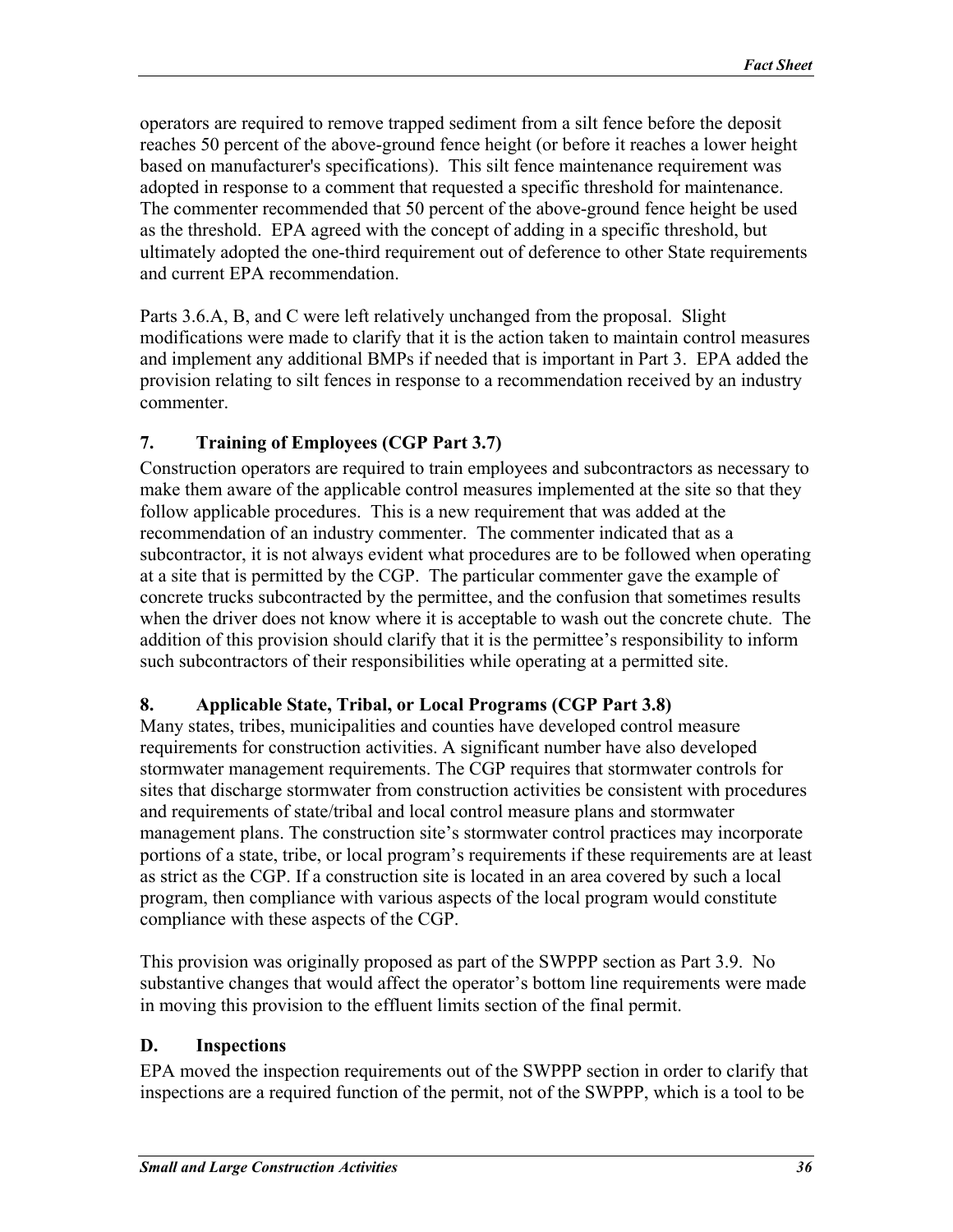<span id="page-36-0"></span>used by the operator to describe its control measures and stormwater control procedures. The inspection provisions were not substantively altered in such a way that the bottom line requirements applicable to permittees has changed. Each provision, and any changes made to the proposed language, is discussed below.

### **1. Inspection Frequency (CGP Part 4.A)**

Permittees must inspect designated areas on the site regularly. For purposes of this part, EPA defines "regularly" to mean either (1) at least once every 7 calendar days or (2) at least once every 14 calendar days and within 24 hours after any storm event of 0.5 inches or greater. EPA also recommends that permittees perform a "walk through" inspection of the construction site before anticipated storm events (or series of events such as intermittent showers over a period of days) that could potentially yield a significant amount of runoff. Depending on local rainfall patterns, it is possible that either more or fewer inspections would be required under the option described in Part 4.A.1 as compared to the option provided in Part 4.A.2. In exchange for committing to more frequent inspections, the operator could plan and budget for one inspection per week and would not have to deal with uncertainties associated with an unknown number of additional inspections triggered by rain events and the need to have inspectors on standby. This flexibility would be especially valuable for unmanned locations. Proper operation and maintenance of stormwater BMPs is independently required by Part 3.6 of the permit, so either inspection schedule is expected to provide adequate environmental protection.

## **2. Case-by-Case Reductions in Inspection Frequency (CGP Part 4.B)**

For sites that have undergone stabilization (temporary or final) or experience seasonal aridity (average annual rainfall of 0 to 10 inches) or semi-aridity (annual rainfall of 10 to 20 inches), inspections must be conducted at least once a month. Where construction activity has been halted due to frozen conditions, regular inspections are not required until one month before thawing is expected (i.e., snowmelt runoff would commence).

## **3. Inspection Waiver (CGP Part 4.C)**

In areas of the country where frozen conditions are anticipated to continue for extended periods of time (i.e., more than one month), and land disturbance activities are suspended during these times, the inspection requirements are waived. This waiver is granted until one month before thawing conditions are expected to result in a stormwater discharge from the site. The beginning and ending dates of the waiver period must be documented in the SWPPP.

# **4. Qualified Personnel (CGP Part 4.D)**

Inspections must be performed by qualified personnel; either the operator's own personnel or consultants hired to perform the inspections. The inspectors must be knowledgeable and possess the skills to assess conditions at the construction site that could impact stormwater quality and assess the effectiveness of sedimentation and erosion control measure chosen to control the quality of the sites stormwater discharges. EPA is not specifying any inspector license or certification requirements at this time.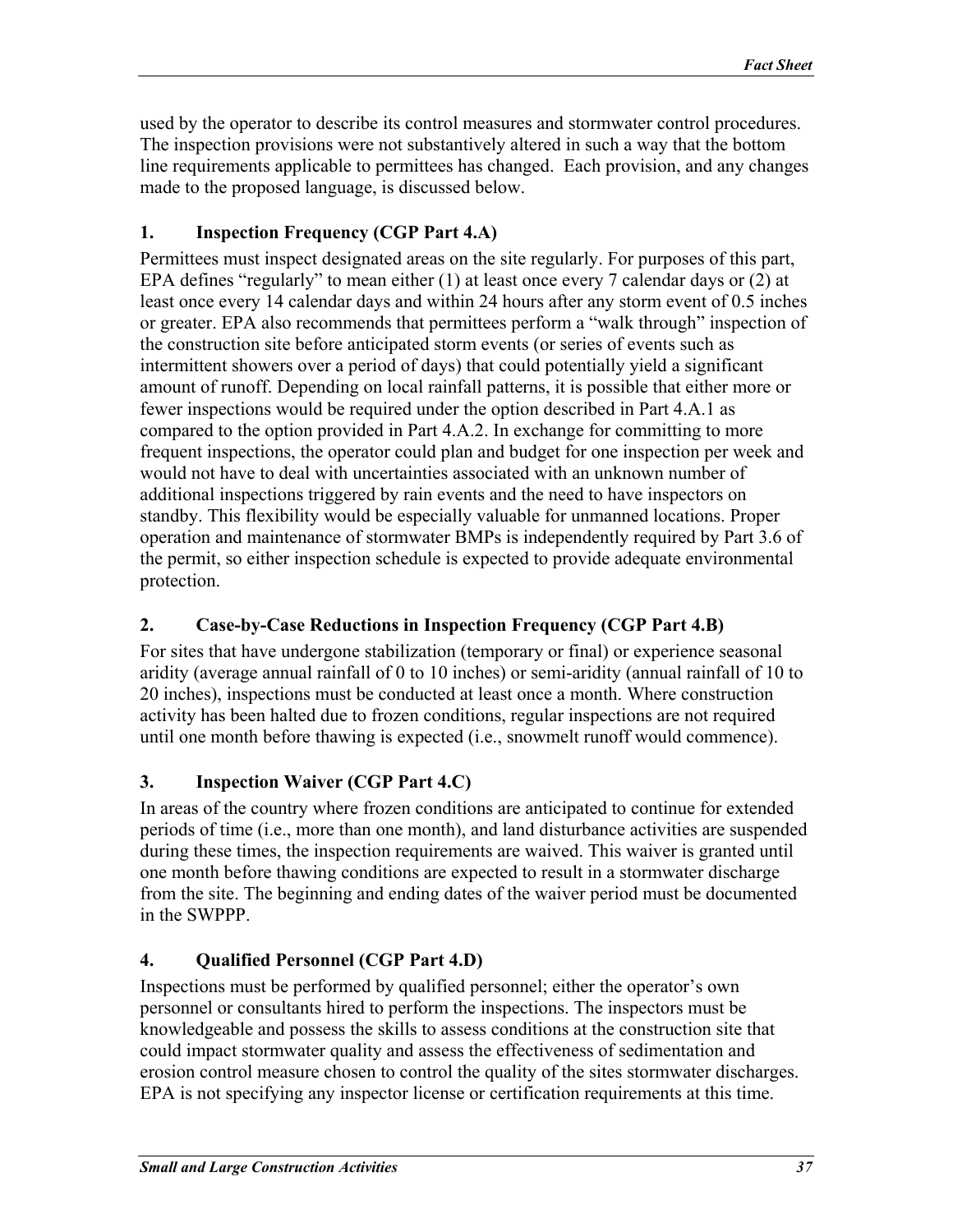### <span id="page-37-0"></span>**5. Scope of Inspections (CGP Part 4.E)**

Site inspections must comprise, at a minimum:

- Disturbed areas;
- Areas used for storage of materials exposed to precipitation;
- Evidence of, or the potential for, pollutants entering the stormwater conveyance system;
- Discharge locations;
- Control measures; and
- Locations where vehicles enter or exit the site.

Where discharge points are accessible, they must be inspected to ascertain whether control measures are effective in preventing impacts to waters of the U.S. This can be done by inspecting the waters for evidence of erosion or sediment introduction. If discharge points are inaccessible, the permit requires that nearby downstream locations be inspected, if practicable.

Inspectors must determine whether control measures are effective in preventing impacts to the receiving water and look for evidence of or the potential for pollutants entering the drainage system.

### **6. Reductions in Scope of Inspections for Stabilized Areas (CGP Part 4.F)**

The permit clarifies that once a definable area of the site has been finally stabilized, no further inspection requirements apply to that portion of the site. The permittee is required to implement stormwater controls during construction activity, which EPA defines as from commencement of construction activity until final stabilization. EPA defines both of these terms in Appendix A of the CGP. This requirement was proposed in Part 3.1.C; no substantive changes were made in moving this language to the inspection requirements section that alter in any way the permittee's bottom line requirements from the proposal.

## **7. Utility Line Inspections (CGP Part 4.G)**

For linear construction activities (e.g., utility line installation, pipeline construction), representative inspections are acceptable and allow for inspection of the project 0.25 miles above and below each access point where a roadway, undisturbed right-of-way, or other similar feature intersects the construction site and allows access to the construction site. This is to limit additional disturbance to soils that may increase the erosion potential resulting from vehicles compromising stabilized areas.

## **8. Inspection Report (CGP Part 4.H)**

Once an inspection has been performed, the permittee is required to prepare an inspection report and retain it for up to three years after the permit expires or is terminated. The report must include:

- The inspection date,
- Name, title, and qualifications of personnel conducting the inspection,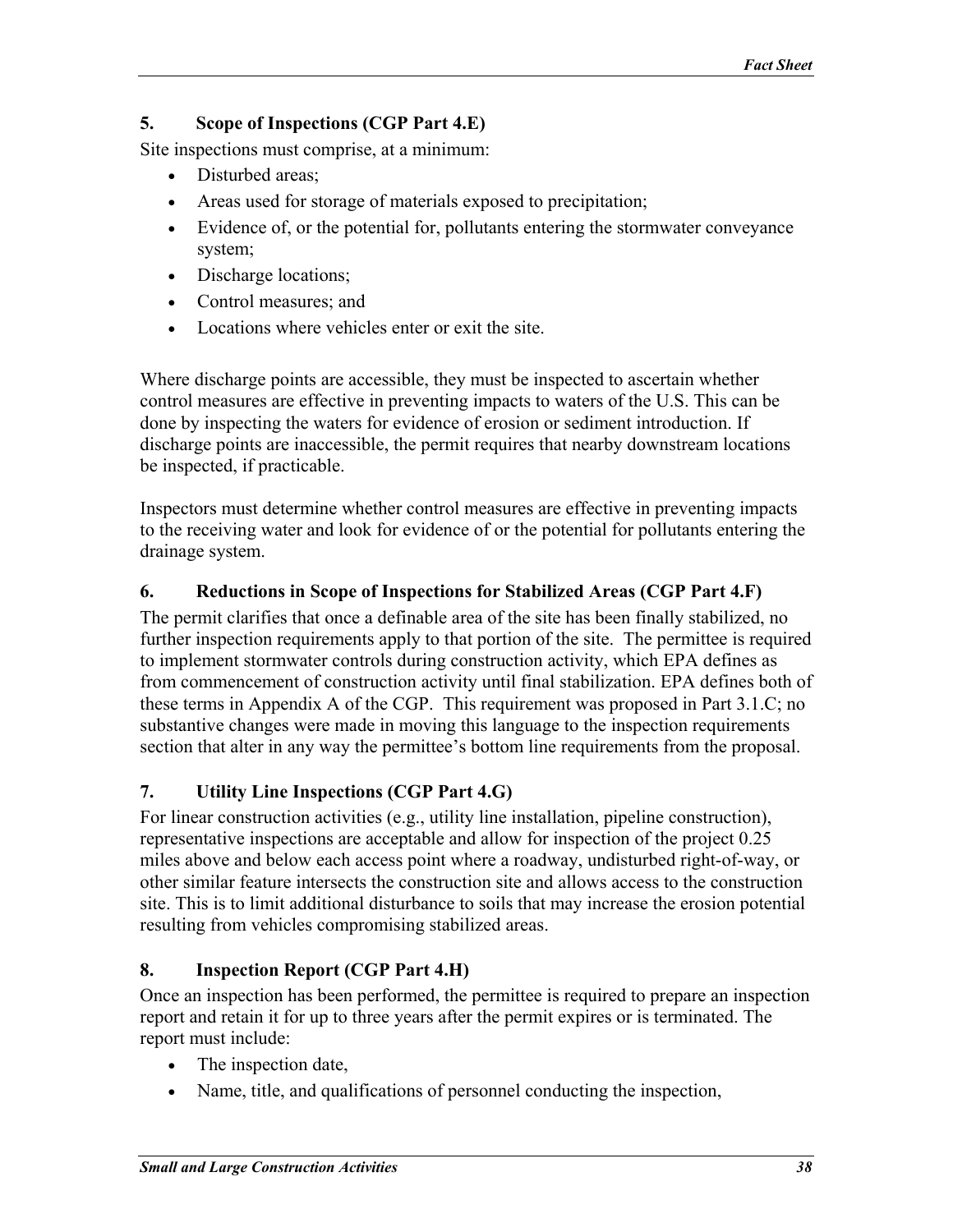- <span id="page-38-0"></span>• Weather information for the period since the last inspection (or since commencement of construction activity if the first inspection performed) including a best estimate of the beginning of each storm event, the duration of each storm event, and the approximate amount of rainfall for each storm event (in inches),
- Weather information and a description of any discharges occurring at the time of the inspection,
- Location(s) of discharges of sediment or other pollutants from the site;
- Location(s) of BMPs that need to be maintained;
- Location(s) of BMPs that failed to operate as designed or proved inadequate for a particular location;
- Location(s) where additional BMPs are needed that did not exist at the time of the inspection; and
- Corrective action required including implementation dates.

Finally, the report must be signed in accordance with the signatory requirements in section 11 of Appendix G of the CGP.

### **E. Stormwater Pollution Prevention Plans (SWPPPs)**

As discussed above in Section IV, EPA restructured the permit from the proposal to clearly identify those requirements that are non-numeric effluent limitations, from those that are inspection and SWPPP documentation requirements. The clarified SWPPP section of the permit includes those requirements that apply to the preparation of the SWPPP prior to discharge authorization. Specific provisions are discussed below, as well as any changes made to such provisions from the proposal.

## **1. Stormwater Pollution Prevention Plan Framework (CGP Part 5.1)**

The permit requires the construction operator to develop a SWPPP that documents how he/she intends to implement stormwater controls. The SWPPP must contain: (1) A site description that identifies sources of pollutants to stormwater discharges associated with construction activity on site; and (2) a description of stormwater control measures used at the site to reduce pollutants in stormwater discharges to ensure compliance with the effluent limits in Part 3. Recognizing that much of the plan will likely be very similar from project to project, EPA recommends use of model plans or templates that can be easily adapted for individual projects to minimize the burden of plan preparation. For coverage under this permit, the SWPPP must be prepared before commencement of construction and then updated as appropriate. EPA has published guidance on construction SWPPP development available at [www.epa.gov/npdes/swpppguide.](http://www.epa.gov/npdes/swpppguide) Developing Your Stormwater Pollution Prevention Plan: A Guide for Construction Sites describes the SWPPP development process and includes customizable SWPPP templates and sample inspection reports. Example SWPPPs are also included on this web page.

The permit clarifies that the SWPPP does not contain effluent limitations; the technology and water quality-based effluent limitations are contained in Part 3 of this permit. EPA emphasizes in Part 5.1 that the SWPPP is intended to document the selection, design,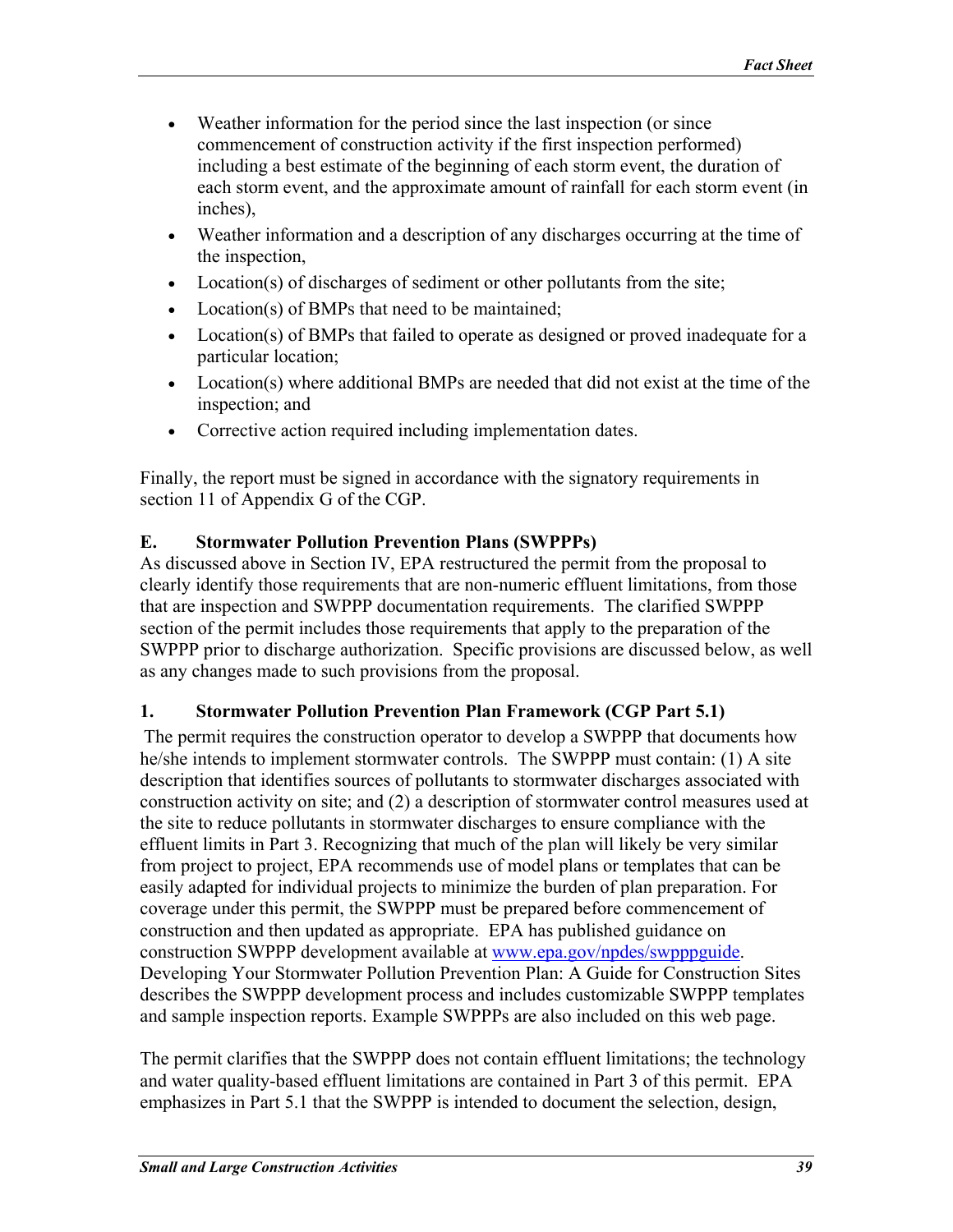<span id="page-39-0"></span>installation, and implementation of control measures that are being used to comply with the effluent limitations set forth in Part 3.

### **2. Pollution Prevention Plan Contents: Site and Activity Description (CGP Part 5.2)**

### **CGP Part 5.2.A - Construction Site Operators**

The SWPPP must identify all operators of the project site, and the areas of the site over which each operator has control. This information should clearly identify the boundaries of each operator's responsibility.

## **CGP Part 5.2.B - Nature of Construction Activity**

The SWPPP must be based on an accurate assessment of the potential for generating and discharging pollutants from the site. Hence, the permit requires a description of the site and intended construction activities in the SWPPP (to provide a better understanding of site runoff characteristics). At a minimum, the SWPPP must describe the nature of the construction activity, including:

- The function of the project  $(e.g., low-density residual, shopping mall, highway,$ etc.);
- The intended significant activities, presented sequentially, that disturb soil over major portions of the site (e.g., grubbing, excavation, grading);
- Estimates of the total area of the site and the total area of the site that is expected to be disturbed by excavation, grading or other activities, including off-site borrow/fill areas. It may be preferable to separately describe portions of the site as they are disturbed at different stages of the construction process; and
- A general location map able to identify the location of the activity and the waters of the United States within one mile of the activity.

## **CGP Part 5.2.C - Site Map**

The SWPPP must contain a legible site map indicating: (1) Anticipated drainage patterns and slopes after grading activities; (2) areas of soil disturbance and areas that will not be disturbed; (3) locations of major structural and nonstructural controls identified in the plan; (4) locations of planned stabilization measures; (5) off-site locations of equipment storage, material storage, waste storage and borrow/fill areas; (6) locations of surface waters (including wetlands); and (7) locations of discharge points to surface waters; and (8) if applicable, locations where final stabilization has been accomplished and no further construction-phase permit requirements apply. Site maps should also include other major features and potential pollutant sources, such as locations of impervious structures and soil storage piles.

EPA included as a parenthetical clarification that it is acceptable to include a statement that all areas of the site will be disturbed unless otherwise noted. This was added to clarify what is considered acceptable for indicating areas of soil disturbance and areas that will not be disturbed on the site map. This clarification was added in response to a comment received by a construction company.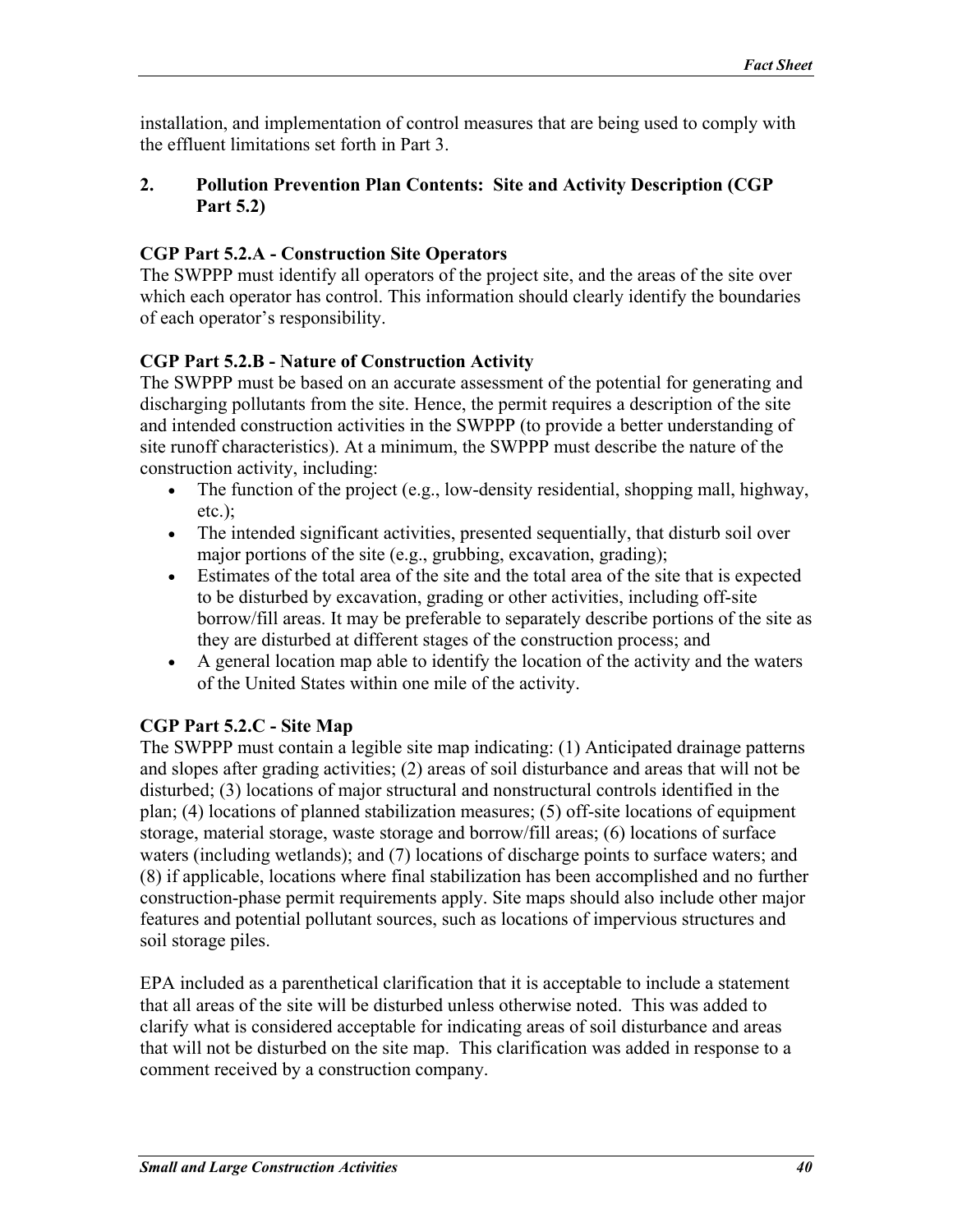### <span id="page-40-0"></span>**CGP Part 5.2.D - Construction and Waste Materials**

The SWPPP must include a description of the construction and waste materials expected to be stored on-site with updates as appropriate.

### **CGP Part 5.2.E - Locations of Other Industrial Stormwater Discharges**

The SWPPP must provide a description of any discharge associated with industrial activity other than construction (including stormwater discharges from dedicated asphalt plants, concrete plants, etc.) and the location of that activity on the construction site.

#### **3. Description of Control Measures to Reduce Pollutant Discharges (CGP Part 5.3)**

EPA modified this section of the proposed permit to emphasize the requirement to describe control measures being implemented to achieve the limits in Part 3. This requirement is streamlined due to the movement of implementation activities to the effluent limits section.

## **CGP Part 5.3.A - Control Measures**

The SWPPP must include a documentation of the control measures that will be implemented to reduce the pollutants in stormwater discharges from the site and assure compliance with the effluent limits in Part 3.

The SWPPP must describe the intended sequence of major stormwater controls and when, in relation to the construction process, they will be implemented. EPA recognizes that many factors can impact the actual construction schedule, so the permittee need not include specific dates (e.g. plan could say install silt fence for area "A" before rough grading, rather than put up silt fences on August 15). Good site planning and preservation of mature vegetation are imperative for controlling pollution in stormwater discharges both during and after construction activities. Properly staging major earth disturbing activities can also dramatically decrease the costs of control measures.

## **CGP Part 5.3.B - Stabilization**

The SWPPP must include a description of interim and permanent stabilization practices for the site, including a schedule of when the practices will be implemented.

## **CGP Part 5.3.C - Post-Authorization Records**

The SWPPP requires that specific construction dates be documented and maintained as a way for the construction operator as well as EPA to determine applicability and implementation status. Important dates include when grading activities occur, when construction activities temporarily or permanently cease on a portion of the site, and when stabilization measures are initiated.

## **4. Non-Stormwater Discharges (CGP Part 5.4)**

The SWPPP must identify appropriate pollution prevention measures for each of the eligible non-stormwater components of the discharge covered by this permit when combined with stormwater discharges associated with construction activity. The SWPPP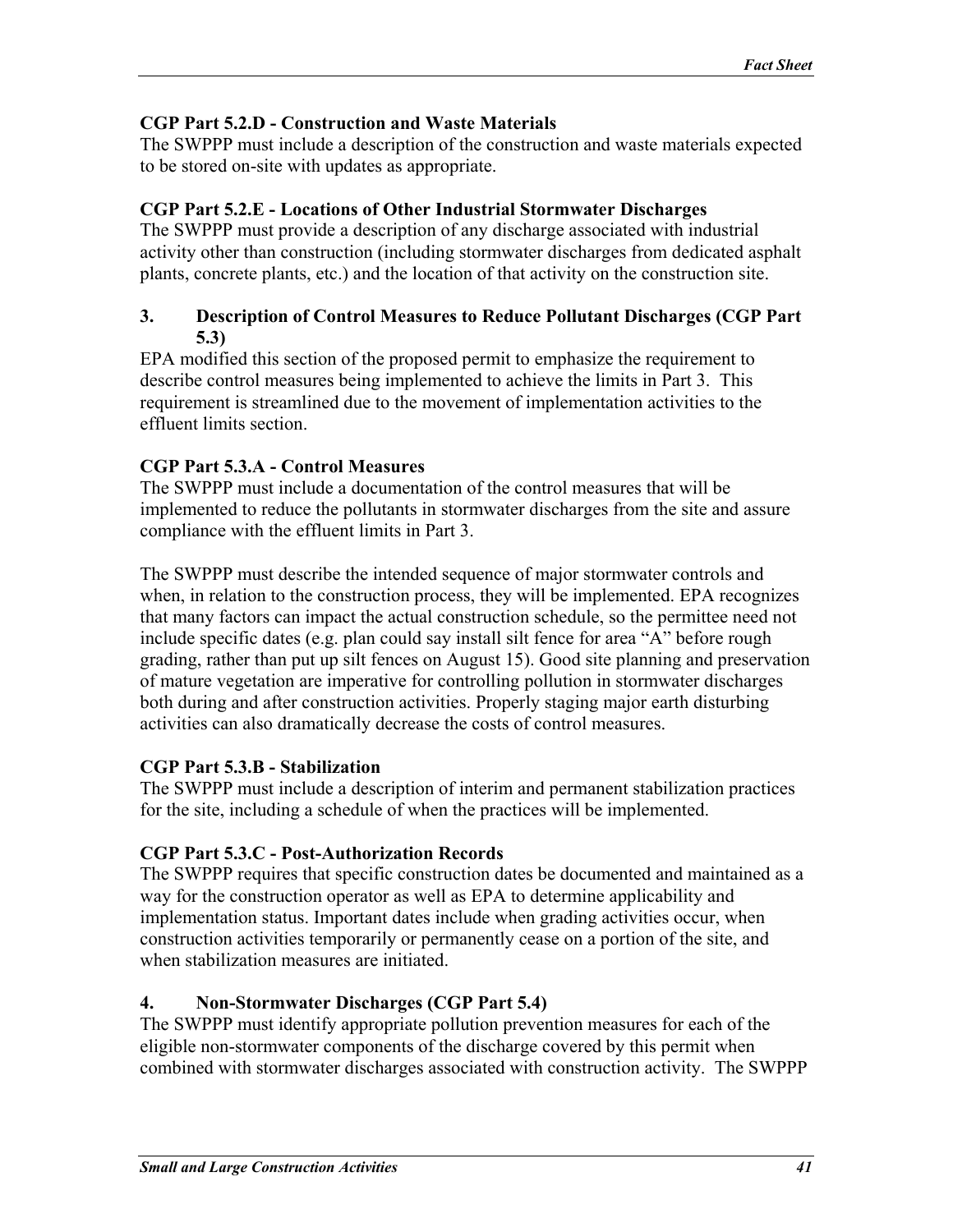<span id="page-41-0"></span>must also include a description of the pollution prevention measures used to eliminate or reduce non-stormwater discharges consistent with Part 3.2

#### **5. Documentation of Permit Eligibility Related to Endangered Species (CGP Part 5.5)**

An operator's SWPPP must contain documentation of permit eligibility regarding the protection of endangered species and critical habitat. Documentation must include:

- information on whether federally-listed or endangered or threatened species or critical habitat are located near the site;
- whether such species or habitat may be adversely affected by the stormwater discharges or related activities coming from the site;
- the results of the screening determination from Appendix C of the permit;
- confirmation of delivery of NOI to EPA or to EPA's electronic NOI system. This may include an overnight, express or registered mail receipt acknowledgment, or electronic acknowledgment from EPA's electronic NOI system;
- any correspondence for any stage of project planning between the operator and FWS, EPA, or NMFS regarding listed species and critical habitat, including any notification that delays authorization to discharge; and
- a description of any stormwater measures necessary to protect endangered or threatened species or critical habitat. Failure to implement these measures will result in ineligibility of coverage under this permit.

## **6. Documentation of Permit Eligibility Related to Total Maximum Daily Loads (CGP Part 5.6)**

The SWPPP must include documentation supporting a determination of permit eligibility with regard to waters that have an EPA-established or approved TMDL.

# **7. Copy of Permit Requirements (CGP Part 5.7)**

Copies of the CGP, the signed and certified NOI submitted to EPA, and a copy of the letter from EPA's Stormwater Notice Processing Center indicating that a complete NOI has been received must be included in the SWPPP. This condition in the permit is intended to stress the importance of these documents for operators to understanding permit responsibilities.

# **8. Applicable State, Tribal, or Local Programs (CGP Part 5.8)**

Many states, tribes, municipalities and counties have developed control measure requirements for construction activities. A significant number have also developed stormwater management requirements. The CGP requires that stormwater controls for sites that discharge stormwater from construction activities be consistent with procedures and requirements of state/tribal and local control measure plans and stormwater management plans. The construction site's stormwater control practices may incorporate portions of a state, tribe, or local program's requirements if these requirements are at least as strict as the CGP. If a construction site is located in an area covered by such a local program, then compliance with various aspects of the local program would constitute compliance with these aspects of the CGP.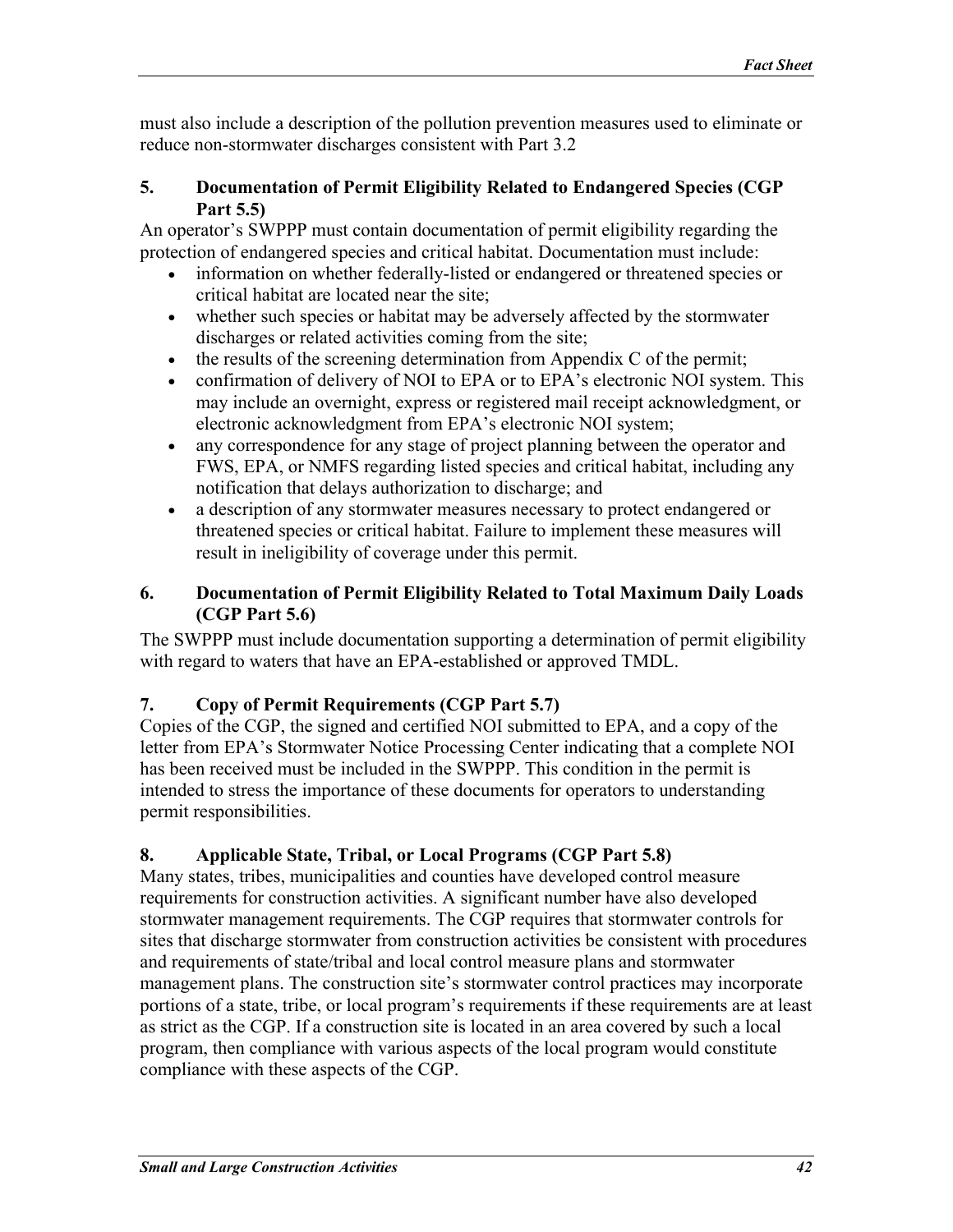<span id="page-42-0"></span>Part 5.8 of the permit requires the SWPPP to be updated as necessary to reflect any revisions to applicable federal, state, tribal, or local requirements that affect the stormwater controls implemented at the site. The ability to reference other programs in the SWPPP is intended to reduce confusion between overlapping and similar requirements, while still providing for both local and national regulatory coverage of the construction site.

### **9. Inspections (CGP Part 5.9)**

Construction operators are required to retain with the SWPPP a record of each inspection for at least three years from the date that permit coverage expires or is terminated. The report must also identify any actions taken in accordance with the Part 4 inspection requirements and must identify any incidents of non-compliance with permit conditions. If no incidents of non-compliance were found, the report must contain a certification that the site is in compliance with the permit.

### **10. Maintaining an Updated Plan (CGP Part 5.10)**

Stormwater pollution prevention plans must be revised whenever stormwater controls are modified in response to a change in design, construction method, operation, maintenance procedure, etc., may cause a significant effect on the discharge of pollutants to surface waters or municipal separate storm sewer systems.

The plan must also be amended if inspections or investigations by site staff, or by local, state, tribal, or federal officials determine that the existing stormwater controls are ineffective in eliminating or significantly minimizing pollutants in stormwater discharges from the construction site.

Also, if an inspection reveals inadequacies, the site description and control measures identified in the SWPPP must be revised. All necessary modifications to the SWPPP must be made within seven calendar days following the inspection.

### **11. Signature, Plan Review, and Making Plans Available (CGP Part 5.11)**

### **CGP Part 5.11.A - Retention of SWPPP**

A copy of the SWPPP must be kept at the construction site from the date of project initiation to the date of final stabilization. Permittees with day-to-day operational control over the plan's implementation must keep a copy of the plan readily available whenever they are on site (a central location accessible by all on-site operators is sufficient). If an on-site location is unavailable to store the SWPPP when no personnel are present, notice of the plan's location must be posted near the main entrance at the construction site. A copy of the SWPPP must be readily available to authorized inspectors during normal business hours.

### **CGP Part 5.11.B - Main Entrance Signage**

A notice about the permit and SWPPP must be posted conspicuously near the main entrance of the site. If display near the main entrance is infeasible, the notice can be posted in a local public building such as the town hall or public library. For linear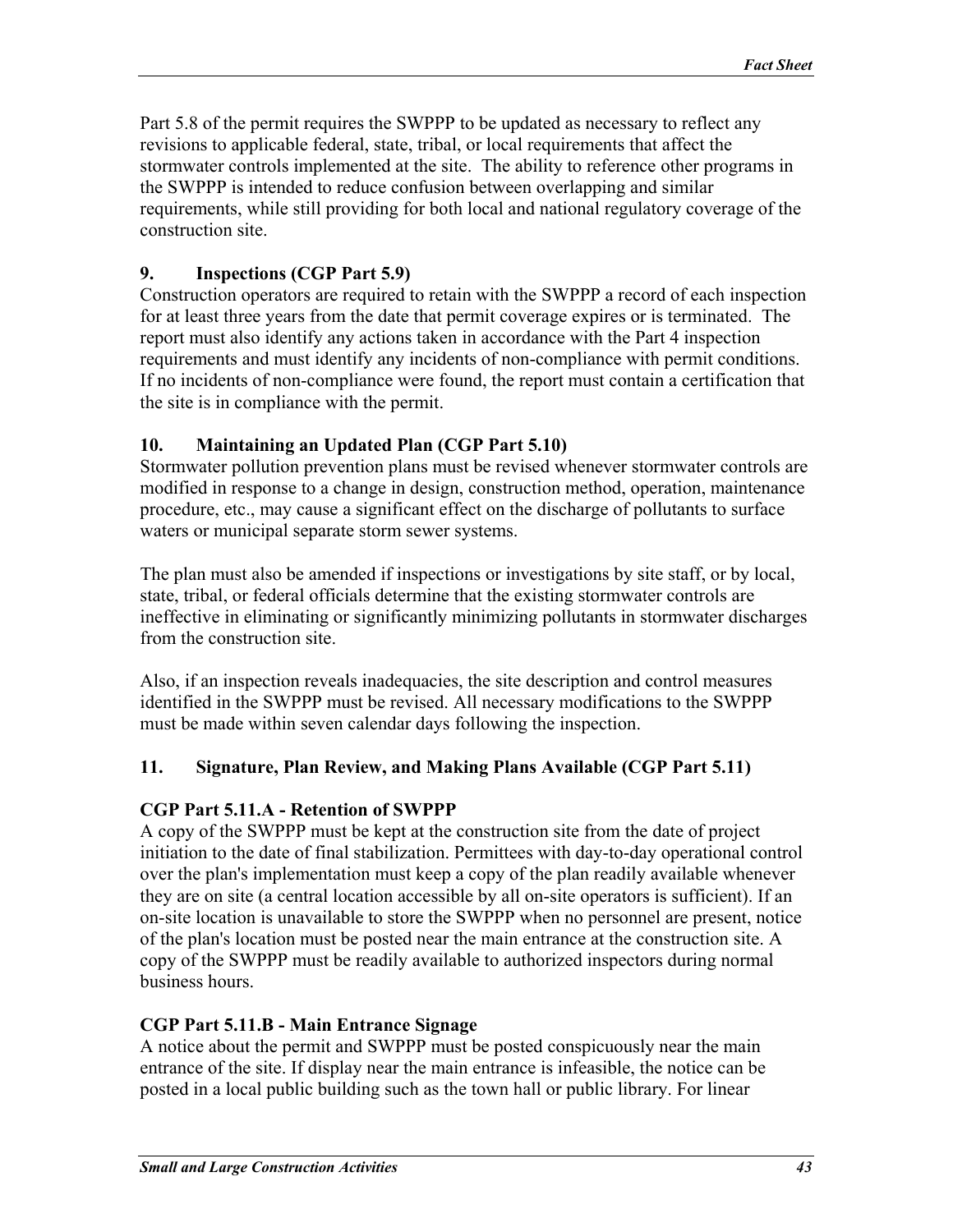<span id="page-43-0"></span>projects, the notice must be posted at a publicly accessible location near the active part of the construction project (e.g., where a pipeline project crosses a public road). The permit notice must include the following information:

- A copy of the completed Notice of Intent as submitted to EPA;
- The current location of the SWPPP (if different than that submitted to EPA in the NOI)
- The current contact person and telephone number for scheduling times to view the SWPPP (if different than that submitted to EPA in the NOI).

The permit does not require that the general public have access to the construction site nor does it require that copies of the plan be available or mailed to members of the public. However, EPA strongly encourages permittees to provide public access to SWPPPs at reasonable hours. Upon request, EPA intends to assist members of the public in obtaining access to permitting information, including SWPPPs. EPA believes this approach will create a balance between the public's need for information on projects potentially impacting their water bodies and the site operator's need for safe and unimpeded work conditions.

# **CGP Part 5.11.C - Availability of SWPPP**

Permittees must make SWPPPs available, upon request, to EPA, state, tribal or local agencies approving sediment and erosion plans, grading plans or stormwater management plans; local government officials; the operator of a MS4 receiving discharges from the site; and representatives of the FWS or the NMFS. Also, the operator must make SWPPPs available to EPA or its authorized representative for review and copying during any on-site inspection.

## **CGP Part 5.11.D - Signature and Certification**

The SWPPP must be signed and certified in accordance with the signatory requirements in the Standard Permit Conditions section of the permit (Appendix G).

# **12. Requirements for Different Types of Operators (CGP Part 5.12)**

The term "operator" is defined as one with operational control over construction plans and specifications or one with control over the day-to-day activities of the site. Operators may also only have control over a portion of a larger project and several operators are then responsible for separate portions of the entire construction project.

a. Operators with Operational Control Over Construction Plans and Specifications.

If an operator falls within this category, he or she must ensure that the SWPPP indicates the areas of the project where operational control over project specifications, including the ability to make modifications to plans and specifications occur. The operator must ensure that all other permittees implementing their respective stormwater controls in the portion of the site over which they have control are notified of any modifications in a timely manner and ensure that the SWPPP contains the appropriate information indicating who has operational control.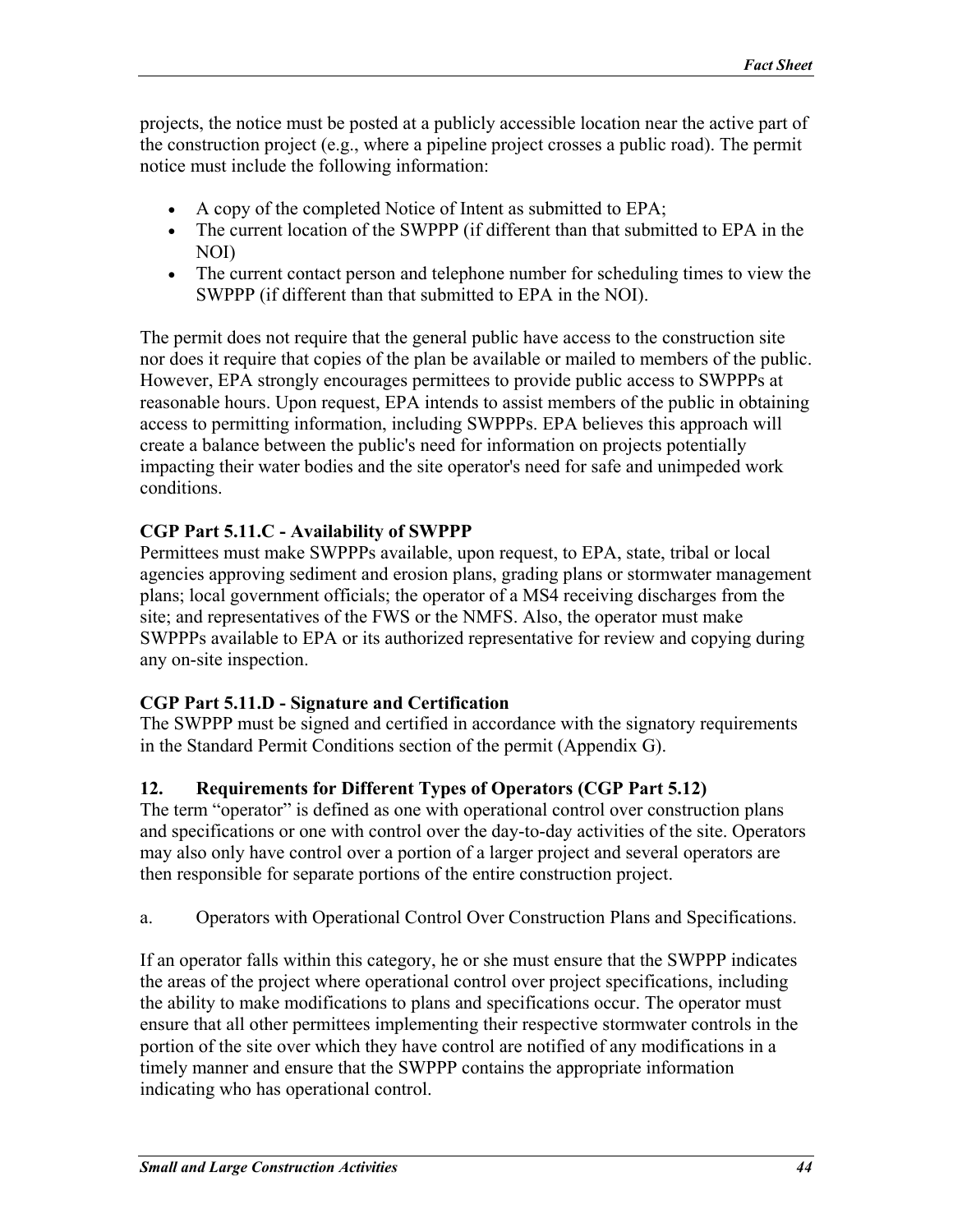<span id="page-44-0"></span>b. Operators with Control Over Day-to-Day Activities.

If an operator is responsible for the day-to-day operational control of the activities at a project site necessary to ensure compliance with the SWPPP, he or she must ensure the SWPPP meets the minimum requirements of Part 5 of the permit. The operator must also identify those responsible for implementation of control measures documented in the SWPPP, ensure the SWPPP indicates areas of the project where operational control of day-to-day activities are maintained, and identify the parties responsible for implementation of control measures identified in the plan.

c. Operators with Control Over a Portion of a Larger Project

If an operator is responsible for only a portion of a larger construction project he or she must maintain compliance with all applicable effluent limits and conditions of this general permit for that portion of the project. This includes protection of endangered species and historic properties as well as implementation of control measures documented in the SWPPP. Operators have the option of developing and implementing either a comprehensive SWPPP, that covers all operators at the construction site, or an individual SWPPP, covering only an individual operator's portion of the site (provided reference is made to the other operators of the site). Operators are encouraged to develop a comprehensive SWPPP to enhance cost sharing and coordination of BMPs. If operators choose to develop individual plans, cooperation between the permittees is encouraged to ensure stormwater discharge controls are consistent between the sites. Regardless of development of an individual or comprehensive SWPPP, operators must ensure that individual activities do not negatively impact another operator's ability to achieve the effluent limits in Part 3 of the permit.

### **F. Termination of Coverage**

#### **1. Submitting a Notice of Termination (CGP Part 6.1)**

Permittees must submit a completed Notice of Termination (NOT) either electronically (strongly encouraged) or by completing the paper Notice of Termination form included in Appendix F of this permit and submitting that form to the address listed in Part 2.2.

The NOT includes:

- Your NPDES permit tracking number for the stormwater discharge;
- Your basis for submission of the NOT, including: final stabilization has been achieved on all portions of the site for which you are responsible; another operator/permittee has assumed control over all areas of the site that have not been finally stabilized; coverage under an alternative NPDES permit has been obtained; or, for residential construction only, temporary stabilization has been completed and the residence has been transferred to the homeowner;
- Your name, address, telephone number and U.S. Internal Revenue Service (IRS) Employer Identification Number (EIN);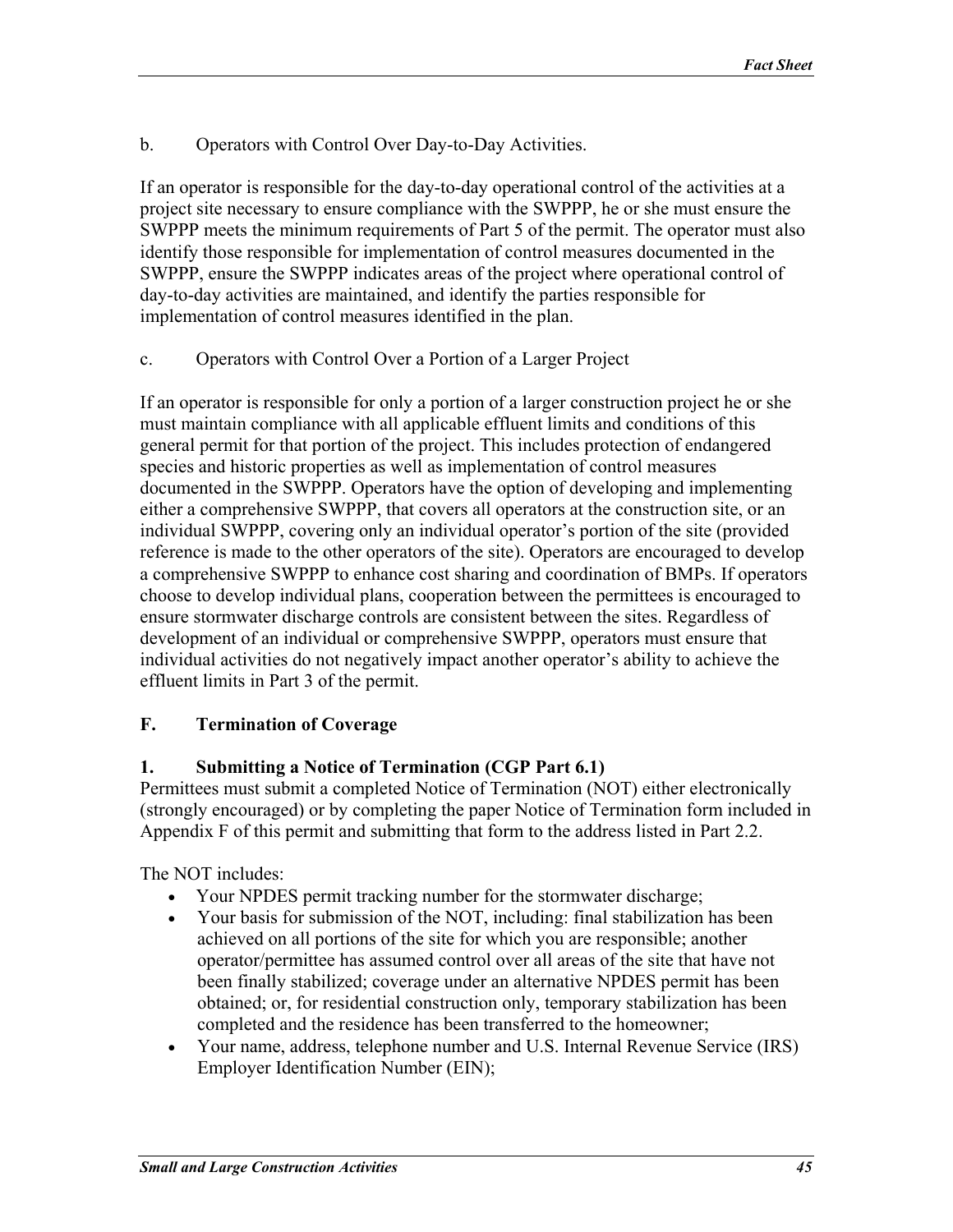- <span id="page-45-0"></span>• The name of the project and street address (or a description of location if no street address is available) of the construction site for which the notification is submitted; and
- A certification statement, signed and dated by an authorized representative as defined in Appendix G, Section 11 and the name and title of that authorized representative.

The NPDES permit tracking number is not the same number that was reported on the NOI form. The NOI contains the NPDES permit number as identified in the CGP (e.g., NHR100000) while the NPDES permit tracking number is that number provided by the EPA Stormwater Notice Processing Center acknowledging receipt of a complete NOI. The permit tracking numbers are assigned sequentially as NOIs are received by the EPA Stormwater Notice Processing Center (e.g., NHR1000001, NHR1000002, etc).

### **2. When to Submit a Notice of Termination (CGP Part 6.2)**

The NOT must be filed within 30 days after cessation of construction activities and final stabilization of the permittee's portion of the site (or temporary stabilization for residential construction where a homeowner is assuming control of a property). You must submit an NOT within 30 days after another operator assumes your liabilities. That new operator must submit an NOI for coverage. If you submit and are covered by a low erosion potential or TMDL waiver, continued compliance with the permit is not necessary nor is submittal of an NOT. You may face enforcement action if an NOT is submitted without meeting one of the requirements unless there has been authorization under an alternative permit or a waiver for coverage under this permit has been approved.

### **G. Retention of Records**

The permit requires that all records and reports required by the CGP be retained, including SWPPPs and information used to complete the NOI, for at least three years from the termination of coverage or expiration of the permit. This period may be extended by request of EPA.

### **H. Re-opener Clause**

This permit contains a re-opener clause allowing the permit to be re-opened and modified during the term of the permit consistent with the Federal regulations at 40 CFR §122.62, §122.63, §122.64, and §124.5. Generally, this would be triggered by a water quality concern, a change in NPDES statutes, or to incorporate new procedures or requirements developed by the EPA regarding such things as endangered and threatened species and critical habitat protection (e.g., based on consultation with FWS or NMFS) or historic preservation requirements to provide for additional consideration of effects to properties either listed or eligible for listing in the National Register of Historic Places. Indication that a permittee is contributing to a water quality concern or generally not fulfilling his or her obligations under this permit, may result in a review of the permit and requirement to obtain an individual permit or alternative general permit, or have the limitations and/or requirements under this permit be modified.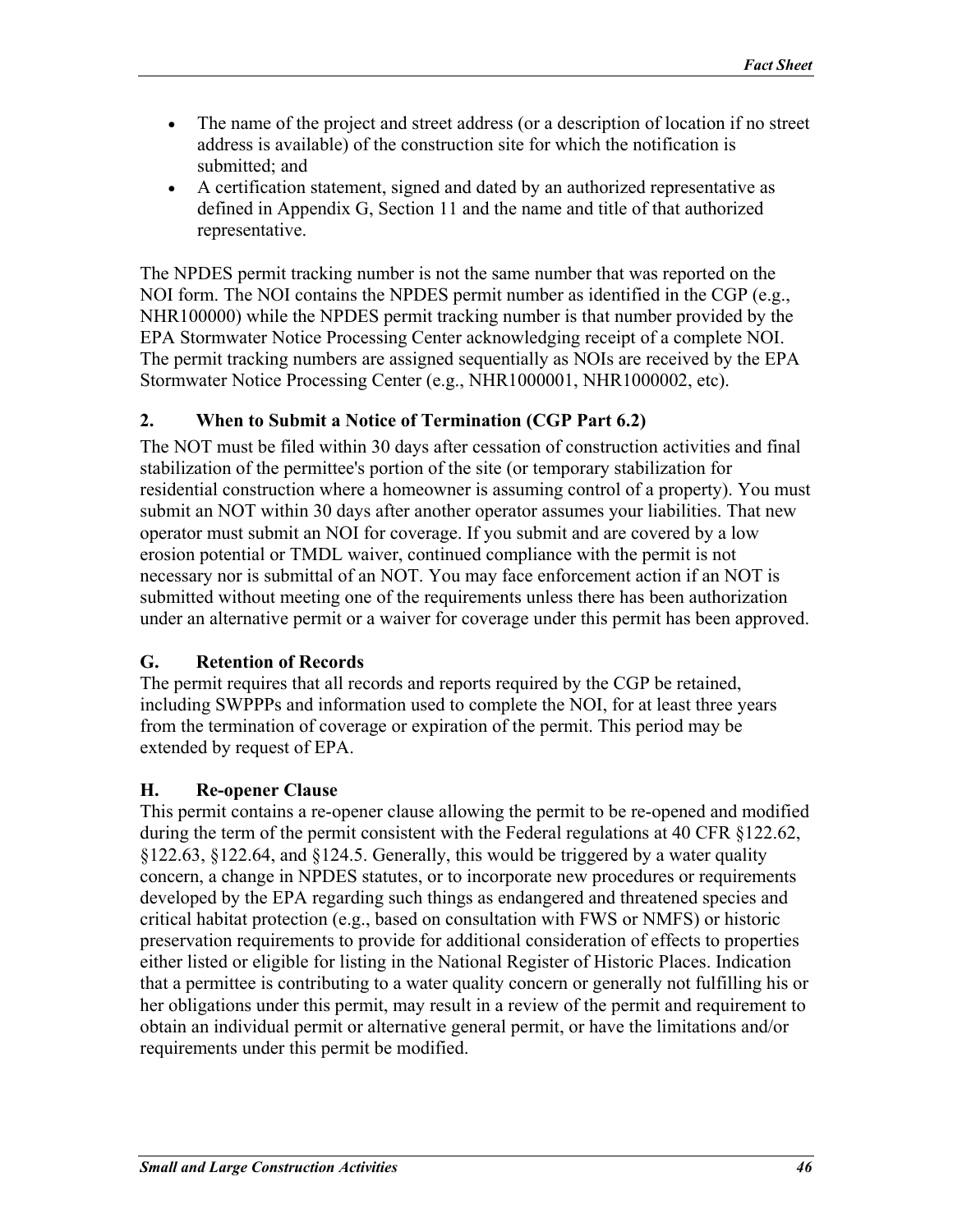#### <span id="page-46-0"></span>**I. Standard Permit Conditions**

The Federal regulations require all NPDES permits to contain the standard conditions specified at 40 CFR §122.41. This section of the permit references those conditions in Appendix G of the CGP.

#### **J. Permit Conditions Applicable to Specific States, Indian Country or Territories**

Section 401 of the CWA (See also 40 CFR  $\S$ 122.44(d)(3) and  $\S$ 124.53(a)) provides that no Federal license or permit, including NPDES permits, to conduct any activity that may result in any discharge into navigable waters shall be granted until the State/Tribe in which the discharge originates certifies that the discharge will comply with the applicable provisions of sections 301, 302, 303, 306, and 307 of the CWA. The section 401 certification process has been completed for this permit. Similarly, the Coastal Zone Management Act (CZMA) (See 40 CFR §122.49(d)) requires that all Federal licensing and permitting actions be reviewed for consistency with each approved State coastal zone management plan. This permit also includes the results of that effort.

Permit conditions that apply only to construction projects located in a specific state, Indian country or other area are in Part 10 of the permit. These conditions are modifications or additions to analogous conditions in Parts 1 through 9 of the CGP, and reflect additional requirements arising from the state section 401 or CZMA certification processes.

EPA notes that because certifications required by Section 401 of the Clean Water Act, and for a few states certifications required by the Coastal Zone Management Act, were not received in time, new and unpermitted ongoing construction projects in the following areas are not yet eligible for coverage under this permit:

- The State of New Hampshire;
- Indian country within the State of New York;
- The Commonwealth of Puerto Rico;
- Indian country within the State of Michigan;
- Indian country within the State of Minnesota;
- Indian country within the State of Wisconsin, except the Sokaogon Chippewa (Mole Lake) Community;
- Indian country within the State of Oklahoma;
- Indian country within the State of New Mexico;
- Oil and gas, or geothermal energy, operations in Texas;
- Oil and gas operations, or certain point source discharges associated with agriculture and silviculture in Oklahoma;
- Federal Facilities in the State of Colorado, except those located on Indian country;
- Indian country within the State of Colorado, as well as the portion of the Ute Mountain Reservation located in New Mexico; and
- Indian country within the State of Montana.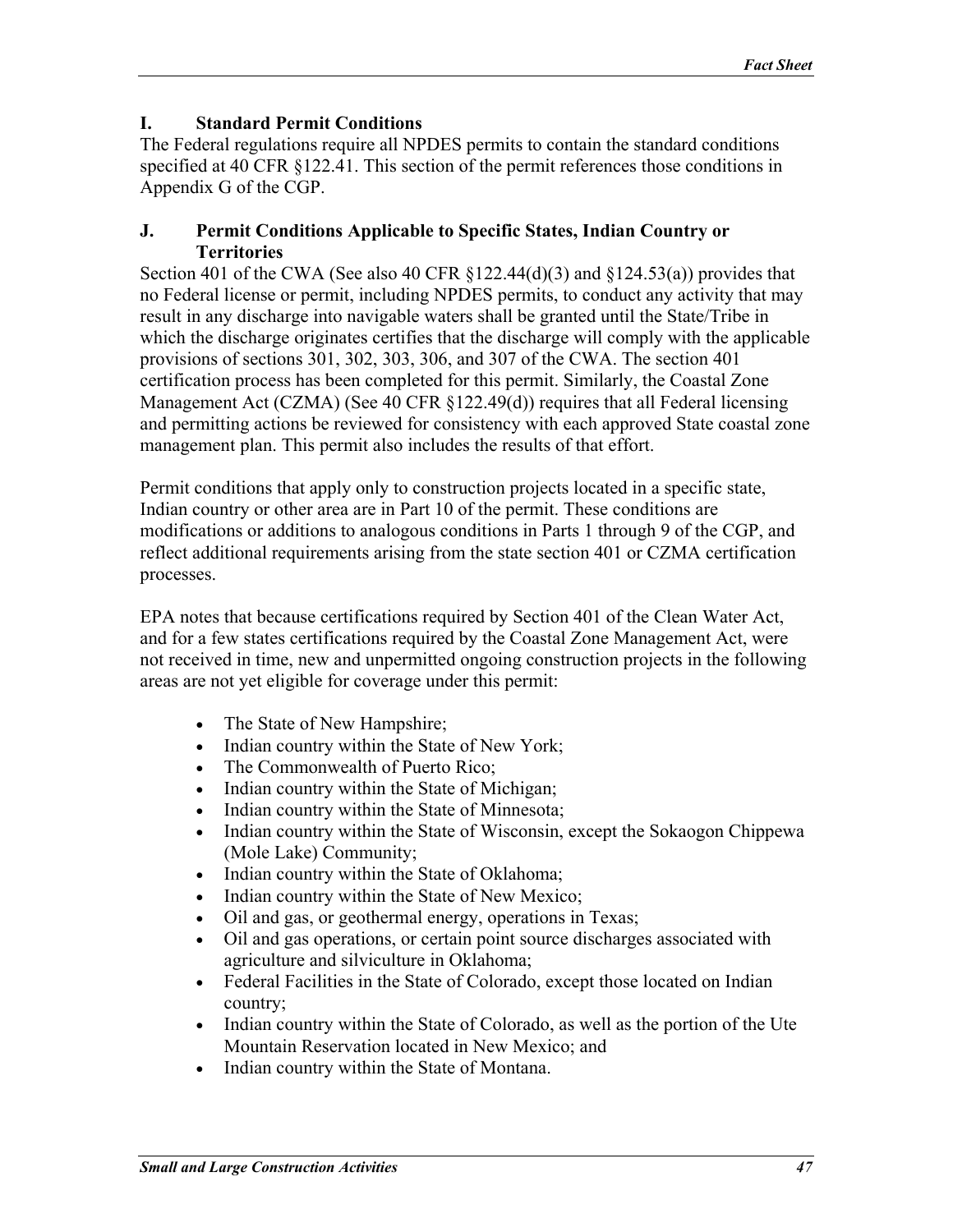<span id="page-47-0"></span>EPA will announce the availability of coverage under the CGP for these areas in a separate **Federal Register** notice as soon as possible after the certifications are received.

### **V. Appendices**

### **A. Definitions and Acronyms (CGP Appendix A)**

The permit contains definitions of statutory, regulatory and other terms important for understanding the permit and its requirements. The permit also contains a list of acronyms found in the permit which aids in the understanding of the permit and its requirements.

### **B. Permit Areas Eligible for Coverage (CGP Appendix B)**

As discussed in section IV.A.2 of this fact sheet, the CGP is actually a compilation of numerous identical permits, each with its own NPDES permit number. Appendix B includes the individual permits numbers for each of the areas eligible for coverage under this CGP.

### **C. Endangered Species Act Review Procedures (CGP Appendix C)**

As discussed in section IV.A.3 of this fact sheet, an operator must ensure and document that discharges are not likely to jeopardize the continued existence of any Federally-listed endangered or threatened species or result in the adverse modification or destruction of habitat that is Federally-designated as critical under the Endangered Species Act (ESA). Appendix C contains a four-step process that must be followed for determining whether a construction project is eligible for permit coverage, prior to submittal of the NOI. In order to become eligible for this permit, each operator must determine its compliance with one of six criteria  $(A - F)$ . The four-step process for determining eligibility is summarized as:

Step 1. In this step, operators determine whether listed species / critical habitat are present in the "action area." If there are or may be listed species / critical habitat in the action area, operators are required to do one or more of the following to verify the existence or absence of such species or habitat: conduct a visual inspection of the action area, conduct a formal biological survey, or conduct an environmental assessment under the National Environmental Policy Act.

Step 2. If species and/or critical habitat exist in your action area, the operator must assess whether stormwater discharges or stormwater discharge related activities is likely to adversely affect listed threatened or endangered species or designated critical habitat that are present on or near the project area. Where the operator is able to determine that adverse effects are not likely, then he/she may certify eligibility under Criterion E. If the operator cannot yet make a determination that the discharge is not likely to adversely affect species and/or critical habitat, he/she would proceed to Step 3.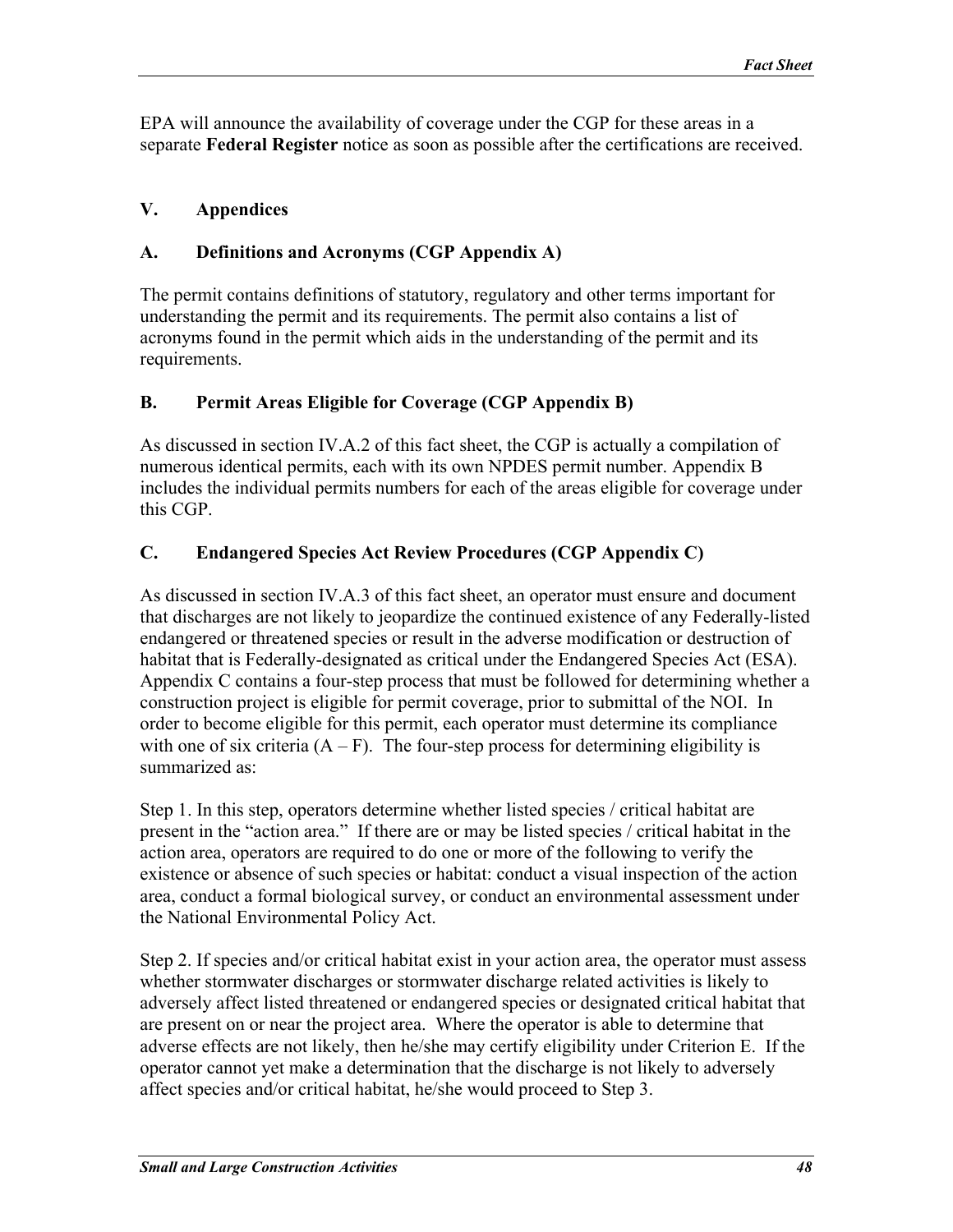<span id="page-48-0"></span>Step 3. In step 3, the operator determines whether appropriate measures might be put into place to avoid or eliminate the likelihood of adverse effects prior to applying for CGP coverage.

Step 4. This step provides the methodology for operators intending to certify eligibility under Criteria B, C, D or F.

If operators cannot determine if they meet one of the endangered species eligibility criteria, the operator cannot submit an NOI to gain coverage under the CGP. In these instances, the operator may consider applying to EPA for an individual NPDES permit.

### **D. Small Construction Waivers and Instructions (CGP Appendix D)**

As described in section II of this fact sheet, the Phase II regulation allowed waivers from permitting requirements for some construction projects in the 1-5 acre range that do not pose a potential threat to water quality. [6](#page-48-1)

EPA has adopted three types of waivers construction operators may qualify for in lieu of needing to obtain coverage under this general permit. The first waiver, the Rainfall-Erosivity Waiver at 40 CFR  $\S 122.26(b)(15)(i)(A)$ , is based on the "R" factor from the Revised Universal Soil Loss Equation (RUSLE) and applies to projects where (and when) negligible rainfall/runoff-erosivity is expected (e.g., the rainfall-erosivity factor is less than 5). EPA has developed an online rainfall erosivity calculator to help small construction operators determine potential eligibility for the waiver. The rainfall erosivity waiver calculator is available at [www.epa.gov/npdes/stormwater/lew.](http://www.epa.gov/npdes/stormwater/lew) If the operator of the construction activity is eligible for a waiver based on low erosivity potential, the operator may submit the rainfall erosivity waiver electronically via EPA's eNOI system ([www.epa.gov/npdes/eNOI\)](http://www.epa.gov/npdes/eNOI) or submit a paper copy of the form to one of the addresses listed in Appendix D. The waiver certification form is available at [www.epa.gov/npdes/pubs/construction\\_waiver\\_form.pdf.](http://www.epa.gov/npdes/pubs/construction_waiver_form.pdf)

The next two waivers are water quality waivers at 40 CFR  $$122.26(b)(15)(i)(B)$  that are essentially based on an analysis that stormwater discharges from small construction activities would not be expected to cause or contribute to exceedances of WQS. As described in Appendix D, operators may use these water quality waivers, where it is anticipated that the analysis would demonstrate that control measures for small construction activity were not needed based on: 1) a Total Maximum Daily Load for impaired waters addressing pollutant(s) of concern; or 2) for non-impaired waters, an equivalent analysis that either determines pollutant load allocations for small construction or determines that such load allocations were not necessary to protect water quality.

 $\overline{a}$ 

<span id="page-48-1"></span><sup>&</sup>lt;sup>6</sup> For more background on designation of small construction activity and available waivers, see discussion on "Discharges Associated with Small Construction Activity" starting on page 68771 of the December, 8 1999 Federal Register (64 FR 68771)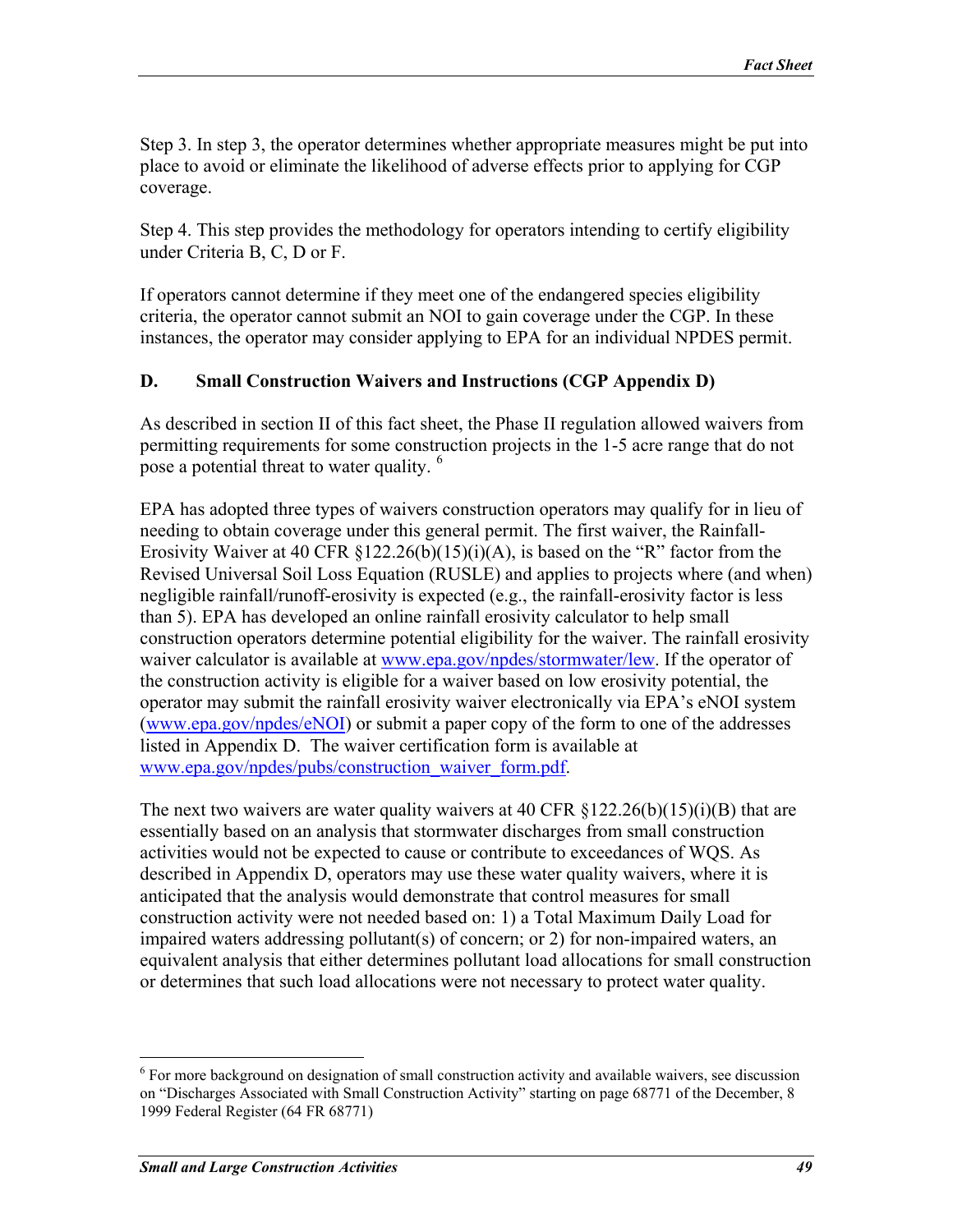### <span id="page-49-0"></span>**E. Notice of Intent Form and Instructions (CGP Appendix E)**

The Notice of Intent (NOI) Form is largely unchanged from the 2003 CGP. In the proposed CGP and this final permit, EPA added under section VII (Certification Information) requirements for the NOI preparer (if the NOI was completed by someone other than the certifier) to submit their contact information. This information on the NOI preparer is already required when certifiers use the eNOI system, so this change makes the paper NOI form consistent with the eNOI requirements.

### **F. Notice of Termination Form and Instructions (CGP Appendix F)**

The Notice of Termination (NOT) form is unchanged from the 2003 CGP. A copy of the form is included in Appendix E.

### **G. Standard Permit Conditions (CGP Appendix G)**

### *Duty To Comply*

The operator must comply with all conditions of this permit. An operator not fulfilling his or her obligations, as agreed upon by signing the NOI, is considered in violation of the Clean Water Act and is grounds for injunctive relief, substantial monetary penalties, incarceration, changes or terminations to the permit, or denial of permit renewal.

### *Duty to Reapply*

The operator, after expiration of the permit, must reapply for and obtain a new permit to continue activities. For general permit coverage, this requires the operator to comply with the terms of the reissued permit regarding follow-on permit coverage.

### *Need to Halt or Reduce Activity Not a Defense*

The operator may not use as a defense for an enforcement action the reasoning that compliance could only be achieved by halting or reducing the permitted activity.

### *Duty to Mitigate*

The operator must take all reasonable steps to prevent any discharge in violation of this permit that has a reasonable likelihood of adversely affecting human health or the environment.

### *Proper Operation and Maintenance*

The operator must properly operate and maintain all equipment and treatment systems used for compliance with the terms of the permit. This includes control measures installed at the site used to achieve compliance with the terms of the permit and the SWPPP. The operator must provide appropriate laboratory controls and quality assurance procedures as necessary. Backup systems are required when needed to ensure compliance.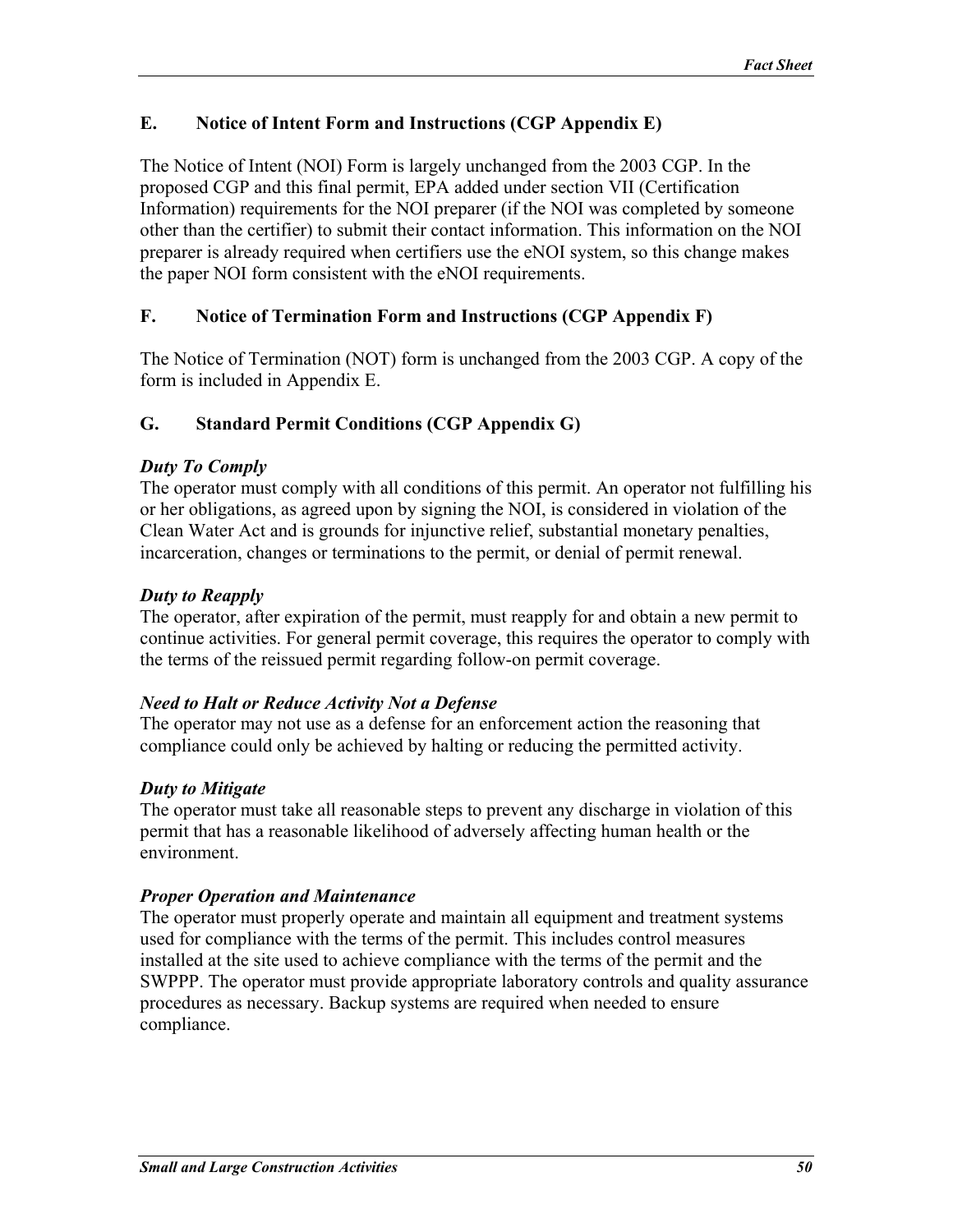### *Permit Actions*

The permit may be modified, revoked and reissued, or terminated for cause. Filing of a request for a permit modification, revocation, reissuance, termination, or a notification of planned changes or anticipated noncompliance does not halt any permit condition.

# *Property Rights*

The operator does not convey any property rights or privileges through issuance of this permit or coverage of activity under this permit. Injury to private property or invasion of personal rights are also not authorized under this permit nor any infringement of Federal, State, or local laws or regulations.

## *Duty to Provide Information*

The operator must transmit any information needed to determine compliance with the permit or to modify the permit.

## *Inspection and Entry*

The operator must, upon presentation of valid credentials by EPA or its representative, allow entry into the premises where the regulated activity and/or records are present. EPA must have access to view and to be able to make copies of any required records, inspect facilities, practices, operations, and equipment, and sample or monitor at reasonable times.

# *Monitoring and Records*

Samples must be representative of the monitored activity. Records must be retained for 3 years subject to extension by EPA. Monitoring records must identify the sampling dates and personnel, the sample location and time, the analytical techniques used, and corresponding results. Wastewater and sludge measurements must be conducted in accordance with 40 CFR Parts 136 or 503 or other specified procedures. Falsification of results is a violation.

# *Signatory Requirements*

Applications, reports, NOIs, NOTs, or other information submitted to EPA must be signed and certified by a responsible officer, a general partner or proprietor of a partnership, or a principal executive officer or ranking elected official for a municipality, state, federal, or other public agency. Knowingly making false statement, representations, or certifications is subject to penalties. Other than for applications and NOIs, these reports may be signed by a duly authorized representative. A person is considered a duly authorized representative only if the authorization is made in writing by such person and submitted to EPA. A duly authorized representative may be either a named individual or any individual occupying a named position. The duly authorized representative is not the same as an operator, but the legally bound representative of the operator.

# *Reporting Requirements*

• Planned changes. Notice must be given to EPA as soon as possible of any planned physical alterations and/or additions to the site. This notice is required if the site